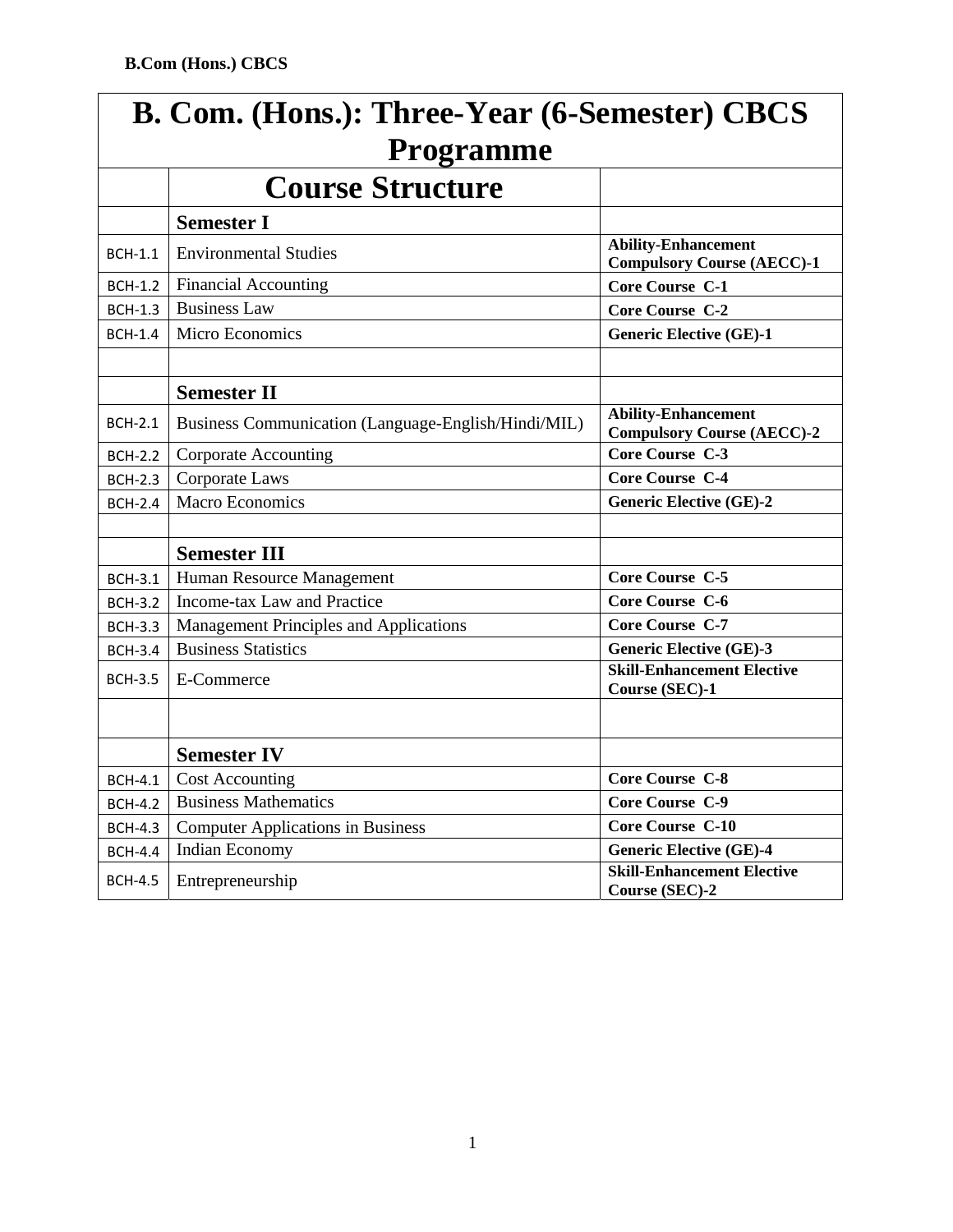|                | <b>Semester V</b>                                           |                                                  |
|----------------|-------------------------------------------------------------|--------------------------------------------------|
| <b>BCH-5.1</b> | Principles of Marketing                                     | <b>Core Course C-11</b>                          |
| <b>BCH-5.2</b> | <b>Fundamentals of Financial Management</b>                 | <b>Core Course C-12</b>                          |
| <b>BCH-5.3</b> | DSE-1 (Any one of Group A)                                  | <b>Discipline Specific Elective</b><br>$(DSE)-1$ |
| <b>BCH-5.4</b> | <b>DSE-2</b> (Any one of Group A)                           | <b>Discipline Specific Elective</b><br>$(DSE)-2$ |
|                | <b>Discipline Specific Elective (DSE)</b><br><b>Group A</b> |                                                  |
|                | a. Management Accounting                                    |                                                  |
|                | b. Corporate Tax Planning                                   |                                                  |
|                | c. Advertising                                              |                                                  |
|                | d. Banking and Insurance                                    |                                                  |
|                | e. Computerised Accounting System                           |                                                  |
|                | f. Financial Markets, Institutions and Financial Services   |                                                  |
|                | <b>Semester VI</b>                                          |                                                  |
| <b>BCH-6.1</b> | Auditing and Corporate Governance                           | <b>Core Course C-13</b>                          |
| <b>BCH-6.2</b> | <b>Indirect Tax Law</b>                                     | <b>Core Course C-14</b>                          |
| <b>BCH-6.3</b> | <b>DSE-3</b> (Any <i>one</i> of Group B)                    | <b>Discipline Specific Elective</b><br>$(DSE)-3$ |
| <b>BCH-6.4</b> | <b>DSE-4</b> (Any one of Group B)                           | <b>Discipline Specific Elective</b><br>$(DSE)-4$ |
|                | <b>Discipline Specific Elective (DSE)</b><br><b>Group B</b> |                                                  |
|                | a. Fundamentals of Investment                               |                                                  |
|                | b. Consumer Affairs and Customer Care                       |                                                  |
|                | c. Business Tax Procedures and Management                   |                                                  |
|                | d. International Business                                   |                                                  |
|                | e. Industrial Relations and Labour Laws                     |                                                  |
|                | f. Business Research Methods and Project Work               |                                                  |

# **Notes:**

- 1. For Practical Lab based
	- a. Core Courses BCH 1.2 (Financial Accounting), BCH 3.2 (Income-tax Law and Practice), BCH 3.4 (Business Statistics), BCH 4.2 (Business Mathematics), and BCH 5.2 (Fundamentals of Financial Management) there shall be 4 Credit Hrs. for Lectures + one Credit hr. (Two Practical Periods per week per batch) for Practical Lab + one credit Hr for Tutorials (per group)
	- b. Core Courses BCH 4.3 (Computer Applications in Business) and Discipline Specific Elective BCH Group A (e) (Computerised Accounting System), there shall be 4 Credit Hrs. for Lectures + Two Credit hrs. (4 Practical Periods per week per batch) for Practical Lab
	- c. Skill Enhancement Elective Course BCH 3.5(E-Commerce), there shall be 3 Credit Hrs. for Lectures + One Credit hrs. (2 Practical Periods per week per batch) for Practical Lab
- 2. For other core and elective papers, there shall be 5 lectures and one Tutorial (per batch)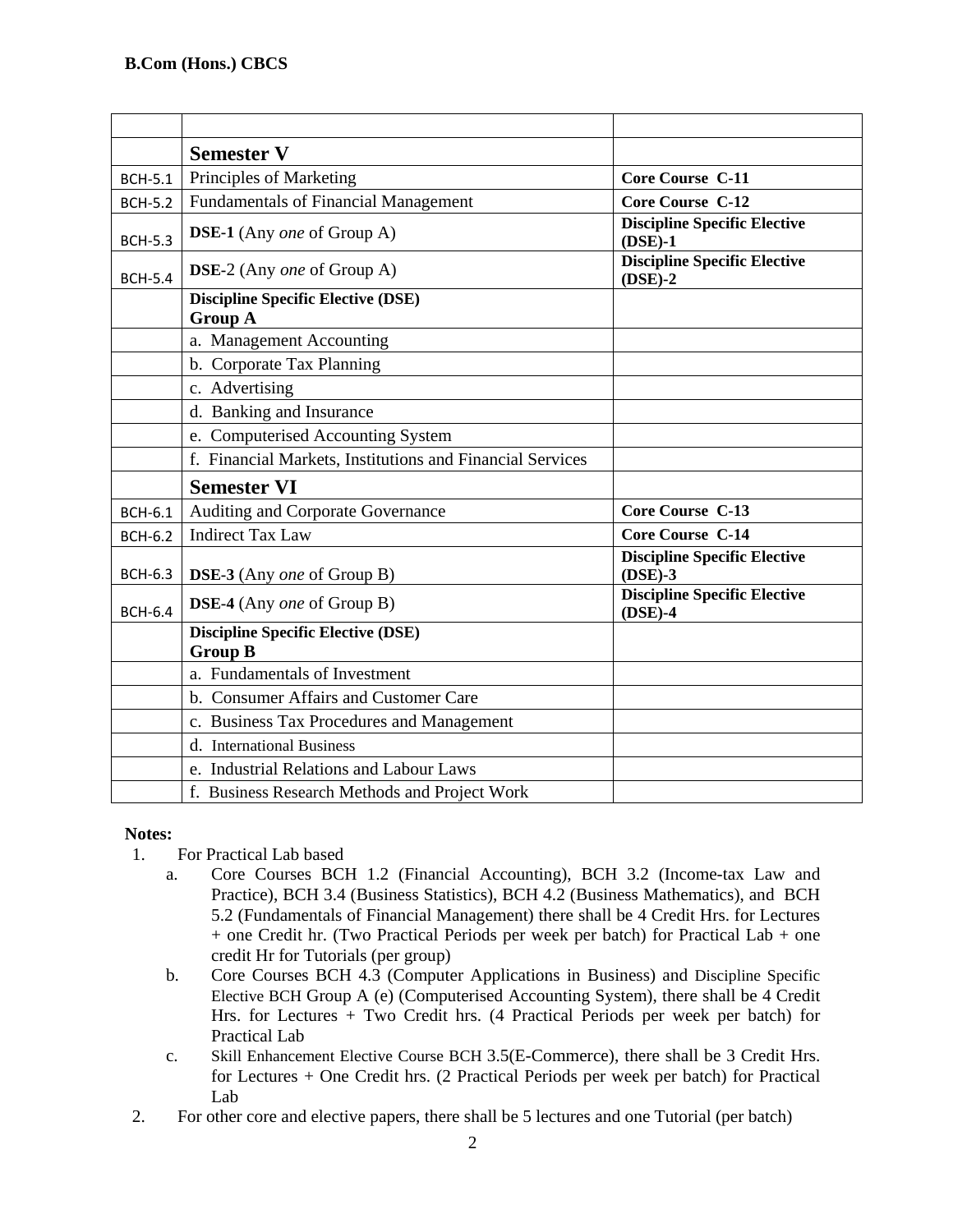# **B. Com. (Hons.): Three-Year (6-Semester) CBCS Programme**

**Basic Structure: Distribution of Courses** 

|                | <b>Ability Enhancement Compulsory</b>     |                                                                                         |     |
|----------------|-------------------------------------------|-----------------------------------------------------------------------------------------|-----|
|                | <b>Course (AECC)</b>                      | 2 Papers of 2 Credit Hrs. each (Total Credit Hrs. 2X2)                                  |     |
|                | <b>Skill Enhancement Elective Course</b>  |                                                                                         |     |
| 2              | (SEC)                                     | 2 Papers of 4 Credit Hrs. each (Total Credit Hrs. 2X4)                                  | 8   |
| 3              | <b>CORE COURSE</b>                        | 14 Papers of 6 Credit Hrs. each (Total Credit Hrs. 14X6)<br>(5 Lectures and 1 Tutorial) | 84  |
| $\overline{4}$ | <b>Discipline Specific Elective (DSE)</b> | 4 Papers of 6 Credit Hrs. each (Total Credit Hrs. 4X6)<br>(5 Lectures and 1 Tutorial)   | 24  |
| 5              | <b>Generic Elective (GE)</b>              | 4 Papers of 6 Credit Hrs. each (Total Credit Hrs. 4X6)<br>(5 Lectures and 1 Tutorial)   | 24  |
|                | <b>Total Credit Hrs</b>                   |                                                                                         | 144 |

1 **Ideal Lecture Class size 40 to 50 students** 

- 2 **Ideal Tutorial group Size :- 10-12 students**
- 3 **Ideal Laboratory Practical Batch Size 15-20 Students**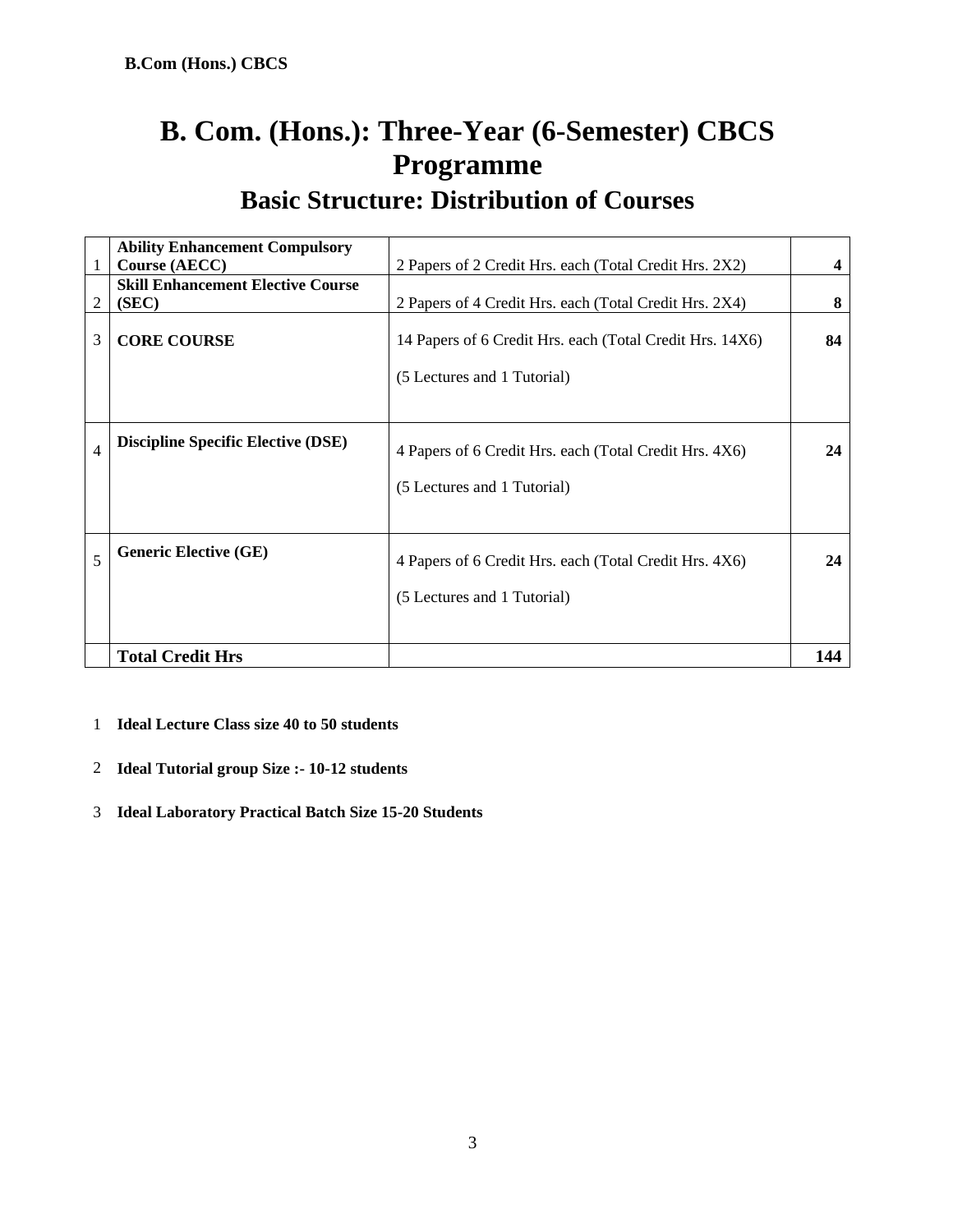# **B.Com. (Hons.): Semester - I Paper BCH 1.2: Financial Accounting**

**Duration: 3 hrs. Marks: 100 Lectures: 52, Practical: 26** 

**Objectives**: The objective of this paper is to help students to acquire conceptual knowledge of the financial accounting and to impart skills for recording various kinds of business transactions.

# **CONTENTS**

# **Unit 1: (a) Theoretical Framework 3 Lectures**

- i. Accounting as an information system, the users of financial accounting information and their needs. Qualitative characteristics of accounting, information. Functions, advantages and limitations of accounting. Branches of accounting. Bases of accounting; cash basis and accrual basis.
- ii. The nature of financial accounting principles Basic concepts and conventions: entity, money measurement, going concern, cost, realization, accruals, periodicity, consistency, prudence (conservatism), materiality and full disclosures.
- iii. Financial accounting standards: Concept, benefits, procedure for issuing accounting standards in India. Salient features of First-Time Adoption of Indian Accounting Standard (Ind-AS) 101. International Financial Reporting Standards (IFRS): - Need and procedures.

# (b) **Accounting Process 2 Lectures**

 From recording of a business transaction to preparation of trial balance including adjustments

### **(c) Computerised Accounting Systems 26 Practical Lab**

Computerised Accounting Systems: Computerized Accounts by using any popular accounting software: Creating a Company; Configure and Features settings; Creating Accounting Ledgers and Groups; Creating Stock Items and Groups; Vouchers Entry; Generating Reports - Cash Book, Ledger Accounts, Trial Balance, Profit and Loss Account, Balance Sheet, Funds Flow Statement, Cash Flow Statement

Selecting and shutting a Company; Backup and Restore data of a Company

### **Unit 2: (a) Business Income 10 Lectures**

- i. Measurement of business income-Net income: the accounting period, the continuity doctrine and matching concept. Objectives of measurement.
- ii. Revenue recognition: Recognition of expenses.
- iii. The nature of depreciation. The accounting concept of depreciation. Factors in the measurement of depreciation. Methods of computing depreciation: straight line method and diminishing balance method; Disposal of depreciable assets-change of method.
- iv. Inventories: Meaning. Significance of inventory valuation. Inventory Record Systems: periodic and perpetual. Methods: FIFO, LIFO and Weighted Average. Salient features of Indian Accounting Standard (Ind-AS): 2

# **(b) Final Accounts 7 Lectures**

Capital and revenue expenditures and receipts: general introduction only. Preparation of financial statements of non-corporate business entities

# **Unit 3: Accounting for Hire Purchase and Installment Systems 10 Lectures**

Calculation of interest, partial and full repossession, Hire purchase trading (total cash price basis), stock and debtors system; Concepts of operating and financial lease (theory only)

### **Unit 4: Accounting for Inland Branches 10 Lectures**

 Concept of dependent branches; accounting aspects; debtors system, stock and debtors system, branch final accounts system and whole sale basis system. Independent branches: concept-accounting treatment: important adjustment entries and preparation of consolidated profit and loss account and balance sheet.

### 4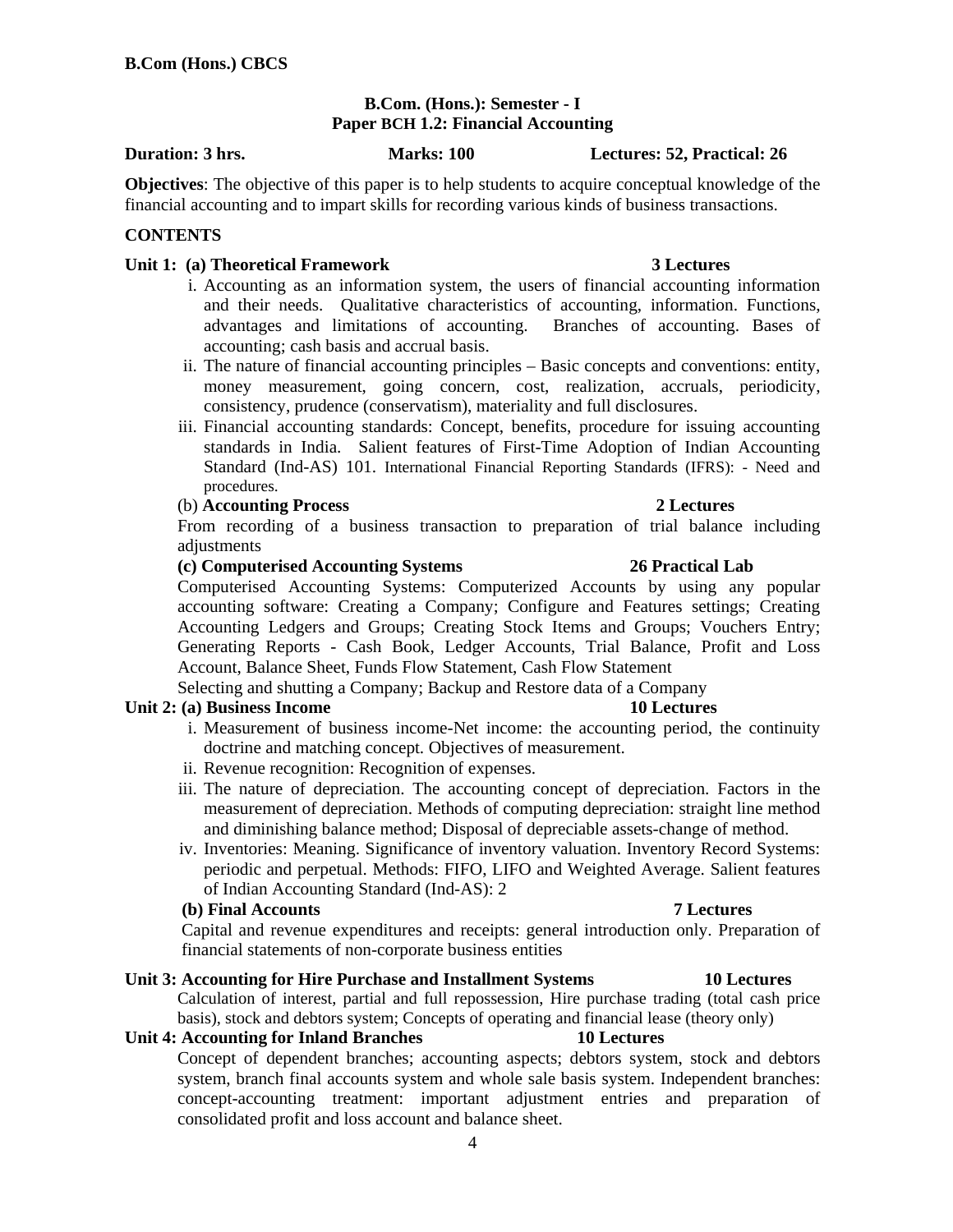# **Unit 5: Accounting For Dissolution of the Partnership Firm**

 Accounting of Dissolution of the Partnership Firm Including Insolvency of partners, sale to a limited company and piecemeal distribution **10 Lectures** 

# **Note:**

- 1. The relevant Indian Accounting Standards in line with the IFRS for all the above topics should be covered.
- 2. Any revision of relevant Indian Accounting Standard would become applicable immediately.
- 3. There shall be 4 Credit Hrs. for Lectures + one Credit hr. (Two Practical Periods per week per batch) for Practical Lab + one credit Hr for Tutorials (per group)
- 4. Examination Scheme for Computerised Accounting Systems Practical for 20 marks. The practical examination will be for 1 hour.
- 5. Theory Exam shall carry 80 marks

# **Suggested Readings:**

- 1. Robert N Anthony, David Hawkins, Kenneth A. Merchant, *Accounting: Text and Cases*. McGraw-Hill Education,  $13<sup>th</sup>$  Ed. 2013.
- 2. Charles T. Horngren and Donna Philbrick, *Introduction to Financial Accounting,* Pearson Education.
- 3. J.R. Monga, *Financial Accounting: Concepts and Applications*. Mayur Paper Backs, New Delhi.
- 4. M.C.Shukla, T.S. Grewal and S.C.Gupta*. Advanced Accounts. Vol.-I. S.* Chand & Co., New Delhi.
- 5. S.N. Maheshwari, and. S. K. Maheshwari. *Financial Accounting*. Vikas Publishing House, New Delhi.
- 6. Deepak Sehgal. *Financial Accounting.* Vikas Publishing H House, New Delhi.
- 7. Bhushan Kumar Goyal and HN Tiwari, *Financial Accounting,* International Book House
- 8. Goldwin, Alderman and Sanyal, *Financial Accounting,* Cengage Learning*.*
- 9. Tulsian, P.C. *Financial Accounting,* Pearson Education.
- 10. *Compendium of Statements and Standards of Accounting*. The Institute of Chartered Accountants of India, New Delhi

# **Note: Latest edition of the text books should be used.**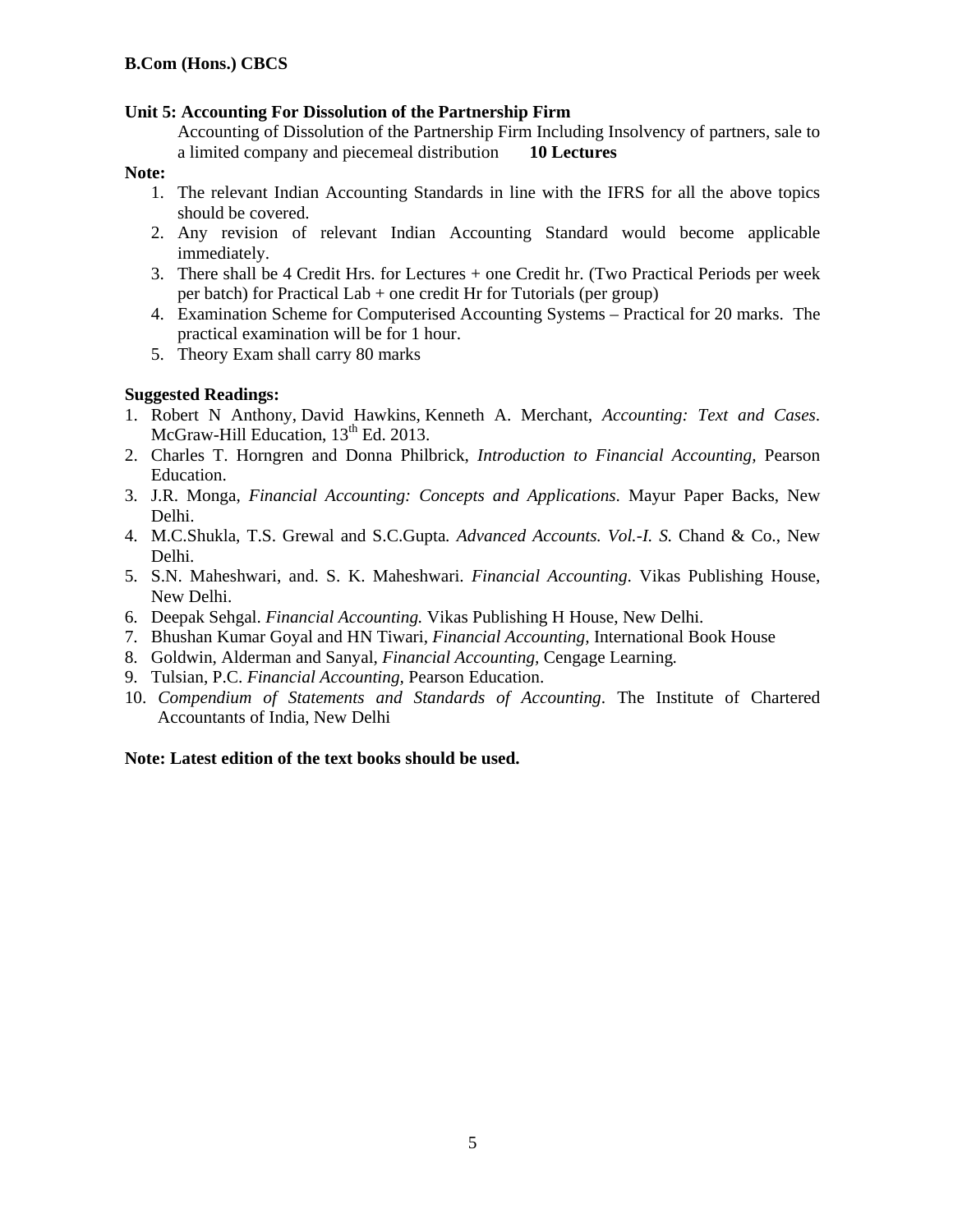# **B.Com. (Hons.) : Semester - I Paper** BCH **1.3: BUSINESS LAW**

### **Duration: 3 hrs.** Marks: 100 **Marks: 100** Lectures: 65

**Objective:** The objective of the course is to impart basic knowledge of the important business legislation along with relevant case law.

# **Contents**:

# **Unit 1: The Indian Contract Act, 1872: General Principle of Law of Contract**

- a) Contract meaning, characteristics and kinds
- b) Essentials of a valid contract Offer and acceptance, consideration, contractual capacity, free consent, legality of objects.
- c) Void agreements
- d) Discharge of a contract modes of discharge, breach and remedies against breach of contract.
- e) Contingent contracts
- f) Quasi contracts

# **Unit 2: The Indian Contract Act, 1872: Specific Contract 13 Lectures**

- a) Contract of Indemnity and Guarantee
- b) Contract of Bailment
- c) Contract of Agency

# **Unit 3: The Sale of Goods Act, 1930 13 Lectures**

- a) Contract of sale, meaning and difference between sale and agreement to sell.
- b) Conditions and warranties
- c) Transfer of ownership in goods including sale by a non-owner
- d) Performance of contract of sale
- e) Unpaid seller meaning, rights of an unpaid seller against the goods and the buyer.

# **Unit 4: Partnership Laws 13 Lectures 13 Lectures**

# **A) The Partnership Act, 1932**

- a. Nature and Characteristics of Partnership
- b. Registration of a Partnership Firms
- c. Types of Partners
- d. Rights and Duties of Partners
- e. Implied Authority of a Partner
- f. Incoming and outgoing Partners
- g. Mode of Dissolution of Partnership

# **B) The Limited Liability Partnership Act, 2008**

- a) Salient Features of LLP
- b) Differences between LLP and Partnership, LLP and Company
- c) LLP Agreement,
- d) Partners and Designated Partners
- e) Incorporation Document
- f) Incorporation by Registration
- g) Partners and their Relationship

# **13 Lectures**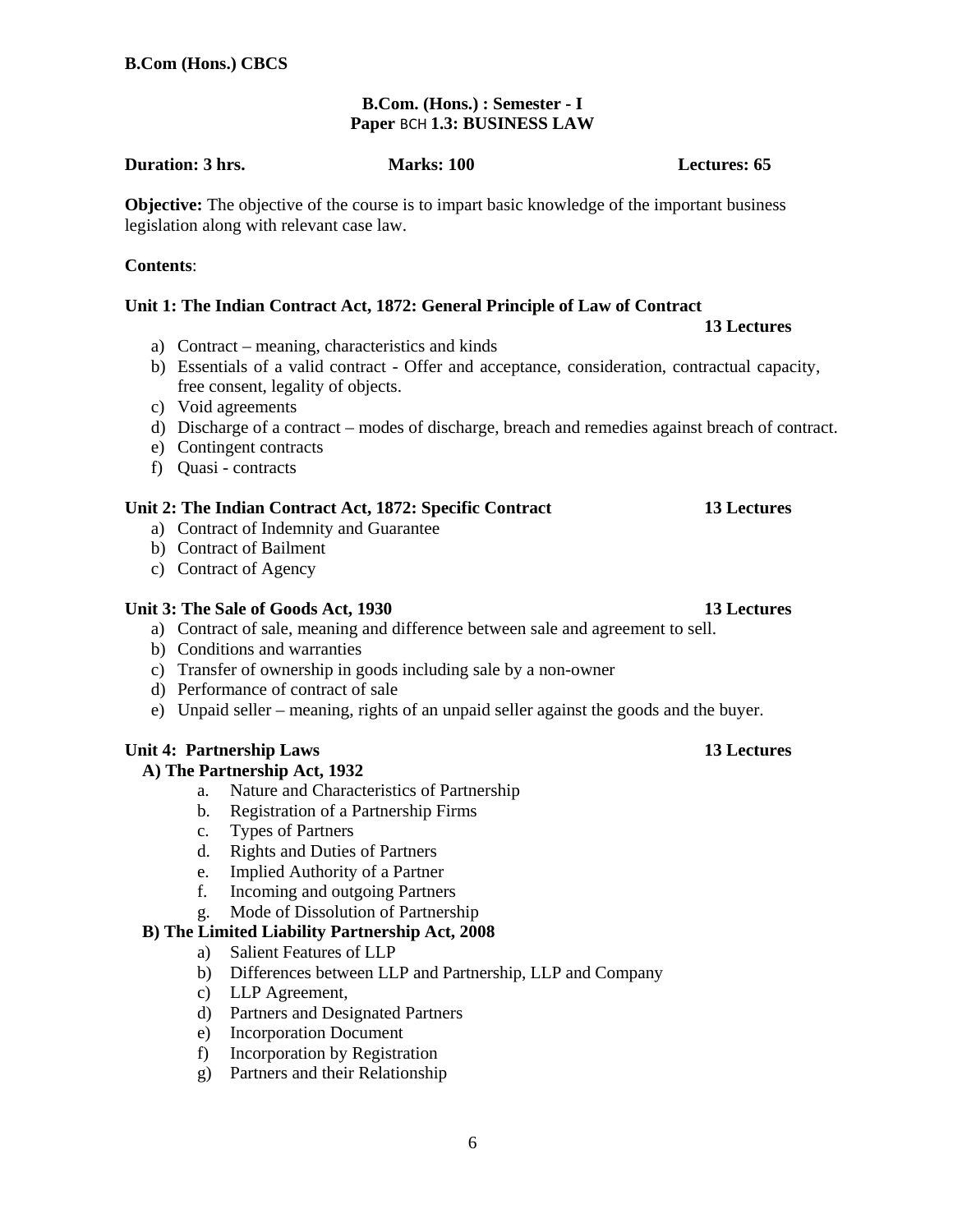# Unit 5: The Negotiable Instruments Act 1881 **13 Lectures**

- a) Meaning, Characteristics, and Types of Negotiable Instruments : Promissory Note, Bill of Exchange, Cheque
- b) Holder and Holder in Due Course, Privileges of Holder in Due Course.
- c) Negotiation: Types of Endorsements
- d) Crossing of Cheque
- e) Bouncing of Cheque

# **Suggested Readings:**

- 1. M.C. Kuchhal, and Vivek Kuchhal, *Business Law*, Vikas Publishing House, New Delhi.
- 2. Avtar Singh, *Business Law*, Eastern Book Company, Lucknow.
- 3. Ravinder Kumar, *Legal Aspects of Business*, Cengage Learning
- 4. SN Maheshwari and SK Maheshwari, *Business Law*, National Publishing House, New Delhi.
- 5. Aggarwal S K, *Business Law*, Galgotia Publishers Company, New Delhi.
- 6. Bhushan Kumar Goyal and Jain Kinneri, *Business Laws*, International Book House
- 7. Sushma Arora, *Business Laws*, Taxmann Pulications.
- 8. Akhileshwar Pathak, *Legal Aspects of Business*, McGraw Hill Education, 6<sup>th</sup> ed.
- 9. P C Tulsian and Bharat Tulsian, *Business Law*, McGraw Hill Education
- 10. Sharma, J.P. and Sunaina Kanojia, *Business Laws*, Ane Books Pvt. Ltd., New Delhi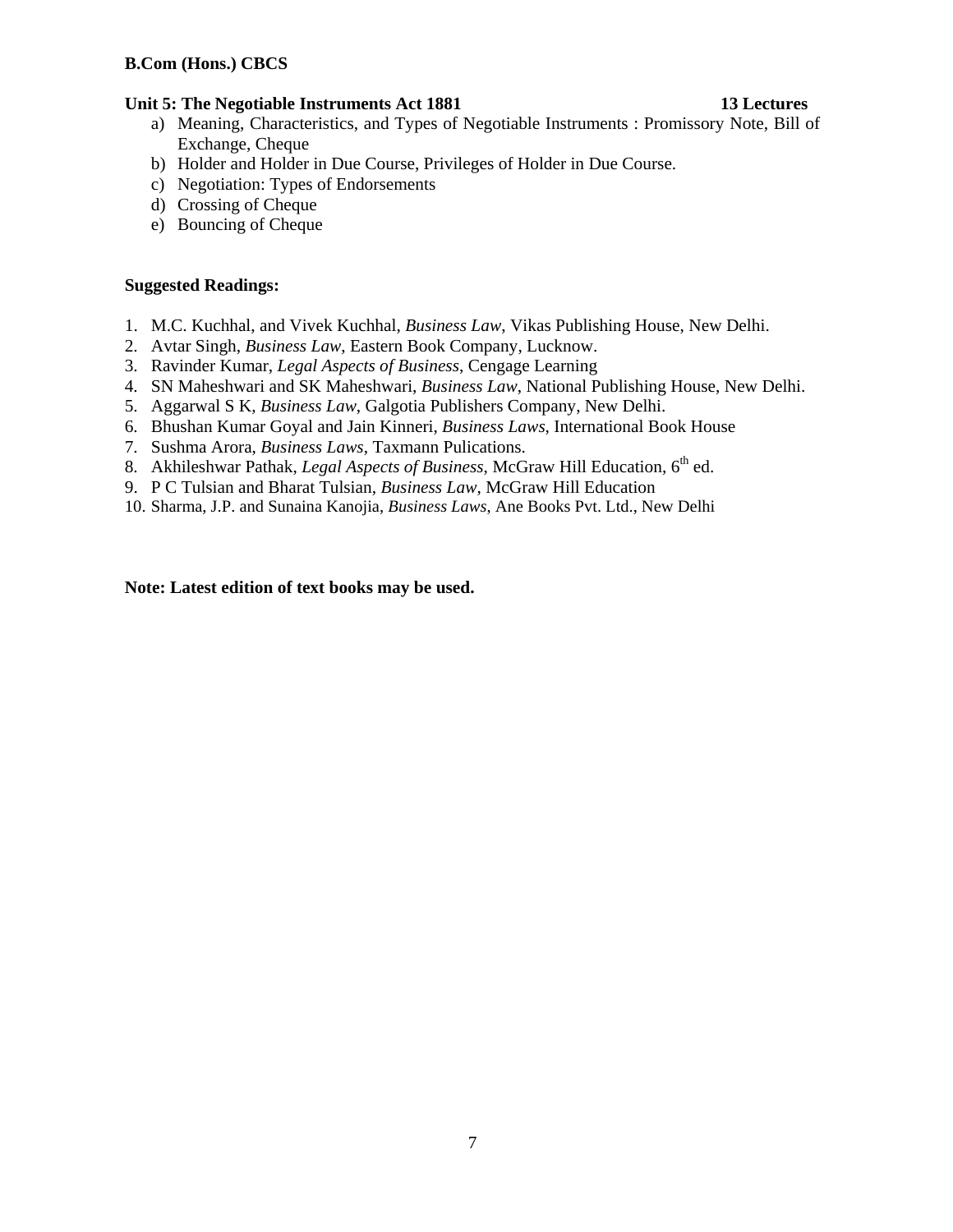# **B.Com. (Hons.): Semester - I Paper – BCH 1.4: MICRO ECONOMICS**

### **Duration: 3 hrs.** Marks: 100 **Marks: 100 Lectures: 65**

**Objective: The o**bjective of the course is to acquaint the students with the concepts of microeconomics dealing with consumer behavior. The course also makes the student understand the supply side of the market through the production and cost behavior of firms.

# **CONTENTS**

# **Unit 1: Demand and Consumer Behaviour 13 lectures**

Concepts of revenue: marginal and Average: Revenue under conditions of Perfect and imperfect competition Elasticity of demand: price, income and cross.

Consumer Behaviour: Indifference curve analysis of consumer behavior; Consumer's equilibrium (necessary and sufficient conditions). Price elasticity and price consumption curve, income consumption curve and Engel curve, price change and income and substitution effects. Indifference curves as an analytical tool (cash subsidy  $v/s$ . kind subsidy). Revealed Preference Theory.

# **Unit 2: Production and Cost 13 lectures**

Production isoquants, marginal rate of technical substitution, economic region of production, optimal combination of resources, the expansion path, isoclines, returns to scale using isoquants.

Cost of Production: Social and private costs of production, long run and short run costs of production. Economies and diseconomies of scale and the shape to the long run average cost. Learning curve and economies of scope.

# **Unit 3: Perfect Competition 23 and 23 and 23 and 23 and 23 and 23 and 23 and 23 and 23 and 23 and 23 and 23 and 23 and 23 and 23 and 23 and 23 and 23 and 23 and 23 and 23 and 23 and 23 and 23 and 23 and 23 and 23 and 23 a**

Perfect competition: Assumptions. Equilibrium of the firm and the industry in the short and the long runs, including industry's long run supply curve. Measuring producer surplus under perfect competition. Stability Analysis – Walrasian and Marshallian. Demand supply analysis including impact of taxes and subsidy.

# **Unit 4: Monopoly 2018 20:00 20:00 20:00 20:00 20:00 20:00 20:00 20:00 20:00 20:00 20:00 20:00 20:00 20:00 20:00**

Monopoly: Monopoly short run and long run equilibrium. Shifts is demand curve and the absence of the supply curve. Measurement of monopoly power and the rule of thumb for pricing. Horizontal and vertical integration of firms. The social costs of monopoly power including deadweight loss. Degrees of price discrimination.

# **Unit 5: Imperfect Competition 16 lectures**

Monopolistic Competition and Oligopoly: Monopolistic competition price and output decision-equilibrium. Monopolistic Competition and economic efficiency Oligopoly and Interdependence – Cournot's duopoly model, Stackelberg model, Kinked demand model. Prisoner's dilemma, collusive oligopoly – price-leadership model – dominant firm, cartels, sales maximization, Contestable markets theory. Pricing Public Utilities.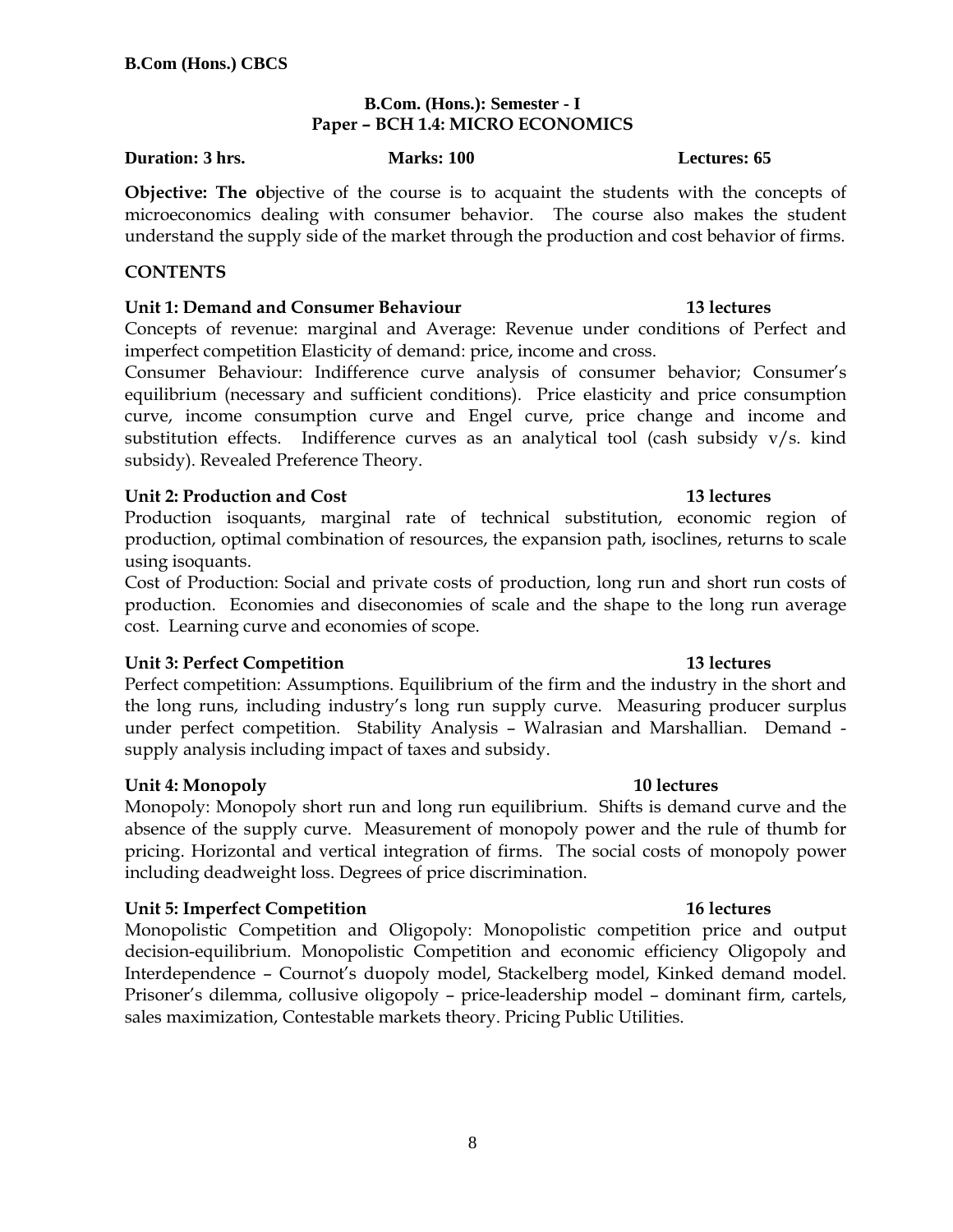# **Suggested Readings:**

- 1. Pindyck, R.S., D. L. Rubinfeld and P. L. Mehta; *Microeconomics*, Pearson Education.
- 2. N. Gregory mankiw, *Principles of Micro Economics*, Cengage Learning
- 3. Maddala G.S. and E. Miller; *Microeconomics: Theory and Applications,* McGraw-Hill Education.
- 4. Salvatore, D. *Schaum's Outline: Microeconomic Theory,* McGraw-Hill, Education.
- 5. Case and Fair, *Principles of Micro Economics,* Pearson Education
- 6. Koutsiyannis, *Modern Micro Economic Theory.*
- 7. C Snyder*, Microeconomic Theory: Basic Principles and Extensions,* Cengage Learning
- 8. Bilas, Richard A., *Microeconomics Theory: A Graphical Analysis,* McGraw-Hill Education.
- 9. Paul A Samuelson, William D Nordhaus, *Microeconomics*, McGraw-Hill Education.
- 10. Amit Sachdeva, *Micro Economics*, Kusum Lata Publishers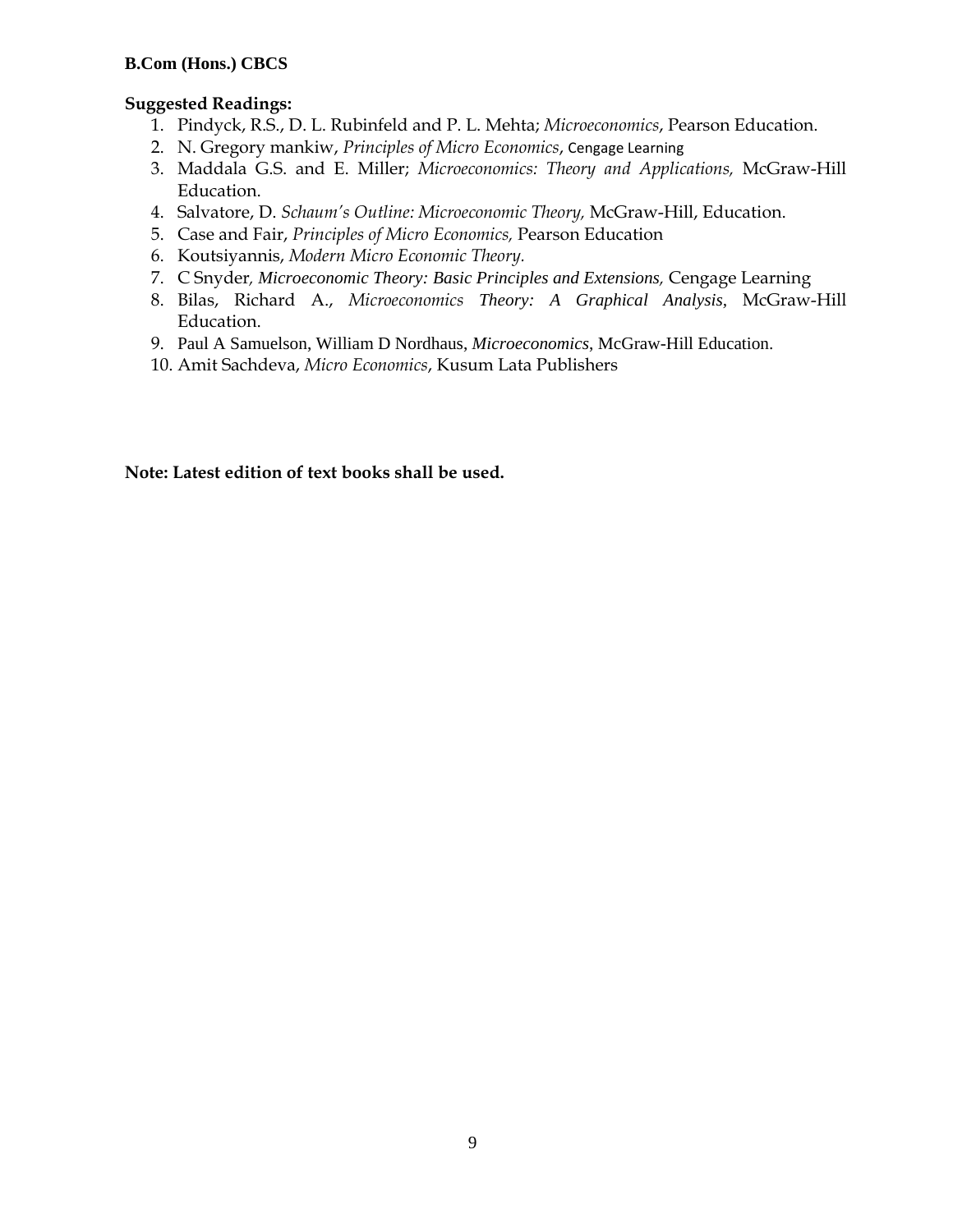### **B.Com. (Hons.): Semester - II Paper – BCH 2.1: BUSINESS COMMUNICATION (In English)**

### **Duration: 3 hrs.** Marks: 50 **Marks: 50 Lectures: 30**

**Objective:** To equip students of the B.Com (Hons.) course effectively to acquire skills in reading, writing, comprehension and communication, as also to use electronic media for business communication.

### **Contents:**

# **Unit 1: Introduction:** 6 Lecture **6** Lecture

Nature of Communication, Process of Communication, Types of Communication (verbal & Non Verbal), Importance of Communication, Different forms of Communication Barriers to Communication Causes, Linguistic Barriers, Psychological Barriers, Interpersonal Barriers, Cultural Barriers, Physical Barriers, Organizational Barriers

### **Unit 2: Business Correspondence**: **6 Lecture**

Letter Writing, presentation, Inviting quotations, Sending quotations, Placing orders, Inviting tenders, Sales letters, claim & adjustment letters and social correspondence, Memorandum, Inter office Memo, Notices, Agenda, Minutes, Job application letter, preparing the Resume.

### **Unit 3: Report Writing**: **6 Lecture**

Business reports, Types, Characteristics, Importance, Elements of structure, Process of writing, Order of writing, the final draft, check lists for reports.

### **Unit 4**: **Vocabulary: 6 Lecture**

Words often confused, Words often misspelt, Common errors in English.

### **Unit 5**: **Oral Presentation**: **6 Lecture**

Importance, Characteristics, Presentation Plan, Power point presentation, Visual aids.

### **Suggested Readings:**

- 1. Bovee, and Thill, *Business Communication Essentials, Pearson Education*
- 2. Shirley Taylor, *Communication for Business, Pearson Education*
- 3. Locker and Kaczmarek, *Business Communication: Building Critical Skills,* McGraw Hill Education
- 4. Herta A Murphy, Herbert W Hildebrandt, Jane P. Thomas, *Effective Business Communication (SIE)*, McGraw Hill Education
- 5. Dona Young, *Foundations of Business Communication: An Integrative Approach*, McGraw Hill Education
- 6. Raymond V. Lesikar, Marie E. Flatley, Kathryn Rentz, Paula Lentz, and Neerja Pande, *Business Communication: Connecting in a Digital World (SIE)*, McGraw Hill Education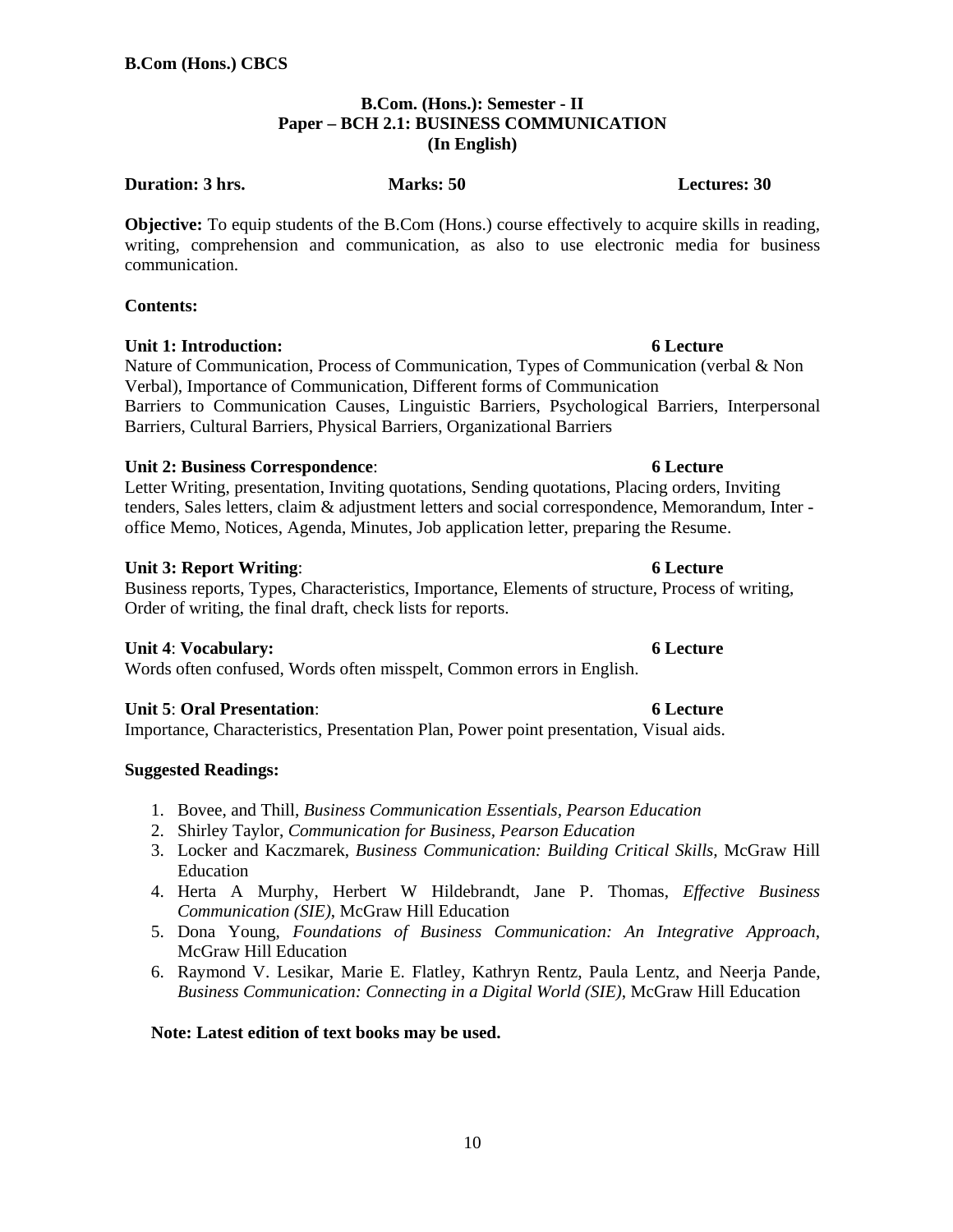# **B.Com. (Hons.): Semester - II**  Paper – BCH 2.2: **CORPORATE ACCOUNTING**

# **Duration: 3 hrs.** Marks: 100 **Marks: 100 Lectures: 65**

**Objectives:** To help the students to acquire the conceptual knowledge of the corporate accounting and to learn the techniques of preparing the financial statements.

### **Contents**

### **Unit 1. Accounting for Share Capital & Debentures 12 Lectures**

 Issue, forfeiture and reissue of forfeited shares: concept & process of book building; Issue of rights and bonus shares; Buy back of shares; Redemption of preference shares; Issue and Redemption of Debentures

### **Unit 2. Final Accounts 9 Lectures**

 Preparation of profit and loss account and balance sheet of corporate entities, excluding calculation of managerial remuneration, Disposal of company profits

# **Unit 3. Valuation of Goodwill and Valuation of Shares**

Concepts and calculation: simple problem only **6 Lectures** 

### **Unit 4. Amalgamation of Companies 12 Lectures**

 Concepts and accounting treatment as per Accounting Standard: 14 (ICAI) (excluding inter-company holdings). Internal reconstruction: concepts and accounting treatment excluding scheme of reconstruction.

# **Unit 5. Accounts of Holding Companies/Parent Companies**

Preparation of consolidated balance sheet with one subsidiary company. Relevant provisions of Accounting Standard: 21 (ICAI). **12Lectures**

### **Unit 6. Banking Companies 7 Lectures**

 Difference between balance sheet of banking and non banking company; prudential norms. Asset structure of a commercial bank. Non-performing assets (NPA).

### **Unit 7. Cash Flow Statement 7 Lectures**

 Concepts of funds. Preparation of cash flow statement as per Indian Accounting Standard (Ind- AS): 7.

### **Note:**

- **1. The relevant Indian Accounting Standards in line with the IFRS for all the above topics should be covered.**
- **2. Any revision of relevant Indian Accounting Standard would become applicable immediately.**

11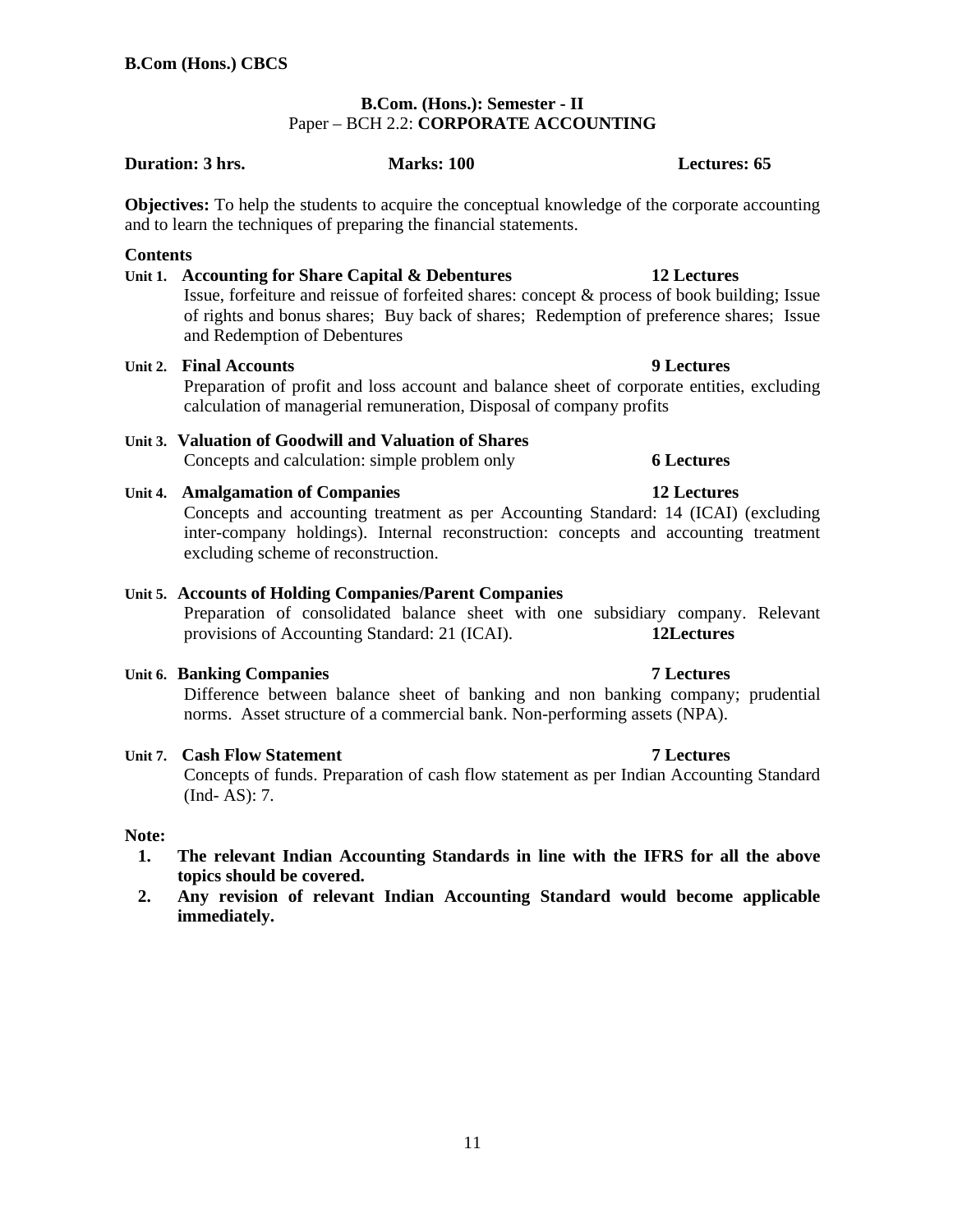### **Suggested Readings:**

- 1. J.R. Monga, *Fudamentals of Corporate Accounting*. Mayur Paper Backs, New Delhi.
- 2. M.C. Shukla, T.S. Grewal, and S.C. Gupta*. Advanced Accounts*. Vol.-II. S. Chand & Co., New Delhi.
- 3. S.N. Maheshwari, and S. K. Maheshwari. *Corporate Accounting*. Vikas Publishing House, New Delhi.
- 4. Ashok Sehgal, Fundamentals of *Corporate Accounting*. Taxman Publication, New Delhi.
- 5. V.K. Goyal and Ruchi Goyal**,***. Corporate Accounting*. PHI Learning.
- 6. Jain, S.P. and K.L. Narang. *Corporate Accounting*. Kalyani Publishers, New Delhi.
- 7. Bhushan Kumar Goyal, *Fundamentals of Corporate Accounting,* International Book House
- 8. P. C. Tulsian and Bharat Tulsian, Corporate Accounting, S.Chand
- 9. Amitabha Mukherjee, Mohammed Hanif, Corporate Accounting, McGraw Hill Education
- 10. Compendium of Statements and Standards of Accounting. The Institute of Chartered Accountants of India, New Delhi.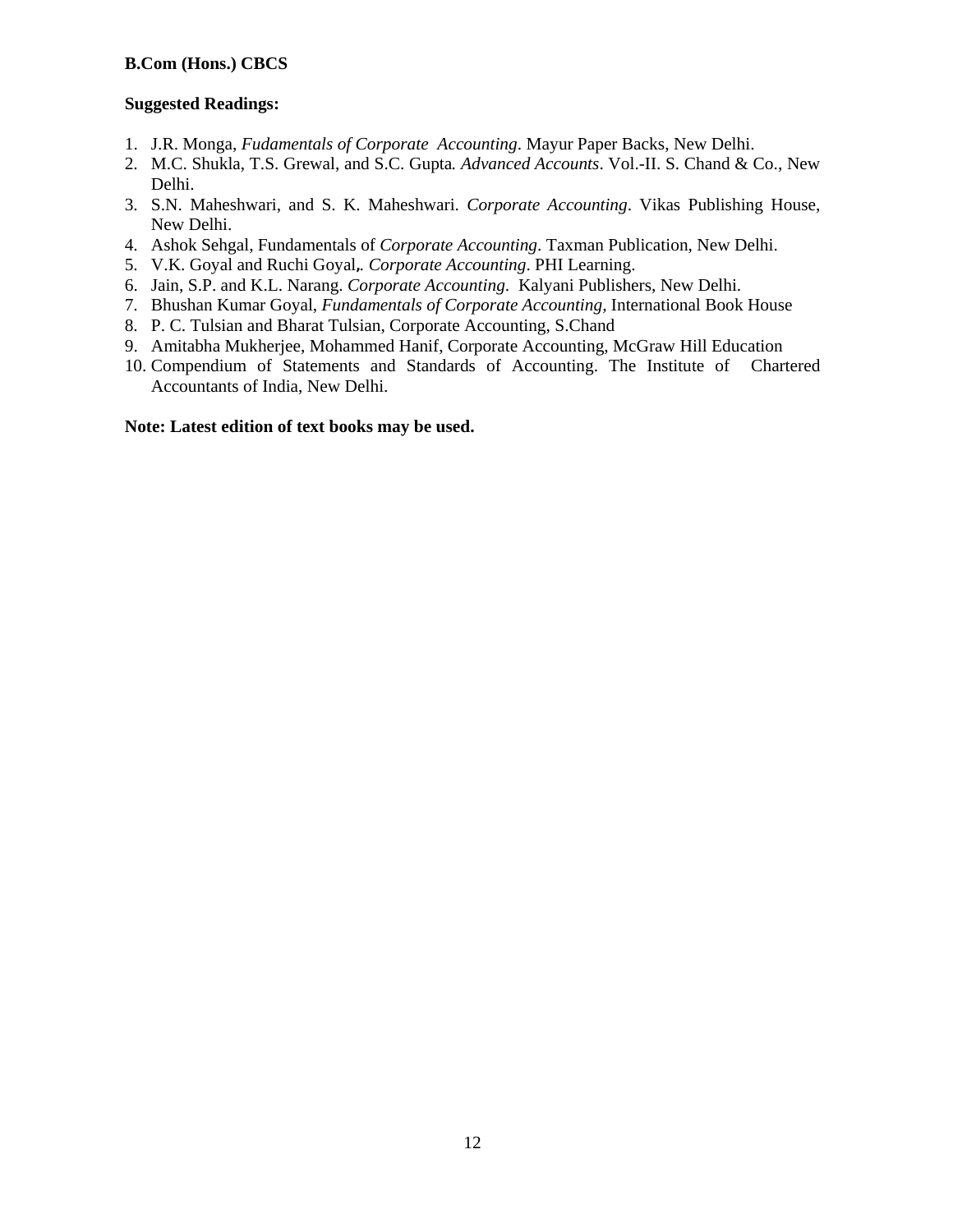# **B.Com. (Hons.): Semester - II Paper – BCH 2.3: CORPORATE LAWS**

# **Duration: 3 hrs.** Marks: 100 **Marks: 100 Lectures: 65**

**Objective:** The objective of the course is to impart basic knowledge of the provisions of the Companies Act 2013 and the Depositories Act, 1996. Case studies involving issues in corporate laws are required to be discussed.

# **UNIT 1: Introduction 15 Lectures 15 Lectures**

Administration of Company Law [including National Company Law Tribunal (NCLT), National Company Law Appellate Tribunal (NCLAT), Special Courts]; Characteristics of a company; lifting of corporate veil; types of companies including one person company, small company, and dormant company; association not for profit; illegal association; formation of company, on-line filing of documents, promoters, their legal position, pre-incorporation contract; on-line registration of a company.

# **UNIT 2: Documents 15 Lectures**

Memorandum of association, Articles of association, Doctrine of constructive notice and indoor management, prospector-shelf and red herring prospectus, misstatement in prospectus, GDR; book-building; issue, allotment and forfeiture of share, transmission of shares, buyback and provisions regarding buyback; issue of bonus shares.

# **UNIT 3: Management 15 Lectures 15 Lectures**

Classification of directors, women directors, independent director, small shareholder's director; disqualifications, director identity number (DIN); appointment; Legal positions, powers and duties; removal of directors; Key managerial personnel, managing director, manager;

*Meetings:* Meetings of shareholders and board of directors; Types of meetings, Convening and conduct of meetings, Requisites of a valid meeting, postal ballot, meeting through video conferencing, e-voting.

Committees of Board of Directors - Audit Committee, Nomination and Remuneration Committee, Stakeholders Relationship Committee, Corporate Social Responsibility Committee

# **UNIT 4:** 15 Lectures

*Dividends, Accounts, Audit***:** Provisions relating to payment of Dividend, Provisions relating to Books of Account, Provisions relating to Audit, Auditors' Appointment, Rotation of Auditors, Auditors' Report, Secretarial Audit.

*Winding Up*: Concept and modes of Winding Up.

**Insider Trading, Whistle Blowing**: Insider Trading; meaning & legal provisions; Whistleblowing : Concept and Mechanism.

# **UNIT 5: Depositories Law 5 Lectures**

The Depositories Act 1996 – Definitions; rights and obligations of depositories; participants issuers and beneficial owners; inquiry and inspections, penalty.

### **Suggested Readings:**

- 1. MC Kuchhal, *Modern Indian Company Law*, Shri Mahavir Book Depot (Publishers), Delhi.
- 2. GK Kapoor and Sanjay Dhamija, *Company Law*, Bharat Law House, Delhi.
- 3. Anil Kumar, *Corporate Laws,* Indian Book House, Delhi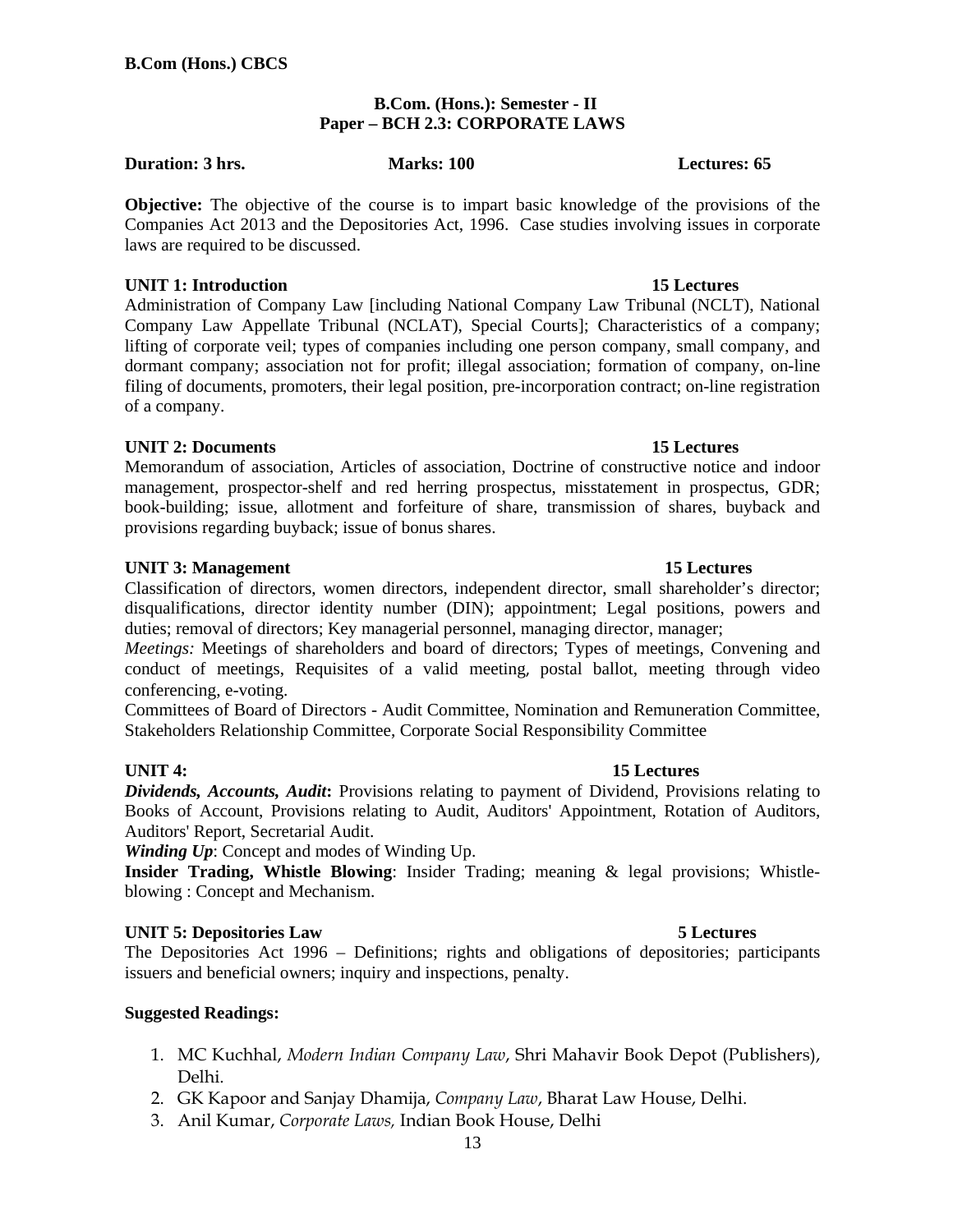- 4. Reena Chadha and Sumant Chadha, *Corporate Laws*, Scholar Tech Press, Delhi.
- 5. Avtar Singh*, Introduction to Company Law,* Eastern Book Company
- 6. Ramaiya, *A Guide to Companies Act*, LexisNexis, Wadhwa and Buttersworth.
- 7. *Manual of Companies Act, Corporate Laws and SEBI Guideline,* Bharat Law House, New Delhi,.
- 8. *A Compendium of Companies Act 2013, along with Rules*, by Taxmann Publications.
- 9. Gower and Davies, *Principles of Modern Company Law*, Sweet & Maxwell
- 10. Sharma, J.P., *An Easy Approach to Corporate Laws*, Ane Books Pvt. Ltd., New Delhi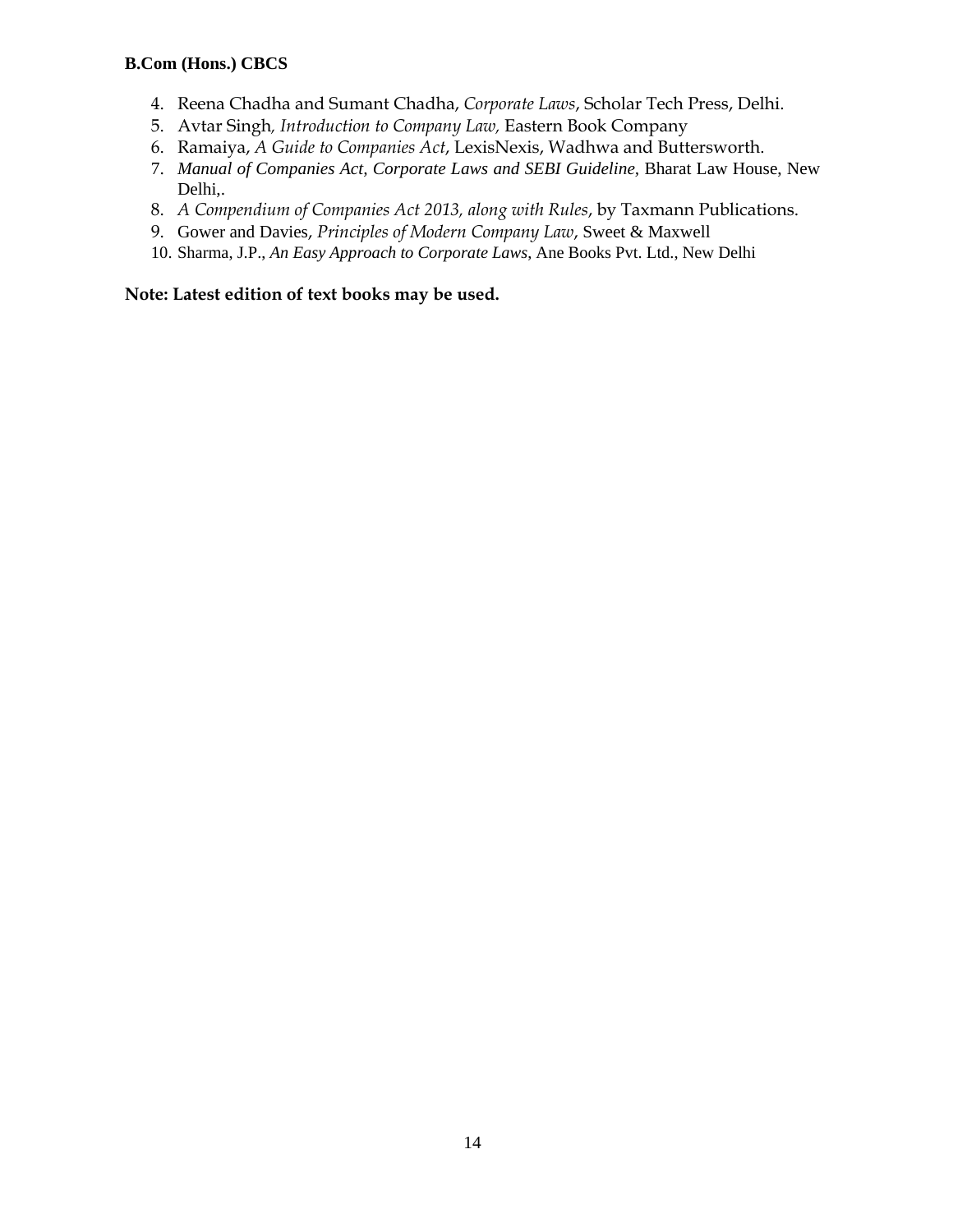### **B.Com. (Hons.): Semester - II**  Paper – BCH 2.4: **MACRO ECONOMICS Duration: 3 hrs. Marks: 100 Lectures: 65**

**Objectives:** The course aims at providing the student with knowledge of basic concepts of the macro economics. The modern tools of macro-economic analysis are discussed and the policy framework is elaborated, including the open economy.

### **Contents**

### **Unit 1: Introduction 5 Lectures**

concepts and variables of macroeconomics, income, expenditure and the circular flow, components of expenditure. Static macroeconomic analysis short and the long run – determination of supply, determination of demand, and conditions of equilibrium

### Unit 2: Economy in the short run 20 Lectures

IS–LM framework, fiscal and monetary policy, determination of aggregate demand, shifts in aggregate demand, aggregate supply in the short and long run, and aggregate demandaggregate supply analysis.

### **Unit 3: Inflation, Unemployment and Labour market 20 Lectures**

Inflation: Causes of rising and falling inflation, inflation and interest rates, social costs of inflation; Unemployment – natural rate of unemployment, frictional and wait unemployment. Labour market and its interaction with production system; Phillips curve, the trade-off between inflation and unemployment, sacrifice ratio, role of expectations adaptive and rational

### **Unit 4: Open economy 13 Lectures**

Open economy – flows of goods and capital, saving and investment in a small and a large open economy, exchange rates, Mundell – Fleming model with fixed and flexible prices in a small open economy with fixed and with flexible exchange rates, interest-rate differentials case of a large economy.

Behavioral Foundations- Investment –determinants of business fixed investment, effect of tax, determinants of residential investment and inventory investment. Demand for Money – Portfolio and transactions theories of demand for real balances, interest and income elasticities of demand for real balances. Supply of money

### **Suggested Readings**

- 1. Mankiw, N. Gregory. Principles of *Macroeconomics.* Cengage Learning
- 2. Robert J Gordon, *Macroeconomics*, Pearson Education
- 3. Branson, William H. *Macroeconomic Theory and Policy*. HarperCollins India Pvt. Ltd.
- 4. Rudiger Dornbusch and Stanley Fischer, *Macroeconomics*. McGraw-Hill Education.
- 5. Rudiger Dornbusch, Stanley Fischer, and Richard Startz, *Macroeconomics.* McGraw-Hill Education
- 6. Oliver J. Blanchard, *Macroeconomics,* Pearson Education
- 7. G. S. Gupta, *Macroeconomics: Theory and Applications*, McGraw-Hill Education
- 8. Shapiro, *Macroeconomic Analysis,*
- 9. Paul A Samuelson, William D Nordhaus, and Sudip Chaudhuri, *Macroeconomic,*  McGraw-Hill Education
- 10. S N Singh, समृष्टि अर्थशास्त्र, Pearson Education

### **Note: Latest edition of text books may be used.**

### **Unit 5: 7 Lectures**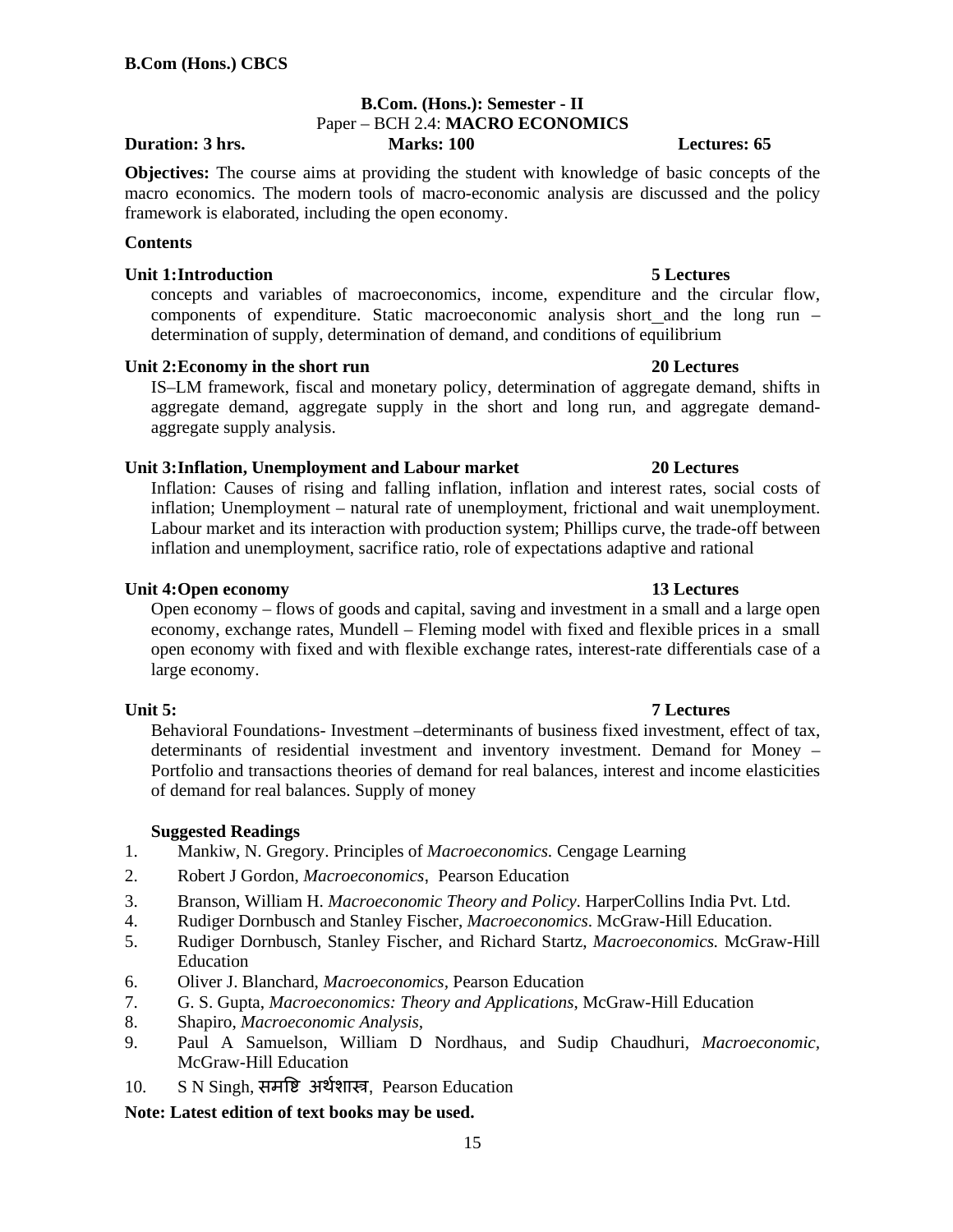### **B.Com. (Hons.): Semester - III**  Paper – BCH 3.1: **HUMAN RESOURCE MANAGEMENT**

### **Duration: 3 hrs.** Marks: 100 **Marks: 100** Lectures: 65

**Objective:** The objective of the course is to acquaint students with the techniques and principles to manage human resource of an organisation.

### **Unit 1: Introduction 13 Lectures**

Human Resource Management: Concept and Functions, Role, Status and competencies of HR Manager, HR Policies, Evolution of HRM, HRM vs HRD. Emerging Challenges of Human Resource Management; Workforce diversity; Empowerment; Downsizing; VRS; Human Resource Information System

# **Unit 2: Acquisition of Human Resource 13 Lectures**

Human Resource Planning- Quantitative and Qualitative dimensions; job analysis – job description and job specification; Recruitment – Concept and sources; Selection – Concept and process; test and interview; placement and induction

# **Unit 3: Training and Development** 13 Lectures

Concept and Importance; Identifying Training and Development Needs; Designing Training Programmes; Role-Specific and Competency-Based Training; Evaluating Training Effectiveness; Training Process Outsourcing; Management Development; Career Development.

# **Unit 4: Performance Appraisal 13 Lectures 13 Lectures**

Nature, objectives and importance; Modern techniques of performance appraisal; potential appraisal and employee counseling; job changes - transfers and promotions; Compensation: concept and policies; job evaluation; methods of wage payments and incentive plans; fringe benefits; performance linked compensation.

# **Unit 5: Maintenance 13 Lectures 13 Lectures**

Employee health and safety; employee welfare; social security; Employer-Employee relations- an overview; grievance-handling and redressal; Industrial Disputes: causes and settlement machinery

# **Suggested Readings:**

- 1. Gary Dessler. *A Framework* for *Human Resource Management*. Pearson Education.
- 2. DeCenzo, D.A. and S.P. Robbins, *Personnel/Human Resource Management*, Pearson Education.
- 3. Bohlendar and Snell, *Principles of Human Resource Management,* Cengage Learning
- 4. Ivancevich, John M. *Human Resource Management*. McGraw Hill.
- 5. Wreather and Davis. *Human Resource Management*. Pearson Education.
- 6. Robert L. Mathis and John H. Jackson. *Human Resource Management*. Cengage Learning.
- 7. TN Chhabra, *Human Resource Management,* Dhanpat Rai & Co., Delhi
- 8. Biswajeet Patttanayak, *Human Resource Management, PHI Learning*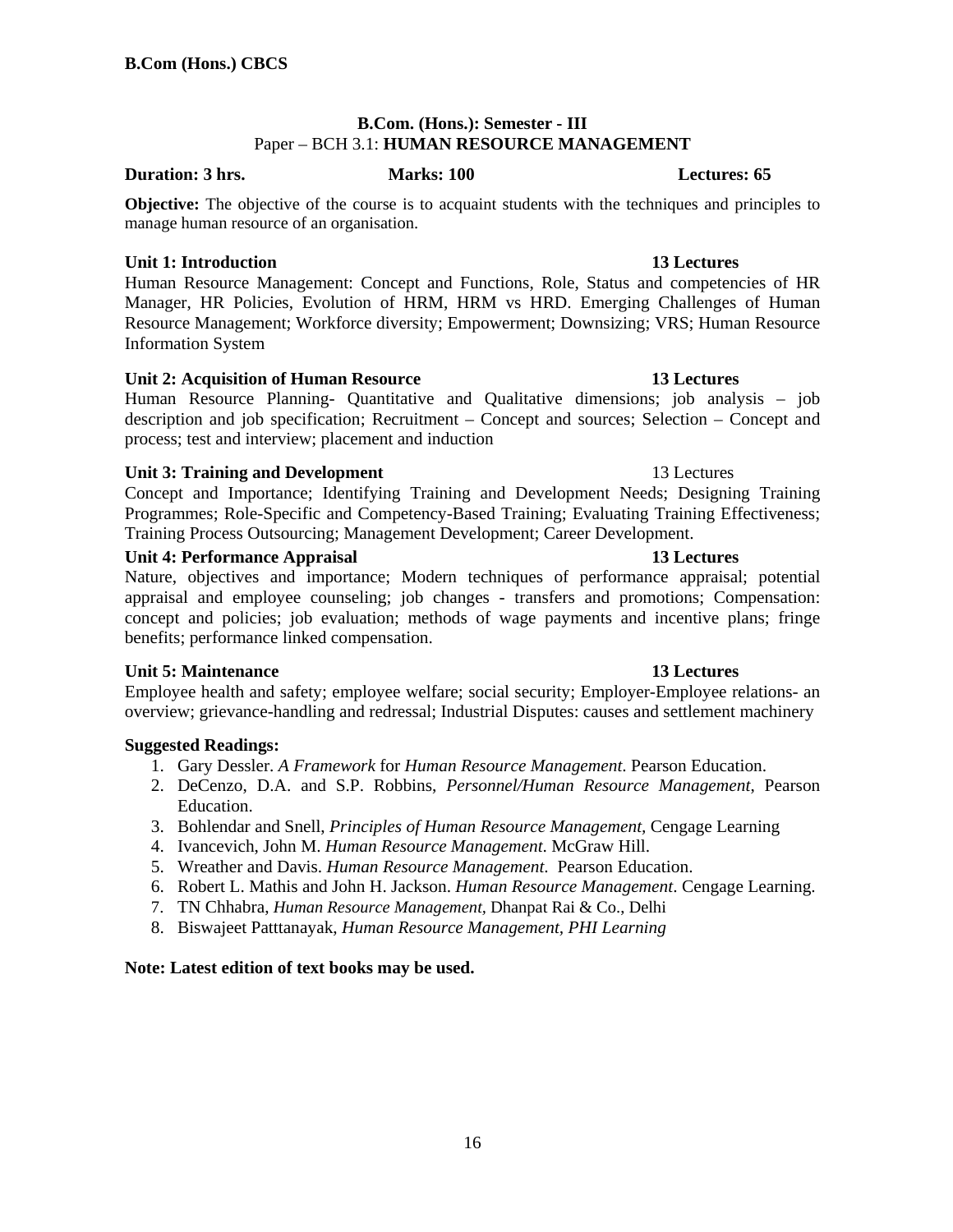### B.Com. (Hons.): Semester - III **Paper – BCH 3.2: INCOME TAX LAW AND PRACTICE Duration: 3 hrs. Marks: 100 Lectures: 52, Practical lab 26**

**Objective:** To provide basic knowledge and equip students with application of principles and provisions of Income-tax Act, 1961 and the relevant Rules.

# **Unit 1: Introduction 10 Lectures**

*Basic concepts:* Income, agricultural income, person, assessee, assessment year, previous year, gross total income, total income, maximum marginal rate of tax; Permanent Account Number (PAN)

*Residential status*; Scope of total income on the basis of residential status Exempted income under section 10

# Unit 2: Computation of Income under different heads-1 18 Lectures

Income from Salaries; Income from house property

# **Unit 3: Computation of Income under different heads-2 10 Lectures**

Profits and gains of business or profession; Capital gains; Income from other sources

# **Unit 4: Computation of Total Income and Tax Liability 14 Lectures**

Income of other persons included in assessee's total income; Aggregation of income and set-off and carry forward of losses; Deductions from gross total income; Rebates and reliefs Computation of total income of individuals and firms; Tax liability of an individual and a firm; Five leading cases decided by the Supreme Court

# **Unit 5: Preparation of Return of Income Practical Lab 26 Practical Lab 26**

Filing of returns: Manually, On-line filing of Returns of Income & TDS; Provision & Procedures of Compulsory On-Line filing of returns for specified assesses.

# **Note:**

- **1. There shall be a practical examination of 20 Marks on E-filling of Income Tax Returns using a software utility tool. The student is required to fill appropriate Form and generate the XML file.**
- **2. There shall be 4 Credit Hrs. for Lectures + one Credit hr. (Two Practical Periods per week per batch) for Practical Lab + one credit Hr for Tutorials (per group)**
- **3. Latest edition of text books and Software may be used.**

# **Suggested readings:**

- 1. Singhania, Vinod K. and Monica Singhania. *Students' Guide to Income Tax, University Edition.* Taxmann Publications Pvt. Ltd., New Delhi.
- 2. Ahuja, Girish and Ravi Gupta. *Systematic Approach to Income Tax.* Bharat Law House, Delhi.

# **Journals**

- 1. *Income Tax Reports*. Company Law Institute of India Pvt. Ltd., Chennai.
- 2. *Taxman*. Taxman Allied Services Pvt. Ltd., New Delhi.
- 3. *Current Tax Reporter*. Current Tax Reporter, Jodhpur.

### **Software**

- 1. Vinod Kumar Singhania, *e-filing of Income Tax Returns and Computation of Tax*, Taxmann Publication Pvt. Ltd, New Delhi. Latest version
- 2. 'Excel Utility' available at *incometaxindiaefiling.gov.in*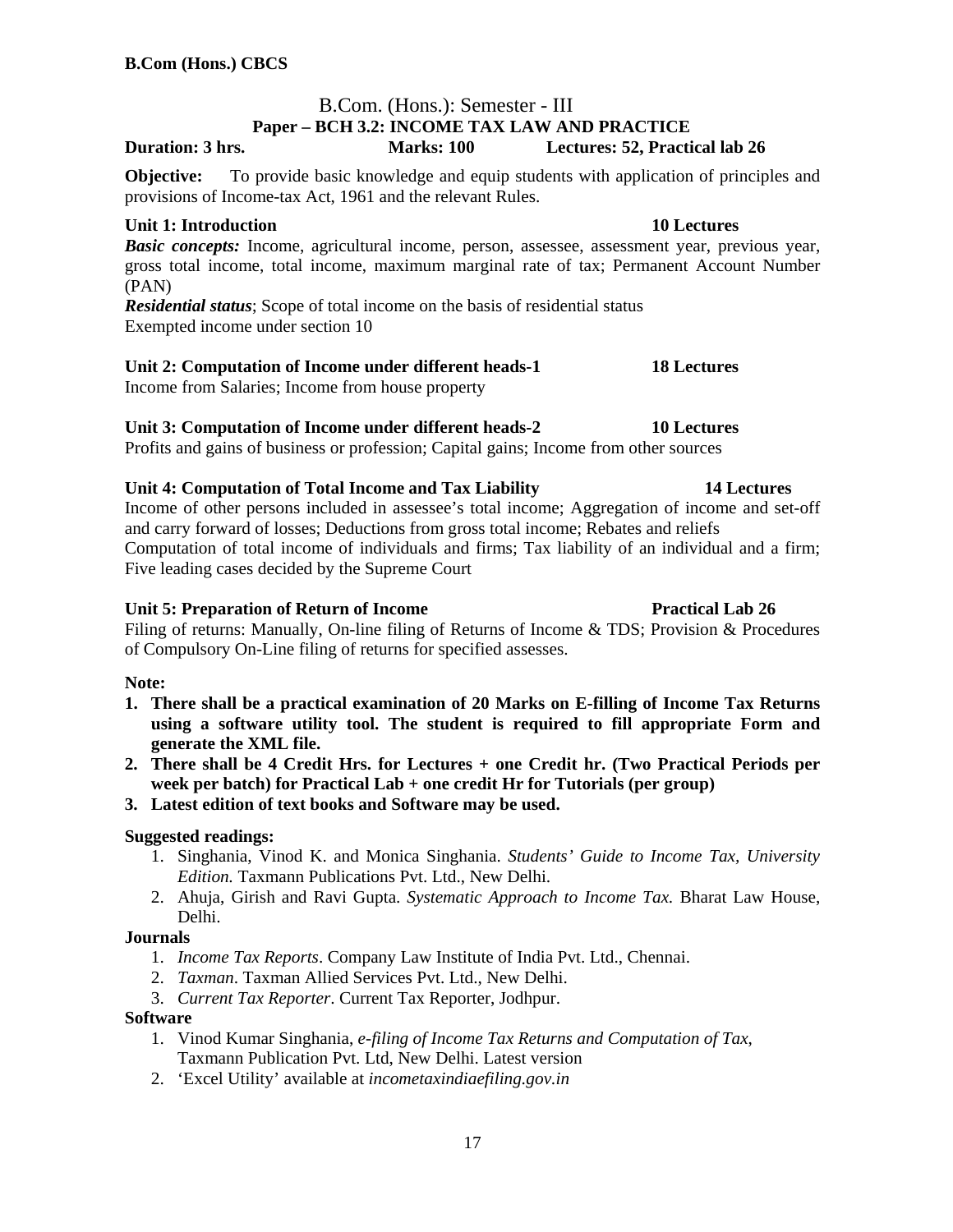### **B.Com. (Hons.): Semester - III Paper – BCH 3.3: MANAGEMENT PRINCIPLES AND APPLICATION Duration: 3 hrs.** Marks: 100 **Marks: 100 Lectures: 65**

**Objective:** The objective of the course is to provide the student with an understanding of basic management concepts, principles and practices.

# **Unit 1: Introduction Lectures: 13**

- a. Concept: Need for Study, Managerial Functions An overview; Co-ordination: Essence of Managership
- b. Evolution of the Management Thought, Classical Approach Taylor, Fayol, Neo-Classical and Human Relations Approaches – Mayo, Hawthorne Experiments, Behavioural Approach, Systems Approach, Contingency Approach – Lawerence & Lorsch, MBO- Peter F. Drucker, Re-engineering - Hammer and Champy, Michael Porter – Five-force analysis, Three generic strategies and valuechain, analysis, Senge's Learning Organisation, 'Fortune at the Bottom of the Pyramid' – C.K. Prahalad.

# **Unit 2: Planning Lectures: 13**

- a. Types of Plan An overview to highlight the differences
- b. Strategic planning Concept, process, Importance and limitations
- c. Environmental Analysis and diagnosis (Internal and external environment) Definition, Importance and Techniques (SWOT/TOWS/WOTS-UP, BCG Matrix, Competitor Analysis), Business environment; Concept and Components
- d. Decision-making concept, importance; Committee and Group Decision-making, Process, Perfect rationality and bounded rationality, Techniques (qualitative and quantitative, MIS, DSS)

# **Unit 3: Organising Lectures: 13**

Concept and process of organising – An overview, Span of management, Different types of authority (line, staff and functional), Decentralisation, Delegation of authority

Formal and Informal Structure; Principles of Organising; Network Organisation Structure

# **Unit 4: Staffing and Leading Lectures: 13 Lectures: 13**

- a. *Staffing*: Concept of staffing, staffing process
- b. *Motivation:* Concept, Importance, extrinsic and intrinsic motivation; Major Motivation theories - Maslow's Need-Hierarchy Theory; Hertzberg's Two-factor Theory, Vroom's Expectation Theory.
- c. *Leadership:* Concept, Importance, Major theories of Leadership (Likert's scale theory, Blake and Mouten's Managerial Grid theory, House's Path Goal theory, Fred Fielder's situational Leadership), Transactional leadership, Transformational Leadership, Transforming Leadership.
- d. *Communication:* Concept, purpose, process; Oral and written communication; Formal and informal communication networks, Barriers to communication, Overcoming barriers to communication.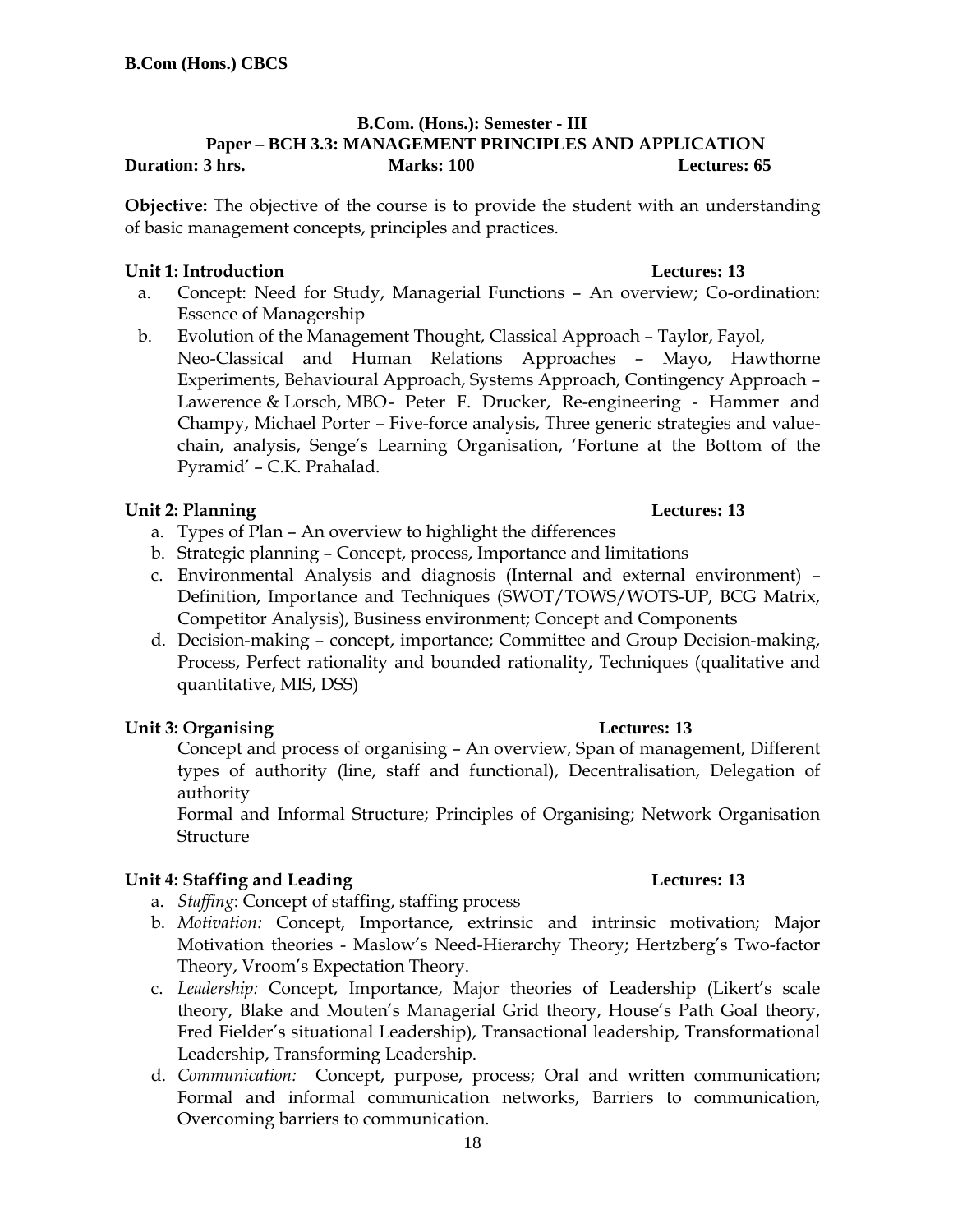# **Unit 5: Control Lectures: 13**

- a. *Control*: Concept, Process, Limitations, Principles of Effective Control, Major Techniques of control - Ratio Analysis, ROI, Budgetary Control, EVA, PERT/CPM.
- **b.** Emerging issues in Management

# **Suggested Readings:**

- 1. Harold Koontz and Heinz Weihrich, *Essentials of Management: An International and Leadership Perspective*, McGraw Hill Education.
- **2.** Stephen P Robbins and Madhushree Nanda Agrawal, *Fundamentals of Management: Essential Concepts and Applications*, Pearson Education.
- *3.* George Terry, *Principles of Management*, Richard D. Irwin
- *4.* Newman, Summer, and Gilbert, *Management,* PHI
- 5. James H. Donnelly, *Fundamentals of Management,* Pearson Education.
- 6. B.P. Singh and A.K.Singh, *Essentials of Management*, Excel Books
- 7. Griffin, *Management Principles and Application,* Cengage Learning
- 8. Robert Kreitner*, Management Theory and Application,* Cengage Learning
- 9. TN Chhabra, *Management Concepts and Practice*, Dhanpat Rai & Co. (Pvt. Ltd.), New Delhi
- 10. Peter F Drucker, *Practice of Management,* Mercury Books, London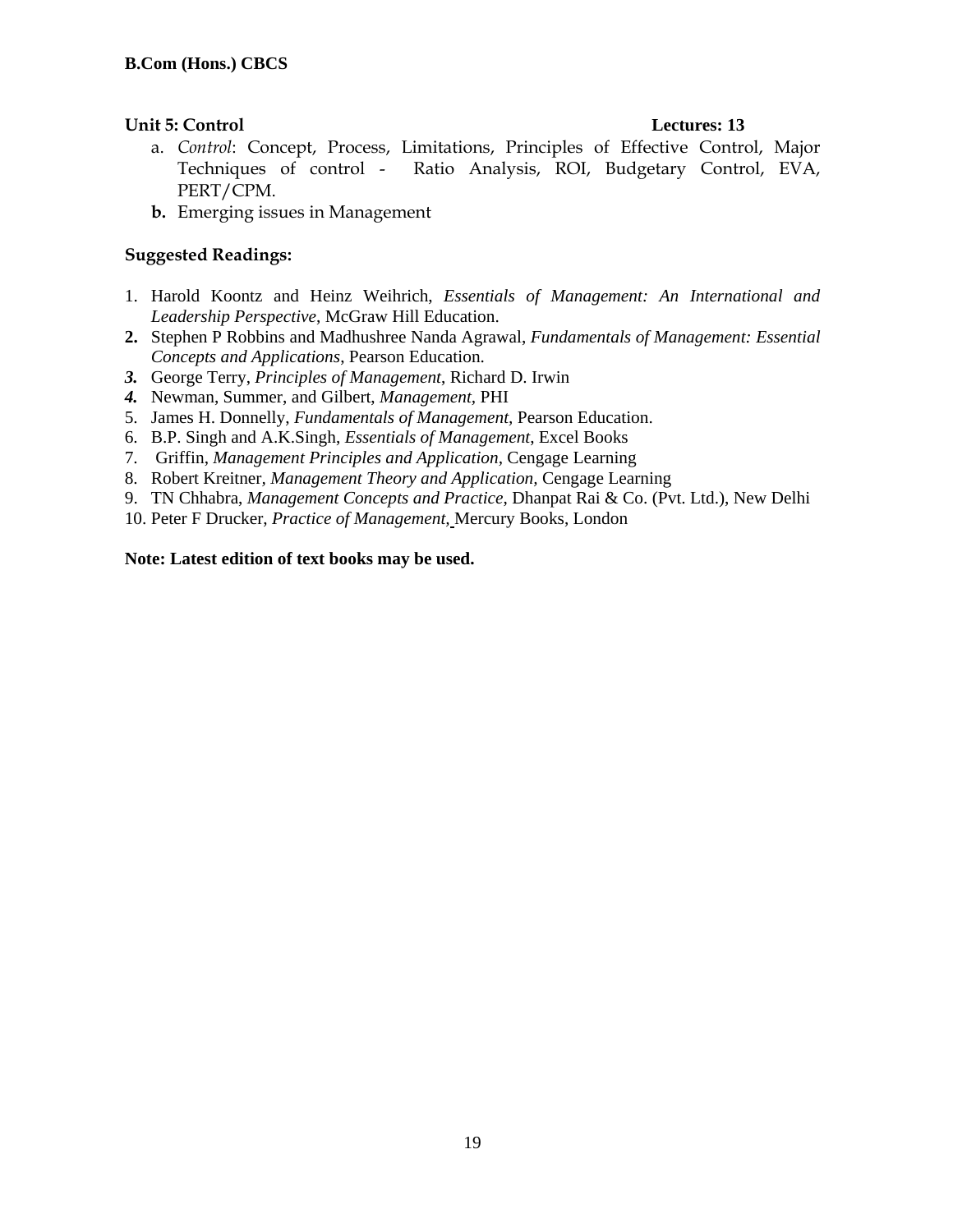### **B.Com. (Hons.): Semester - III**  Paper – BCH 3.4: **BUSINESS STATISTICS**

### **Duration: 3 hrs. Marks: 100 Lectures: 52, Practical Lab: 26**

**Objective:** The objective of this course is to familiarise students with the basic statistical tools used for managerial decision-making.

### Unit 1: **Statistical Data and Descriptive Statistics** (9 Lectures)

- a. Nature and Classification of data: univariate, bivariate and multivariate data; time-series and cross-sectional data
- b. Measures of Central Tendency
	- i. Mathematical averages including arithmetic mean, geometric mean and harmonic mean. Properties and applications.
	- ii. Positional Averages Mode and Median (and other partition values including quartiles, deciles, and percentiles) (including graphic determination)
- c. Measures of Variation: absolute and relative. Range, quartile deviation, mean deviation, standard deviation, and their coefficients, Properties of standard deviation/variance
- d. Skewness: Meaning, Measurement using Karl Pearson and Bowley's measures; Concept of Kurtosis

### **Unit 2: Probability and Probability Distributions (10 Lectures)**

- a. Theory of Probability. Approaches to the calculation of probability; Calculation of event probabilities. Addition and multiplication laws of probability (Proof not required); Conditional probability and Bayes' Theorem (Proof not required)
- b. Expectation and variance of a random variable
- c. Probability distributions:
	- i. Binomial distribution: Probability distribution function, Constants, Shape, Fitting of binomial distribution
	- ii. Poisson distribution: Probability function, (including Poisson approximation to binomial distribution), Constants, Fitting of Poisson distribution
	- iii. Normal distribution: Probability distribution function, Properties of normal curve, Calculation of probabilities

### **Unit 3: Simple Correlation and Regression Analysis (10 Lectures)**

- **a.** *Correlation Analysis*: Meaning of Correlation: simple, multiple and partial; linear and non-linear, Correlation and Causation, Scatter diagram, Pearson's co-efficient of correlation; calculation and properties (Proof not required). Correlation and Probable error; Rank Correlation
- b. *Regression Analysis*: Principle of least squares and regression lines, Regression equations and estimation; Properties of regression coefficients; Relationship between Correlation and Regression coefficients; Standard Error of Estimate and its use in interpreting the results.

### **Unit 4: Index Numbers (10 Lectures)**

Meaning and uses of index numbers; Construction of index numbers: fixed and chain base: univariate and composite. Aggregative and average of relatives – simple and weighted

Tests of adequacy of index numbers, Base shifting, splicing and deflating. Problems in the construction of index numbers; Construction of consumer price indices: Important share price indices, including BSE SENSEX and NSE NIFTY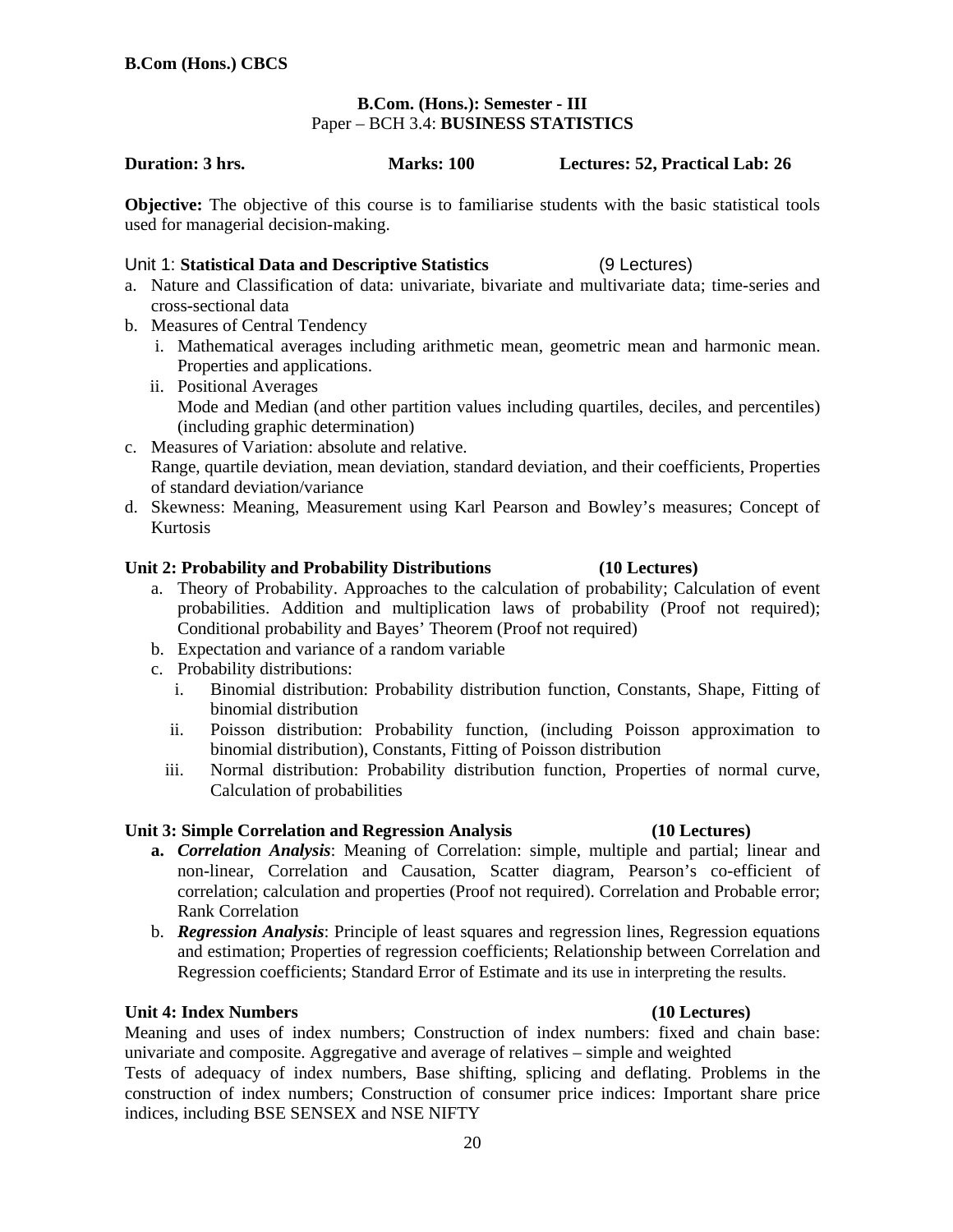# Unit 5: Time Series Analysis **and Series Analysis (8 Lectures)**

Components of time series; Additive and multiplicative models; Trend analysis: Fitting of trend line using principle of least squares – linear, second degree parabola and exponential. Conversion of annual linear trend equation to quarterly/monthly basis and vice-versa; Moving averages; Seasonal variations: Calculation of Seasonal Indices using Simple averages, Ratio-to-trend, and Ratio-to-moving averages methods. Uses of Seasonal Indices

# **UNIT 6: Sampling Concepts, Sampling Distributions and Estimation**: **(5 Lectures)**

*Sampling:* Populations and samples, Parameters and Statistics, Descriptive and inferential statistics; Sampling methods (including Simple Random sampling, Stratified sampling, Systematic sampling, Judgement sampling, and Convenience sampling)

*Concept of Sampling distributions and Theory of Estimation:* Point and Interval estimation of means (large samples) and proportions.

# **Practical Lab: 26**

**The students will be familiarized with software (Spreadsheet and/or SPSS) and the statistical and other functions contained therein related to formation of frequency distributions and calculation of averages, measures of Dispersion and variation, correlation and regression coefficient.** 

# **Note:**

- **1. There shall be 4 Credit Hrs. for Lectures + one Credit hr. (Two Practical Periods per week per batch) for Practical Lab + one credit Hr for Tutorials (per group)**
- **2. Latest edition of text books may be used.**

# **Suggested Readings:**

- 1. Levin, Richard, David S. Rubin, Sanjay Rastogi, and HM Siddiqui. *Statistics for Management*. 7<sup>th</sup> ed., Pearson Education.
- 2. David M. Levine, Mark L. Berenson, Timothy C. Krehbiel, P. K. Viswanathan, *Business Statistics: A First Course*, Pearson Education.
- 3. Siegel Andrew F. *Practical Business Statistics*. McGraw Hill Education.
- 4. Gupta, S.P., and Archana Agarwal. Business *Statistics,* Sultan Chand and Sons, New Delhi.
- 5. Vohra N. D., *Business Statistics*, McGraw Hill Education.
- 6. Murray R Spiegel, Larry J. Stephens, Narinder Kumar. Statistics (Schaum's Outline Series), McGraw Hill Education.
- 7. Gupta, S.C. *Fundamentals of Statistics*. Himalaya Publishing House.
- 8. Anderson, Sweeney, and Williams, *Statistics for Students of Economics and Business*, Cengage Learning.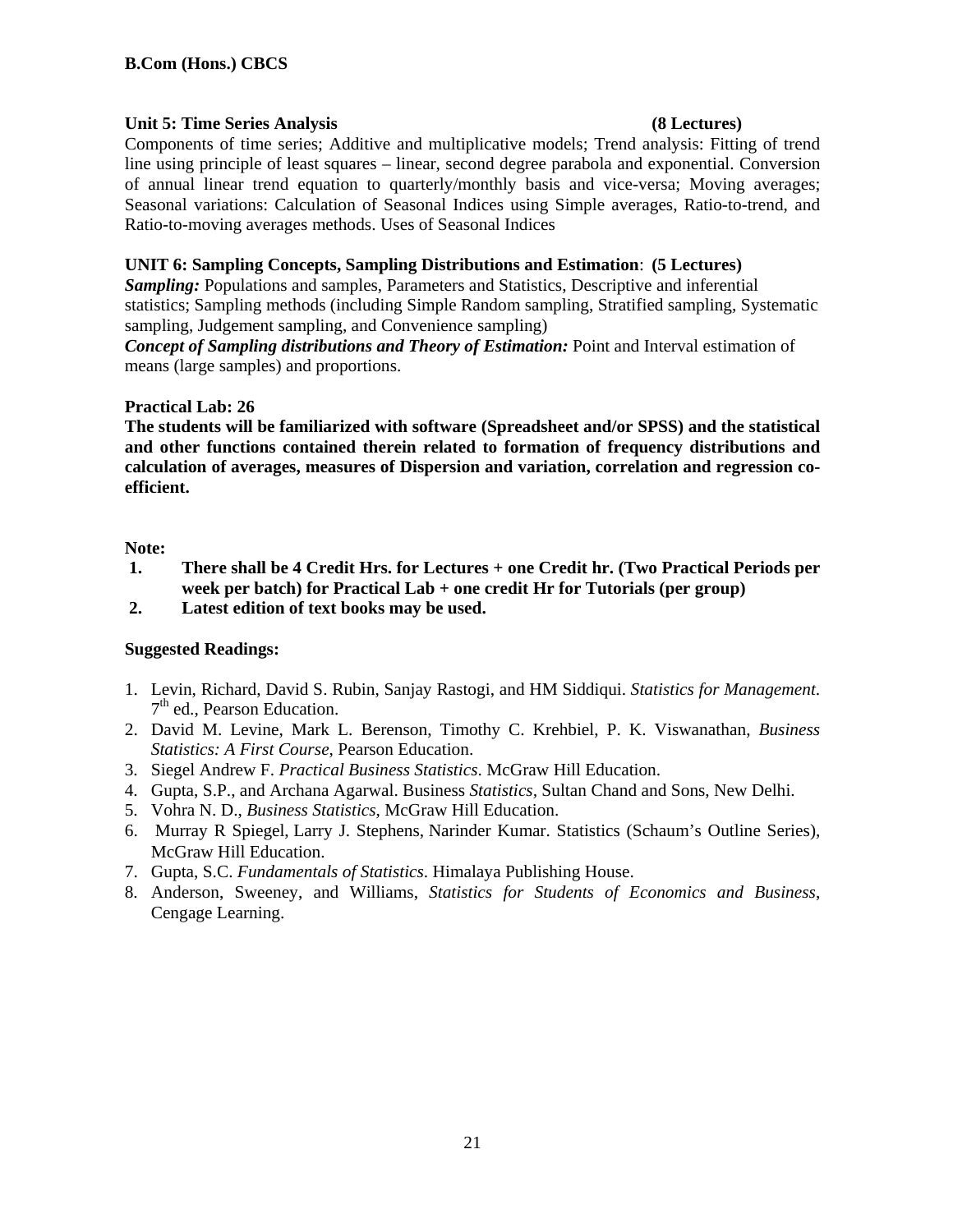# **B.Com. (Hons.): Semester - III Paper – BCH 3.5: E-COMMERCE**

**Duration: 3 hrs. Marks: 100 Lectures: 40, Practical Lab 26 Objectives:** To enable the student to become familiar with the mechanism for conducting business transactions through electronic means

# **Contents**

# **Unit 1: Introduction: (8 Lectures)**

Meaning, nature, concepts, advantages, disadvantages and reasons for transacting online, types of E-Commerce, e-commerce business models (introduction , key elements of a business model and categorizing major E-commerce business models), forces behind ecommerce.

**Technology used in E-commerce:** The dynamics of world wide web and internet( meaning, evolution and features) ; Designing, building and launching e-commerce website (A systematic approach involving decisions regarding selection of hardware, software, outsourcing vs. in-house development of a website)

# **Unit 2: Security and Encryption: (8 Lectures)**

Need and concepts, the e-commerce security environment: (dimension, definition and scope of esecurity), security threats in the E-commerce environment (security intrusions and breaches, attacking methods like hacking, sniffing, cyber-vandalism etc.), technology solutions (Encryption, security channels of communication, protecting networks and protecting servers and clients),

# **Unit 3: IT Act 2000 and Cyber Crimes (8 Lectures)**

IT Act 2000: Definitions, Digital signature, Electronic governance, Attribution, acknowledgement and dispatch of electronic records, Regulation of certifying authorities, Digital signatures certificates, Duties of subscribers, Penalties and adjudication, Appellate Tribunal, Offences and Cyber-crimes

### **Unit 4: E-payment System: (8 Lectures, 4 Practical Lab)**

Models and methods of e–payments (Debit Card, Credit Card, Smart Cards, e-money), digital signatures (procedure, working and legal position), payment gateways, online banking (meaning, concepts, importance, electronic fund transfer, automated clearing house, automated ledger posting), risks involved in e-payments.

### **Unit 5: On-line Business Transactions: (8 Lectures, 4 Practical Lab)**

Meaning, purpose, advantages and disadvantages of transacting online, E-commerce applications in various industries like {banking, insurance, payment of utility bills, online marketing, e-tailing (popularity, benefits, problems and features), online services (financial, travel and career), auctions, online portal, online learning, publishing and entertainment} Online shopping (amazon, snapdeal, alibaba, flipkart, etc.)

# Unit 6: Website designing **(18 Practical Lab)**

Introduction to HTML; tags and attributes: Text Formatting, Fonts, Hypertext Links, Tables, Images, Lists, Forms, Frames, Cascading Style Sheets.

# **Note:**

- **1. There shall be 3 Credit Hrs. for lectures + One Credit hr. (2 Practical periods per week per batch) for Practical Lab**
- **2. Latest edition of text books may be used**.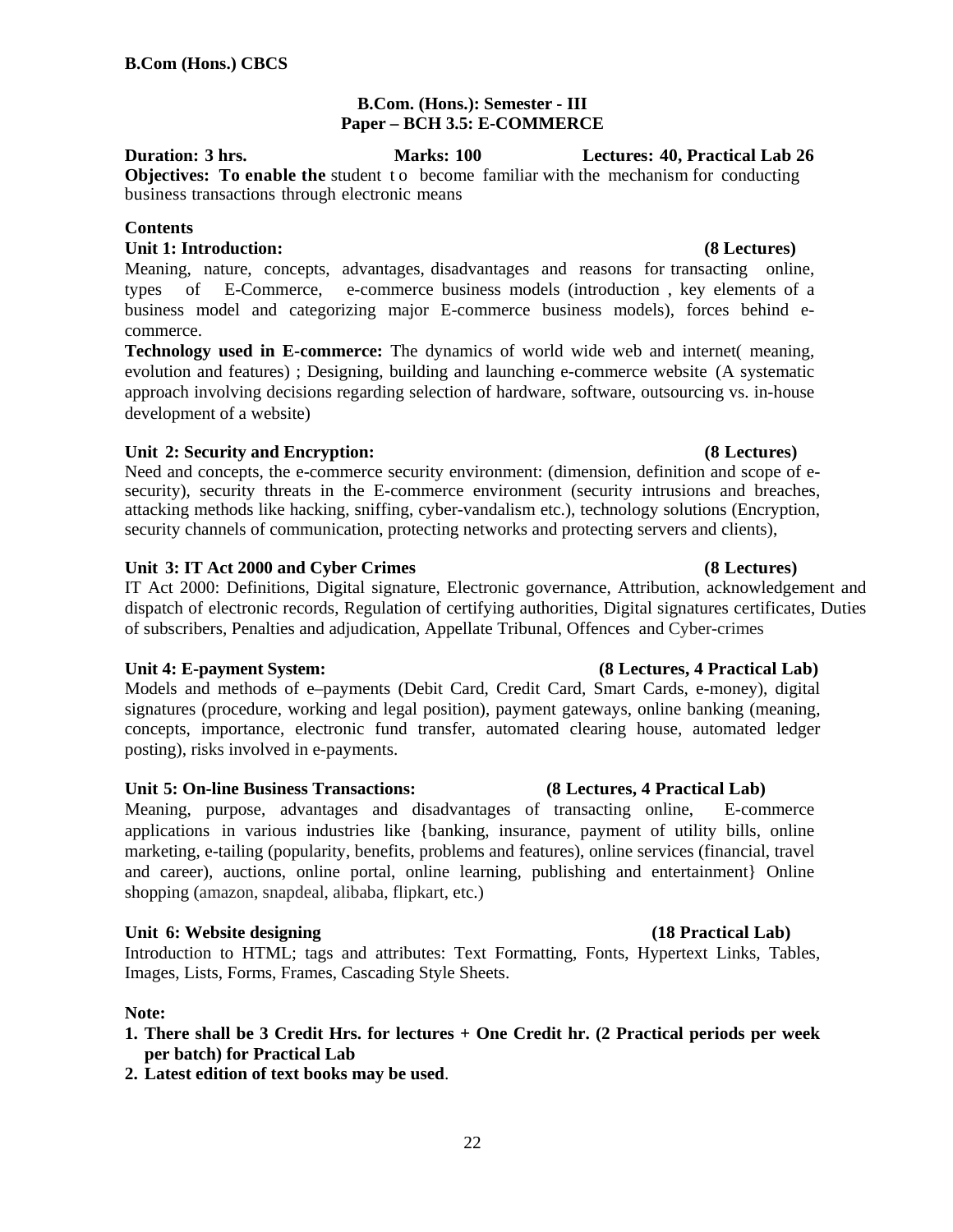# **Suggested Readings**

- 1. Kenneth C. Laudon and Carlo Guercio Traver, *E-Commerce*, Pearson Education.
- 2. David Whiteley, *E-commerce: Strategy, Technology and Applications*, McGraw Hill Education
- 3. Bharat Bhaskar, *Electronic Commerce: Framework, Technology and Application, 4th Ed.,*  McGraw Hill Education
- 4. PT Joseph, *E-Commerce: An Indian Perspective*, PHI Learning
- 5. KK Bajaj and Debjani Nag, *E-commerce,* McGraw Hill Education
- 6. TN Chhabra, *E-Commerce,* Dhanpat Rai & Co.
- 7. Sushila Madan, *E-Commerce,* Taxmann
- 8. TN Chhabra, Hem Chand Jain, and Aruna Jain, *An Introduction to HTML*, Dhanpat Rai & Co.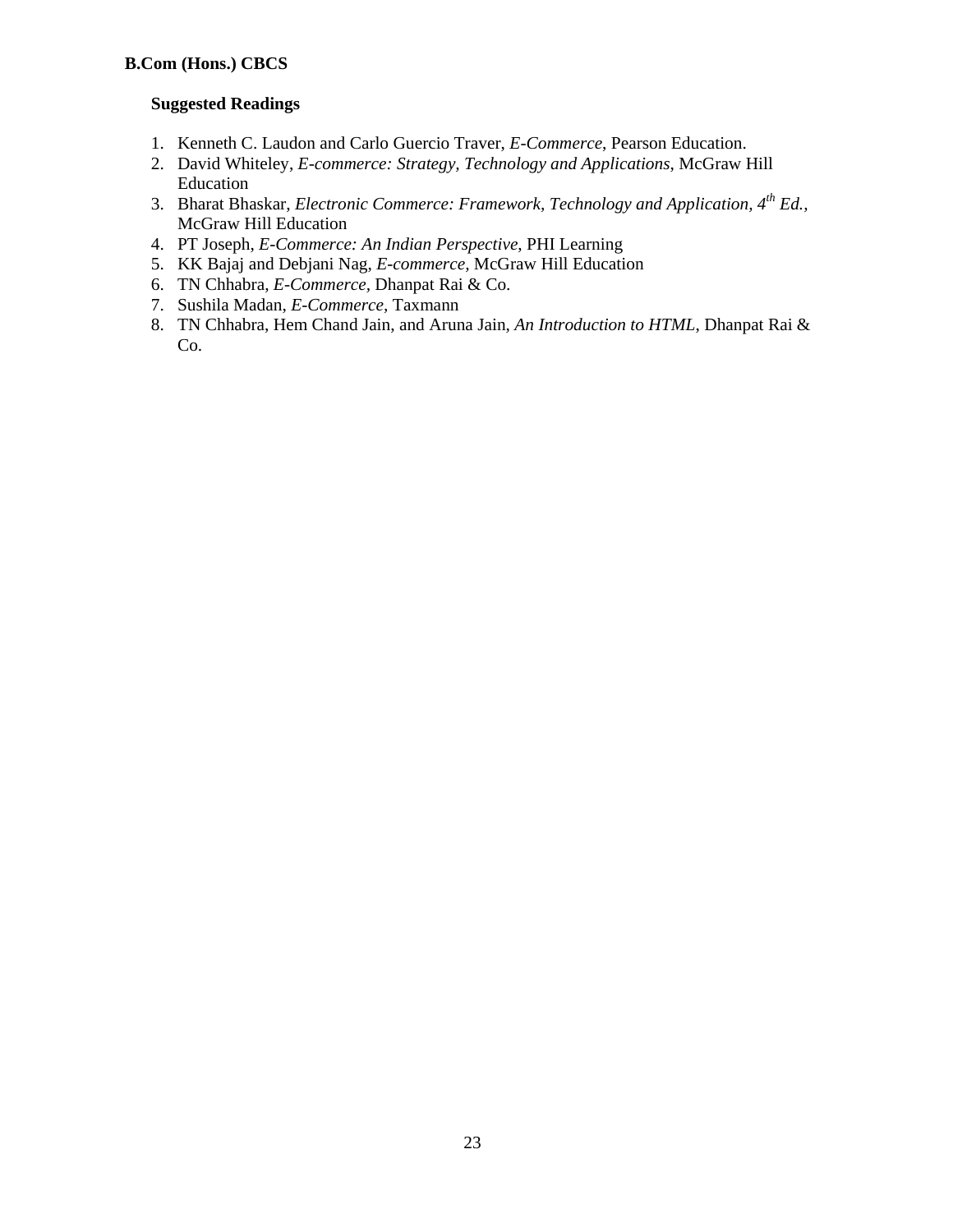# **B.Com. (Hons.): Semester - IV Paper – BCH 4.1: COST ACCOUNTING**

### **Duration: 3 hrs. Marks: 100 Lectures: 65**

**Objective:** To acquaint the students with basic concepts used in cost accounting, various methods involved in cost ascertainment and cost accounting book keeping systems.

### **CONTENTS:**

### **Unit 1: Introduction (6 Lectures)**

Meaning, objectives and advantages of cost accounting; Difference between cost accounting and financial accounting; Cost concepts and classifications; Elements of cost; Installation of a costing system; Role of a cost accountant in an organisation

# **Unit 2: Elements of Cost: Material and Labour (14 Lectures)**

- a. *Materials*: Material/inventory control techniques. Accounting and control of purchases, storage and issue of materials. Methods of pricing of materials issues — FIFO, LIFO, Simple Average, Weighted Average, Replacement, Standard Cost. Treatment of Material Losses
- b. *Labour*: Accounting and Control of labour cost. Time keeping and time booking. Concept and treatment of idle time, over time, labour turnover and fringe benefits. Methods of wage payment and the Incentive schemes- Halsey, Rowan, Taylor's Differential piece wage.

# **Unit 3: Elements of Cost: Overheads (8 Lectures)**

Classification, allocation, apportionment and absorption of overheads; Under- and overabsorption; Capacity Levels and Costs; Treatments of certain items in costing like interest on capital, packing expenses, bad debts, research and development expenses; Activity based cost allocation.

### **Unit 4: Methods of Costing (28 Lectures)**

Unit costing, Job costing, Contract costing, Process costing (process losses, valuation of work in progress, joint and by-products), Service costing (only transport).

# **Unit 5: Book Keeping in Cost Accounting (9 Lectures)**

Integral and non-integral systems; Reconciliation of cost and financial accounts S**uggested Reading:**

- 1. Charles T. Horngren, Srikant M. Datar, Madhav V. Rajan **,** *Cost Accounting: A Managerial Emphasis***, Pearson Education.**
- 2. Drury, Colin. *Management and Cost Accounting.* Cengage Learning.
- 3. Jawahar Lal, *Cost Accounting*. McGraw Hill Education
- 4. Nigam, B.M. Lall and I.C. Jain. *Cost Accounting: Principles and Practice*. PHI Learning
- 5. Rajiv Goel, *Cost Accounting*. International Book House
- 6. Singh, Surender. *Cost Accounting,* Scholar Tech Press*,* New Delhi.
- 7. Jain, S.P. and K.L. Narang. *Cost Accounting: Principles and Methods*. Kalyani Publishers
- 8. Arora, M.N. *Cost Accounting Principles and Practice.* Vikas Publishing House, New Delhi.
- 9. Maheshwari, S.N. and S.N. Mittal. *Cost Accounting: Theory and Problems*. Shri Mahavir Book Depot, New Delhi.
- 10. Iyengar, S.P. Cost Accounting. Sultan Chand & Sons
- *11.* H.V. Jhamb, *Fundamentals of Cost Accounting,* Ane Books Pvt. Ltd.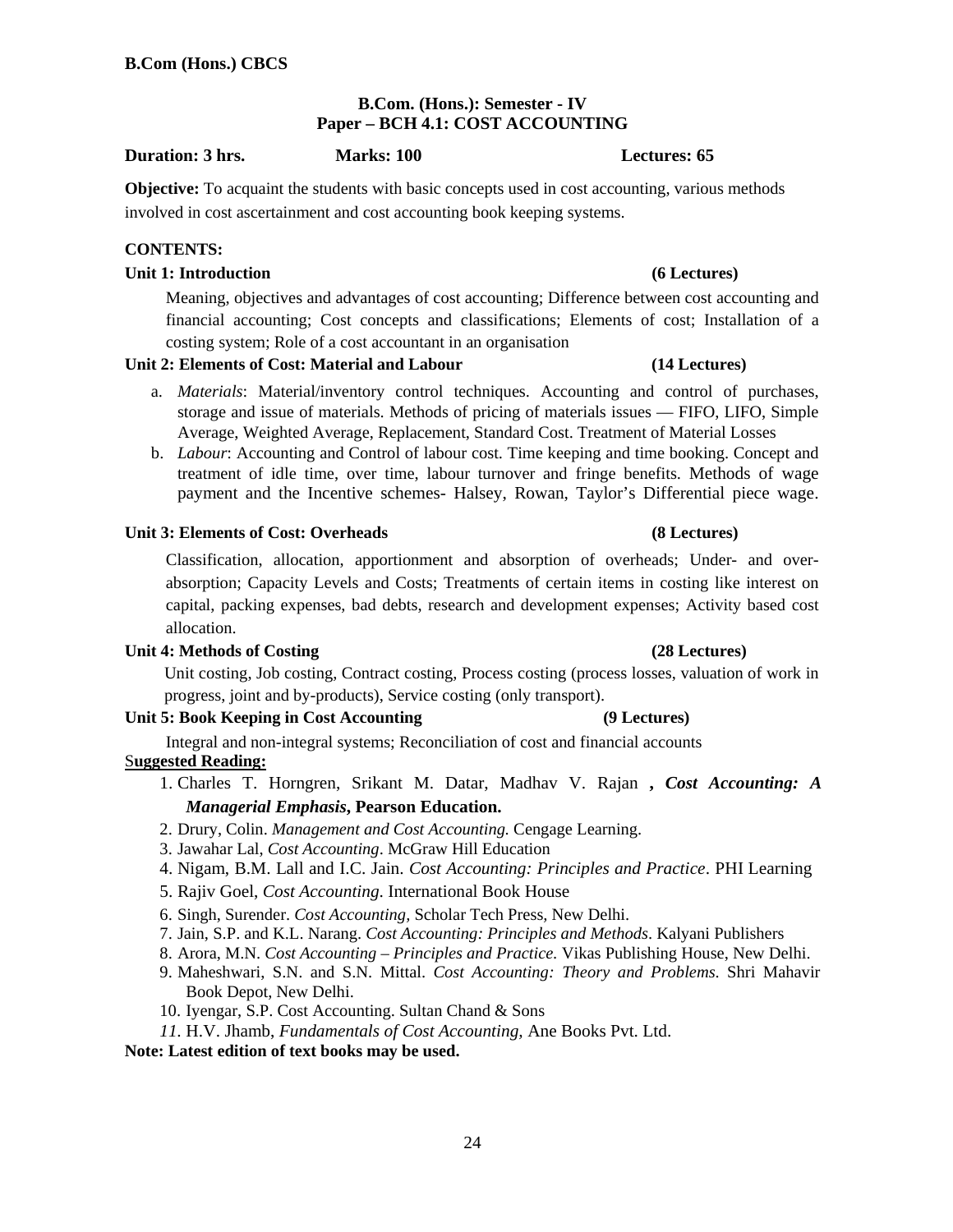# **B.Com. (Hons.): Semester - IV Paper – BCH 4.2: BUSINESS MATHEMATICS**

# **Duration: 3 hrs. Marks: 100 Lectures: 52, Practical Lab: 26**

**Objective:** The objective of this course is to familiarize the students with the basic mathematical tools, with an emphasis on applications to business and economic situations.

# **Unit 1: Matrices and Determinants Lectures 11**

a. Algebra of matrices. Inverse of a matrix, Matrix Operation – Business Application b. Solution of system of linear equations (having unique solution and involving not more than three variables) using matrix inversion Method and Cremer's Rule, The Leontief Input Output Model (Open Model Only).

# **Unit 2: Calculus I Lectures 10**

**a.** Mathematical functions and their types- linear, quadratic, polynomial, exponential,

b. Logarithmic function Concepts of limit, and continuity of a function

c. Concept and rules of differentiation, Maxima and Minima involving second or higher order derivatives.

d Concept of Marginal Analysis, Concept of Elasticity, Applied Maximum and Minimum Problems including effect of Tax on Monopolist's optimum price and quantity, Economic Order Quantity.

# **Unit 3: Calculus II Lectures 16**

- **a.** Partial Differentiation: Partial derivatives up to second order; Homogeneity of functions and Euler's theorem; Total differentials; Differentiation of implicit functions with the help of total differentials
- **b.** Maxima and Minima: Cases of two variables involving not more than one constraint including the use of the Lagrangian multiplier.
- c. Integration: Standard forms. Methods of integration by substitution, by parts, and by use of partial fractions; Definite integration; Finding areas in simple cases
- d. Application of Integration to marginal analysis. Consumer's and Producer's Surplus, Rate of Sales and the Learning Curve

### **Unit 4: Mathematics of Finance Lectures 5, Practical Lab 12**

- a. Rates of interest-nominal, effective– and their inter-relationships in different compounding situations.
- b. Compounding and discounting of a sum using different types of rates.
- c. Types of annuities, like ordinary, due, deferred, continuous, perpetual, and their future and present values using different types of rates of interest. Depreciation of Assets.

# (*General annuities to be excluded*)

### **Unit 5: Linear Programming Lectures 10, Practical Lab 14**

- a. Formulation of linear programming problem (LPP). Graphical solution to LPP. Cases of unique and multiple optimal solutions. Unbounded solutions, infeasibility, and redundant constraints.
- **b.** Solution to LPP using Simplex method maximization and minimization cases. Shadow prices of the resources. Identification of unique and multiple optimal solutions, unbounded solution, infeasibility and degeneracy.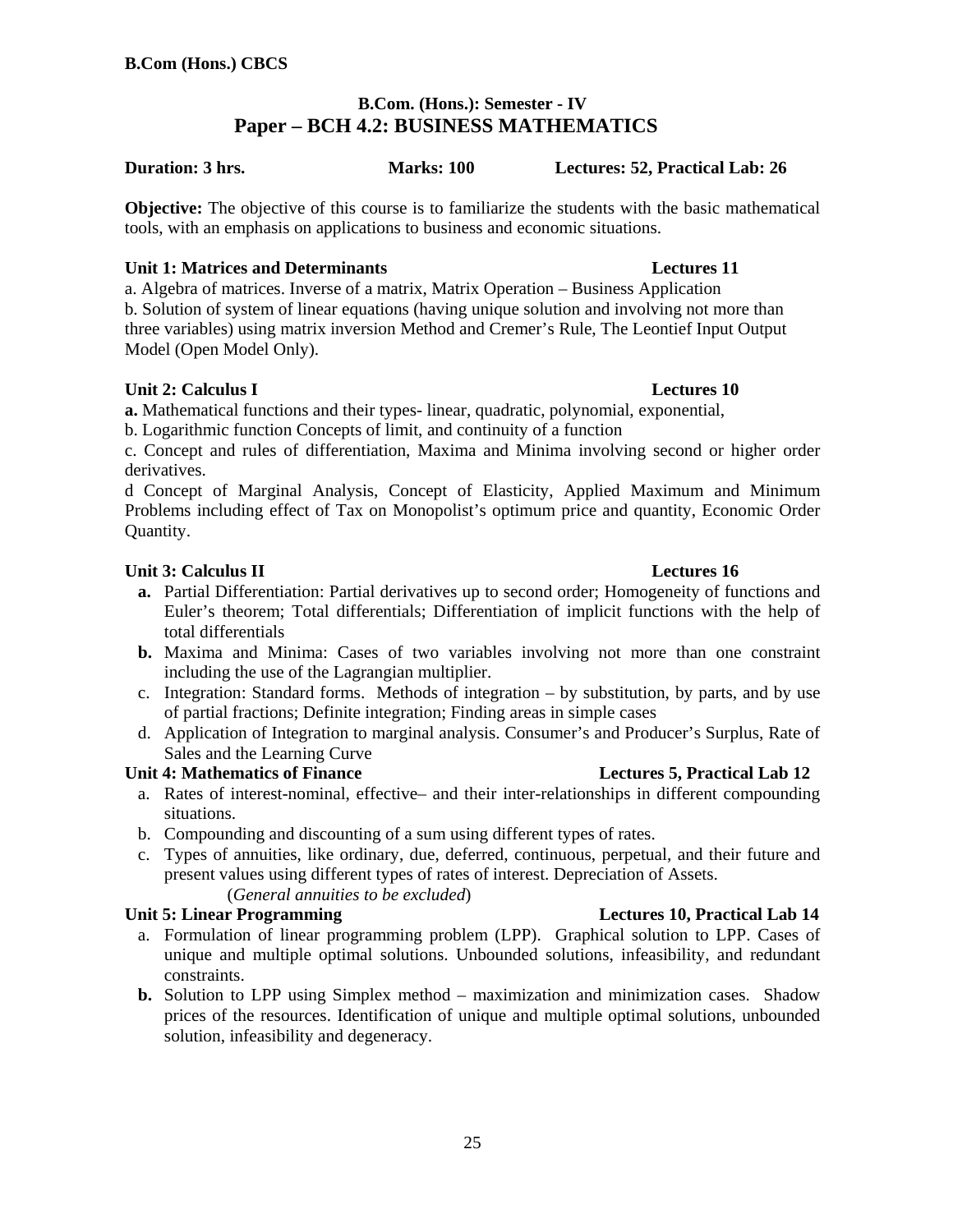# **Note:**

- **1. In addition the students will work on software packages (Spreadsheet,** *Mathematica***, etc) for solving linear programming problems and topics listed in Unit 4 above and analyze the results obtained there from. This will be done through internal assessment.**
- **2. There shall be 4 Credit Hrs. for Lectures + one Credit hr. (Two Practical Periods per week per batch) for Practical Lab + one credit Hr for Tutorials (per group)**
- **3. Latest edition of text books may be used.**

# **Suggested Readings:**

- 1. Mizrahi and Sullivan. *Mathematics for Business and Social Sciences*. Wiley and Sons.
- 2. Budnick, P. *Applied Mathematics.* McGraw Hill Education.
- 3. R.G.D. Allen, *Mathematical Analysis For Economists*
- 4. Ayres, Frank Jr. *Schaum's Outlines Series: Theory and Problems of Mathematics of Finance*. McGraw Hill Education.
- 5. Dowling, E.T., *Mathematics for Economics*, Schaum's Outlines Series. McGraw Hill Education.
- 6. Wikes, F.M., *Mathematics for Business, Finance and Economics*. Thomson Learning.
- 7. Thukral, J.K., *Mathematics for Business Studies*.
- 8. Vohra, N.D., *Quantitative Techniques in Management*. McGraw Hill Education.
- 9. Soni, R.S,*. Business Mathematics*. Ane Books, New Delhi.
- 10. Singh J. K., *Business Mathematics*. Himalaya Publishing House.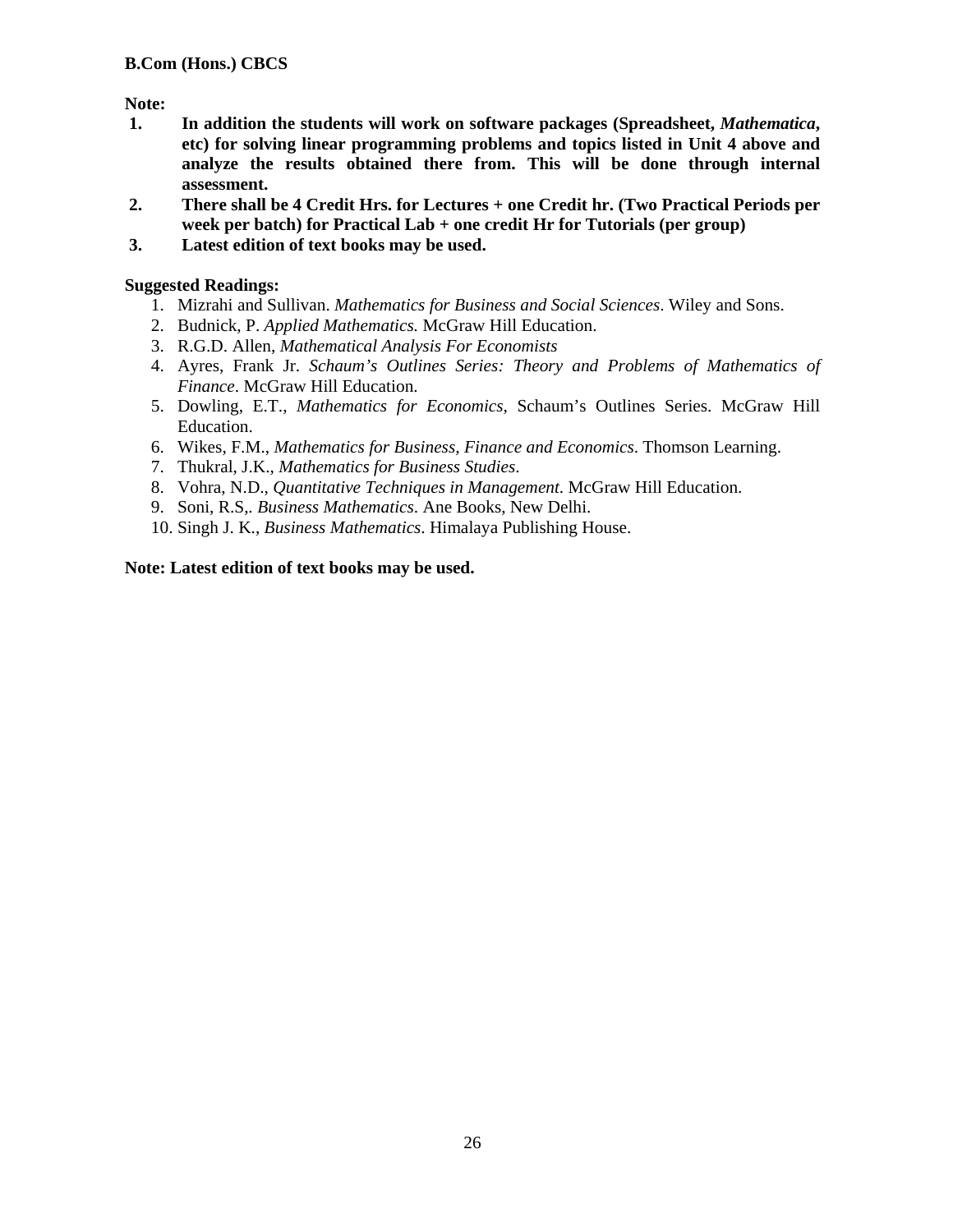# **B.Com. (Hons.): Semester - IV Paper – BCH 4.3: COMPUTER APPLICATIONS IN BUSINESS**

**Duration: 3 hrs. Marks: 100 Lectures: 52, Practical Lab 52** 

**Objectives**: To provide computer skills and knowledge for commerce students and to enhance the student understands of usefulness of information technology tools for business operations.

Introduction to word Processing, Word processing concepts, Use of Templates, Working with word document: Editing text, Find and replace text, Formatting, spell check, Autocorrect, Autotext; Bullets and numbering, Tabs, Paragraph Formatting, Indent, Page Formatting, Header and footer, Tables: Inserting, filling and formatting a table; Inserting Pictures and Video; Mail Merge: including linking with Database; Printing documents

**Creating Business Documents using the above facilities** 

# **Unit 2: Preparing Presentations 6 Lectures, Practical Lab 6**

Basics of presentations: Slides, Fonts, Drawing, Editing; Inserting: Tables, Images, texts, Symbols, Media; Design; Transition; Animation; and Slideshow.

**Creating Business Presentations using above facilities** 

# **Unit 3: Spreadsheet and its Business Applications 12 Lectures, Practical Lab 12**

**Spreadsheet concepts**, Managing worksheets; Formatting, Entering data, Editing, and Printing a worksheet; Handling operators in formula, Project involving multiple spreadsheets, Organizing Charts and graphs

**Generally used Spreadsheet functions:** Mathematical, Statistical, Financial, Logical, Date and Time, Lookup and reference, Database, and Text functions

# **Unit 4: Creating Business Spreadsheet 12 Lectures, Practical Lab 12**

# **Creating spreadsheet in the area of:** Loan and Lease statement; Ratio Analysis; Payroll statements; Capital Budgeting; Depreciation Accounting; Graphical representation of data; Frequency distribution and its statistical parameters; Correlation and Regression

# **Unit 5: Database Management System 16 Lectures, Practical Lab 16**

# **Database Designs for Accounting and Business Applications:** Reality- Expressing the

Application; Creating Initial design in Entity Relationship(ER) Model; Transforming ER Model to Relational data model concepts; Implementing RDM design using an appropriate DBMS.

**SQL and Retrieval of Information:** Basic Queries in SQL; Embedded Queries in SQL; Insert, Delete and Update statements in SQL

**DBMS Software:** Environment; Tables; Forms; Queries; Reports; Modules;

Applying DBMS in the areas of Accounting, Inventory, HRM and its accounting, Managing the data records of Employees, Suppliers and Customers.

# **Note:**

- 1. The General Purpose Software referred in this course will be notified by the University Departments every three years. If the specific features, referred in the detailed course above, is not available in that software, to that extent it will be deemed to have been modified.
- 2. There shall be a practical examination of 100 Marks (Practical-80 Marks, Viva-10 Marks and Work Book- 10 Marks) and duration of Examination shall be 3 Hrs.
- 3. Teaching arrangement need to be made in the computer Lab
- 4. There shall be four lectures per class and 4 Practical Lab periods per batch to be taught in computer Lab.

# **Suggested Readings:The suggested readings and guidelines shall be notified by the university department at least once in three years based on the selected software.**

# **Unit 1: Word Processing 6 Lectures, Practical Lab 6**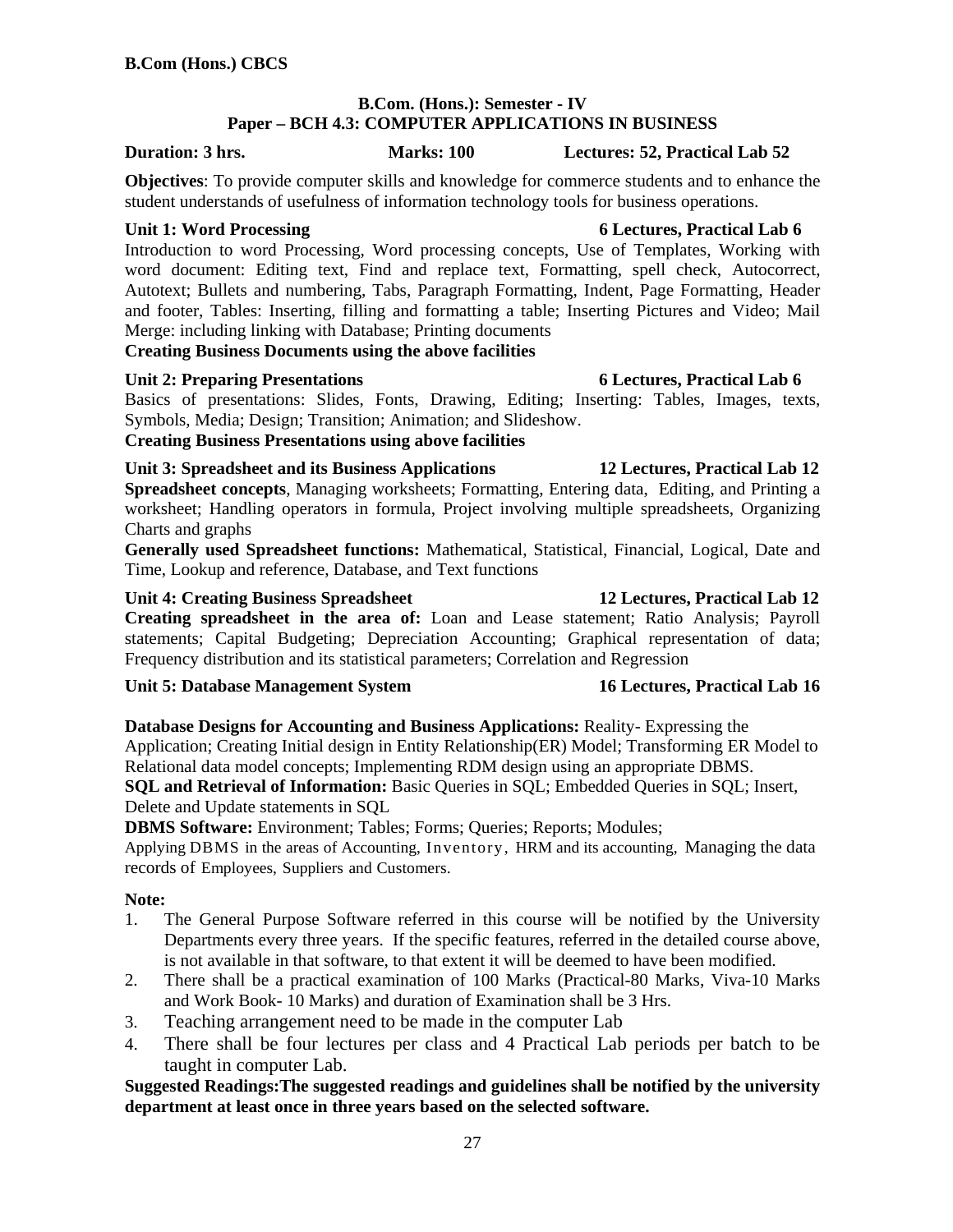28

# **B.Com. (Hons.): Semester - IV Paper – BCH 4.4: INDIAN ECONOMY**

# **Duration: 3 hrs.** Marks: 100 **Marks: 100 Lectures: 65**

**Objective:** This course seeks to enable the student to grasp the major economic problems in India and their solution.

# **Unit 1: Basic Issues in Economic Development (10 Lectures)**

Concept and Measures of Development and Underdevelopment; Human Development

# **Unit 2: Basic Features of the Indian Economy at Independence (10 Lectures)**

Composition of national income and occupational structure, the agrarian scene and industrial structure

# Unit 3: Policy Regimes (15 Lectures)

- a) The evolution of planning and import substituting industrialization.
- b) Economic Reforms since 1991.
- c) Monetary and Fiscal policies with their implications on economy

# **Unit 4: Growth, Development and Structural Change (15 Lectures)**

- a) The experience of Growth, Development and Structural Change in different phases of growth and policy regimes across sectors and regions.
- b) The Institutional Framework: Patterns of assets ownership in agriculture and industry; Policies for restructuring agrarian relations and for regulating concentration of economic power;
- c) Changes in policy perspectives on the role of institutional framework after 1991.
- d) Growth and Distribution; Unemployment and Poverty; Human Development; Environmental concerns.
- e) Demographic Constraints: Interaction between population change and economic development.

# Unit 5: Sectoral Trends and Issues **(15 Lectures)**

- a) *Agriculture Sector:* Agrarian growth and performance in different phases of policy regimes i.e. pre green revolution and the two phases of green revolution; Factors influencing productivity and growth; the role of technology and institutions; price policy, the public distribution system and food security.
- b) *Industry and Services Sector:* Phases of Industrialisation the rate and pattern of industrial growth across alternative policy regimes; Public sector – its role, performance and reforms; The small scale sector; Role of Foreign capital.
- c) *Financial Sector*: Structure, Performance and Reforms. Foreign Trade and balance of Payments: Structural Changes and Performance of India's Foreign Trade and Balance of Payments; Trade Policy Debate; Export policies and performance; Macro Economic Stabilisation and Structural Adjustment; India and the WTO, Role of FDI, Capital account convertibility,

# **Suggested Readings:**

- 1. Mishra and Puri, *Indian Economy*, Himalaya Paublishing House
- 2. IC Dhingra, *Indian Economics*, Sultan Chand & Sons
- 3. Gaurav Dutt and KPM Sundarum, *Indian Economy*, S. Chand & Company.
- 4. Bhagwati, J. and Desai, P*. India: Planning for industrialization*, OUP, Ch 2.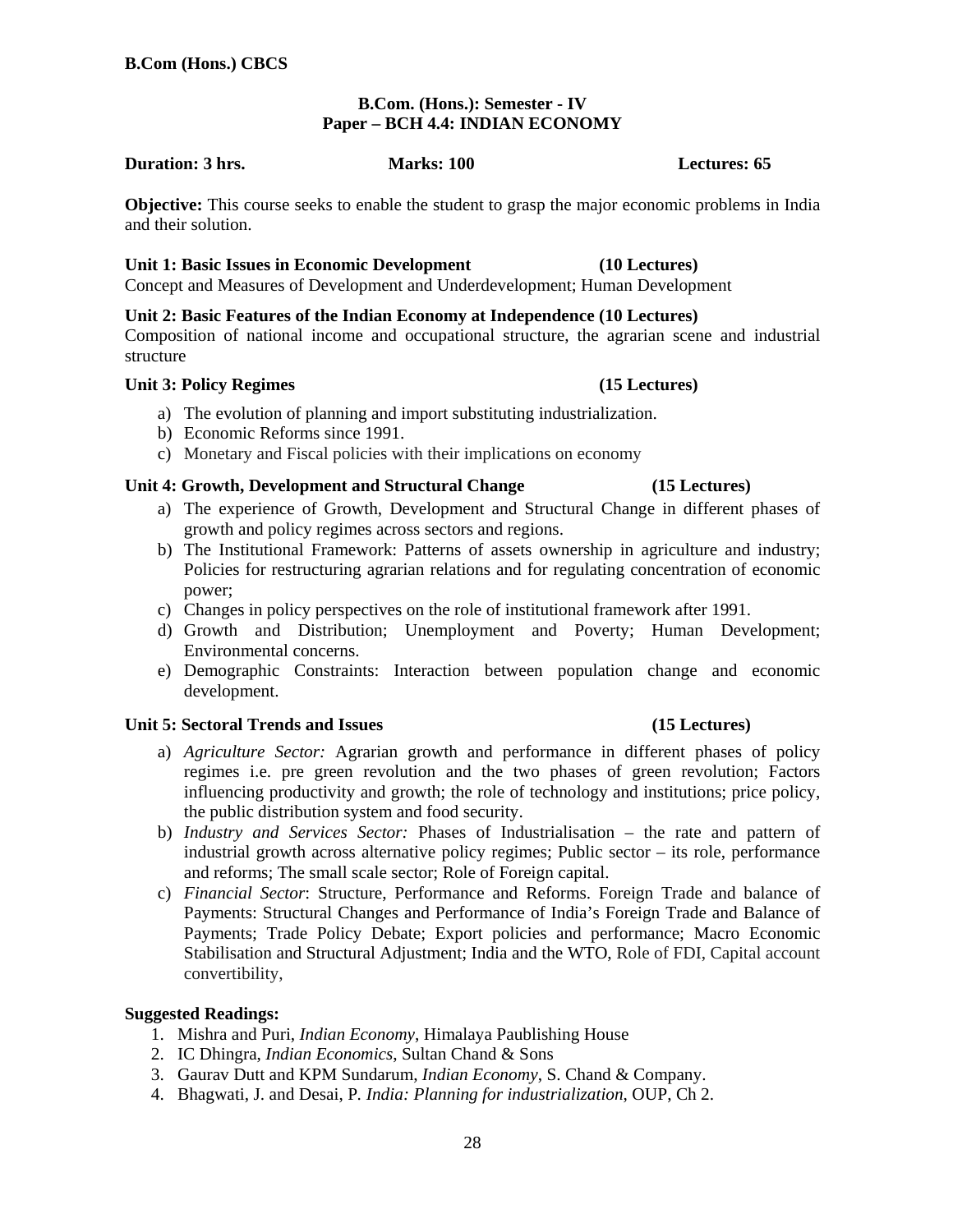- 5. Patnaik, Prabhat. *Some Indian Debates on Planning*. T. J. Byres (ed.). The Indian Economy: Major Debates since Independence, OUP.
- 6. Ahluwalia, Montek *S. State-level Performance under Economic Reforms in India* in A. O. Krueger. (ed.). Economic Policy Reforms and the Indian Economy, The University of Chicago Press.
- 7. Dreze, Jean and Amartya Sen. *Economic Development and Social Opportunity*. Ch. 2. OUP.
- 8. Khanna, Sushil. *Financial Reforms and Industrial Sector in India*. Economic and Political Weekly. Vol. 34. No. 45.
- 9. Uma Kapila (ed), "*Indian Economy since Independence",* Relevant articles.
- 10. Rangarajan, C. and N. Jadhav. *Issues in Financial Sector Reform*. Bimal Jalan. (ed). *The Indian Economy*. Oxford University Press, New Delhi.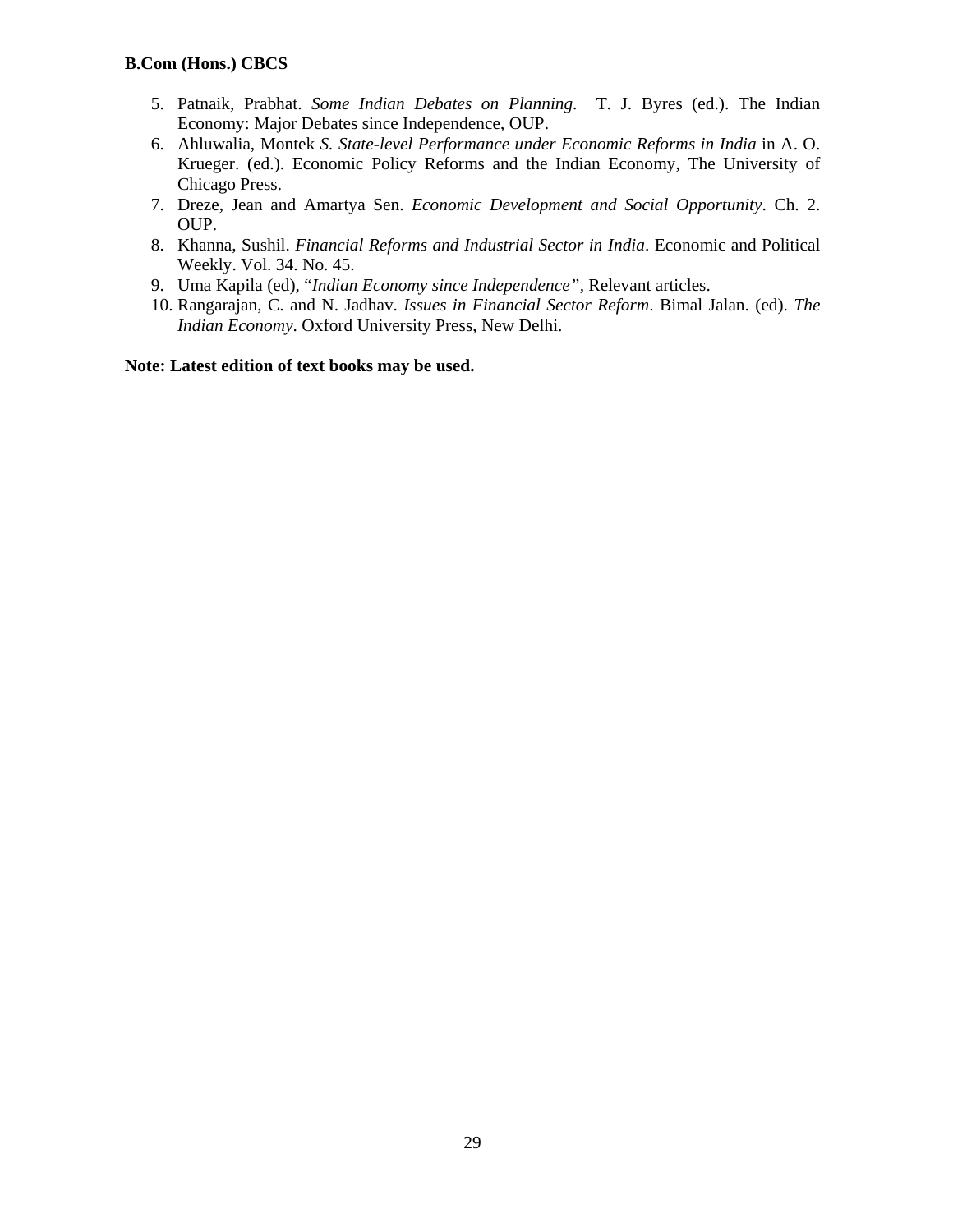# **B.Com. (Hons.): Semester - IV Paper – BCH 4.5: Entrepreneurship**

### **Duration: 3 hrs.** Marks: 100 **Marks: 100 Lectures: 50**

**Objective**: The purpose of the paper is to orient the learner toward entrepreneurship as a career option and creative thinking and behavior.

### **Contents**:

# **Unit 1: Introduction**

Meaning, elements, determinants and importance of entrepreneurship and creative behavior; Entrepreneurship and creative response to the society' problems and at work; Dimensions of entrepreneurship: intrapreneurship, technopreneurship, cultural entrepreneurship, international entrepreneurship, netpreneurship, ecopreneurship, and social entrepreneurship **(10 Lectures)** 

# **Unit 2: Entrepreneurship and Micro, Small and Medium Enterprises**

Concept of business groups and role of business houses and family business in India; The contemporary role models in Indian business: their values, business philosophy and behavioural orientations; Conflict in family business and its resolution **(10 Lectures)** 

**Unit 3:** Public and private system of stimulation, support and sustainability of entrepreneurship. Requirement, availability and access to finance, marketing assistance, technology, and industrial accommodation, Role of industries/entrepreneur's associations and self-help groups, The concept, role and functions of business incubators, angel investors, venture capital and private equity fund.

**(10 Lectures)** 

### **Unit 4: Sources of business ideas and tests of feasibility.**

Significance of writing the business plan/ project proposal; Contents of business plan/ project proposal; Designing business processes, location, layout, operation, planning & control; preparation of project report (various aspects of the project report such as size of investment, nature of product, market potential may be covered); Project submission/ presentation and appraisal thereof by external agencies, such as financial/non-financial institutions **(10 Lectures)** 

# **Unit 5: Mobilising Resources (10 Lectures)**

Mobilising resources for start-up. Accommodation and utilities; Preliminary contracts with the vendors, suppliers, bankers, principal customers; Contract management: Basic start-up problems

# **Suggested Readings:**

- 1. Kuratko and Rao, *Entrepreneurship: A South Asian Perspective,* Cengage Learning.
- 2. Robert Hisrich, Michael Peters, Dean Shepherd, *Entrepreneurship,* McGraw-Hill Education
- 3. Desai, Vasant*. Dynamics of Entrepreneurial Development and Management*. Mumbai, Himalaya Publishing House.
- 4. Dollinger, Mare J. *Entrepreneurship: Strategies and Resources*. Illinois, Irwin.
- 5. Holt, David H. *Entrepreneurship: New Venture Creation*. Prentice-Hall of India, New Delhi.
- 6. Plsek, Paul E. *Creativity, Innovation and Quality*. (Eastern Economic Edition), New Delhi: Prentice-Hall of India. ISBN-81-203-1690-8.
- 7. Singh, Nagendra P. *Emerging Trends in Entrepreneurship Development*. New Delhi: ASEED.
- 8. SS Khanka, *Entrepreneurial Development,* S. Chand & Co, Delhi.
- 9. K Ramachandran, *Entrepreneurship Development,* McGraw-Hill Education
- 10. SIDBI Reports on Small Scale Industries Sector.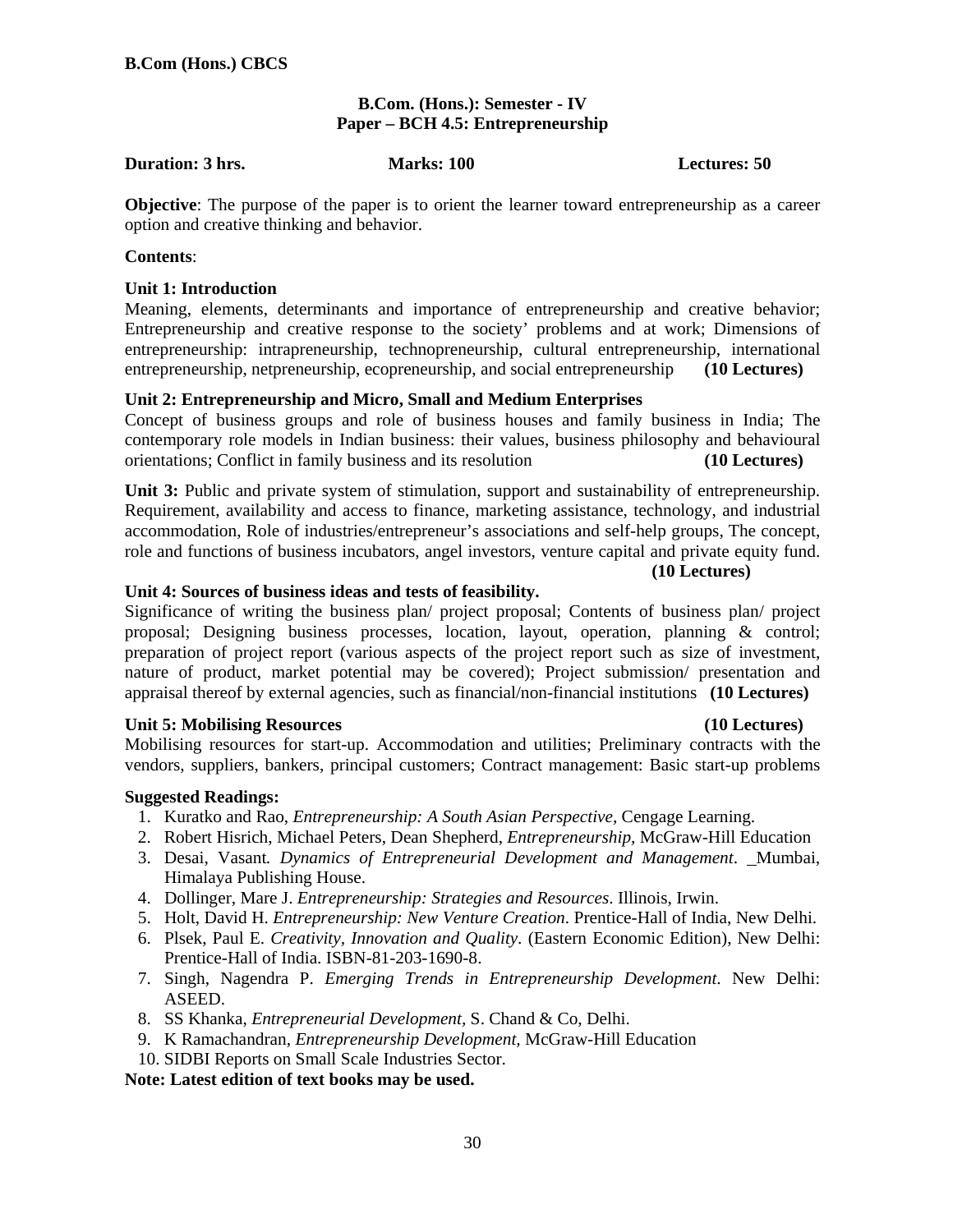### **B.Com. (Hons.): Semester - V Paper – BCH 5.1: PRINCIPLES OF MARKETING Duration: 3 hrs. Marks: 100 Lectures: 65**

**Objective:** The objective of this course is to provide basic knowledge of concepts, principles, tools and techniques of marketing.

# **Contents:**

# **Unit 1: Introduction**: **13 Lectures**

Nature, scope and importance of marketing; Evolution of marketing; Selling vs Marketing; Marketing mix, Marketing environment: concept, importance, and components (Economic, Demographic, Technological, Natural, Socio-Cultural and Legal).

**a. Consumer Behaviour:** Nature and Importance**,** Consumer buying decision process; Factors influencing consumer buying behaviour.

**b. Market segmentation**: concept, importance and bases; Target market selection; Positioning concept, importance and bases; Product differentiation vs. market segmentation.

# **Unit 3: Product:** 13 Lectures **13 Lectures**

Concept and importance, Product classifications; Concept of product mix; Branding, packaging and labeling; Product-Support Services; Product life-cycle; New Product Development Process; Consumer adoption process.

- **a. Pricing:** Significance. Factors affecting price of a product. Pricing policies and strategies.
- **b. Distribution Channels and Physical Distribution:** Channels of distribution meaning and importance; Types of distribution channels; Functions of middle man; Factors affecting choice of distribution channel; Wholesaling and retailing; Types of Retailers; e-tailing, Physical Distribution.

- **a. Promotion:** Nature and importance of promotion; Communication process; Types of promotion: advertising, personal selling, public relations & sales promotion, and their distinctive characteristics; Promotion mix and factors affecting promotion mix decisions;
- **b. Recent developments in marketing:** Social Marketing, online marketing, direct marketing, services marketing, green marketing, Rural marketing; Consumerism

# **Suggested Readings:**

- 1. Kotler, Philip, Gary Armstrong, Prafulla Agnihotri and Ehsanul Haque. *Principles of Marketing*. 13<sup>th</sup> edition. Pearson Education.
- 2. Michael, J. Etzel, Bruce J. Walker, William J Stanton and Ajay Pandit. *Marketing: Concepts and Cases.* (Special Indian Edition)., McGraw Hill Education
- 3. William D. Perreault, and McCarthy, E. Jerome., *Basic Marketing*. Pearson Education.
- 4. Majaro, Simon. *The Essence of Marketing*. Pearson Education, New Delhi.
- 5. The Consumer Protection Act 1986.
- 6. Iacobucci and Kapoor, *Marketing Management: A South Asian Perspective*. Cengage Learning.
- 7. Dhruv Grewal and Michael Levy, *Marketing,* McGraw Hill Education.
- 8. Chhabra, T.N., and S. K. Grover. *Marketing Management.* Fourth Edition. Dhanpat Rai & Company.
- 9. Neeru Kapoor, *Principles of Marketing*, PHI Learning
- 10. Rajendra Maheshwari, *Principles of Marketing*, International Book House

# **Unit 4:** 13 Lectures

### Unit 5: 13 Lectures **13 Lectures**

# **Unit 2:** 13 Lectures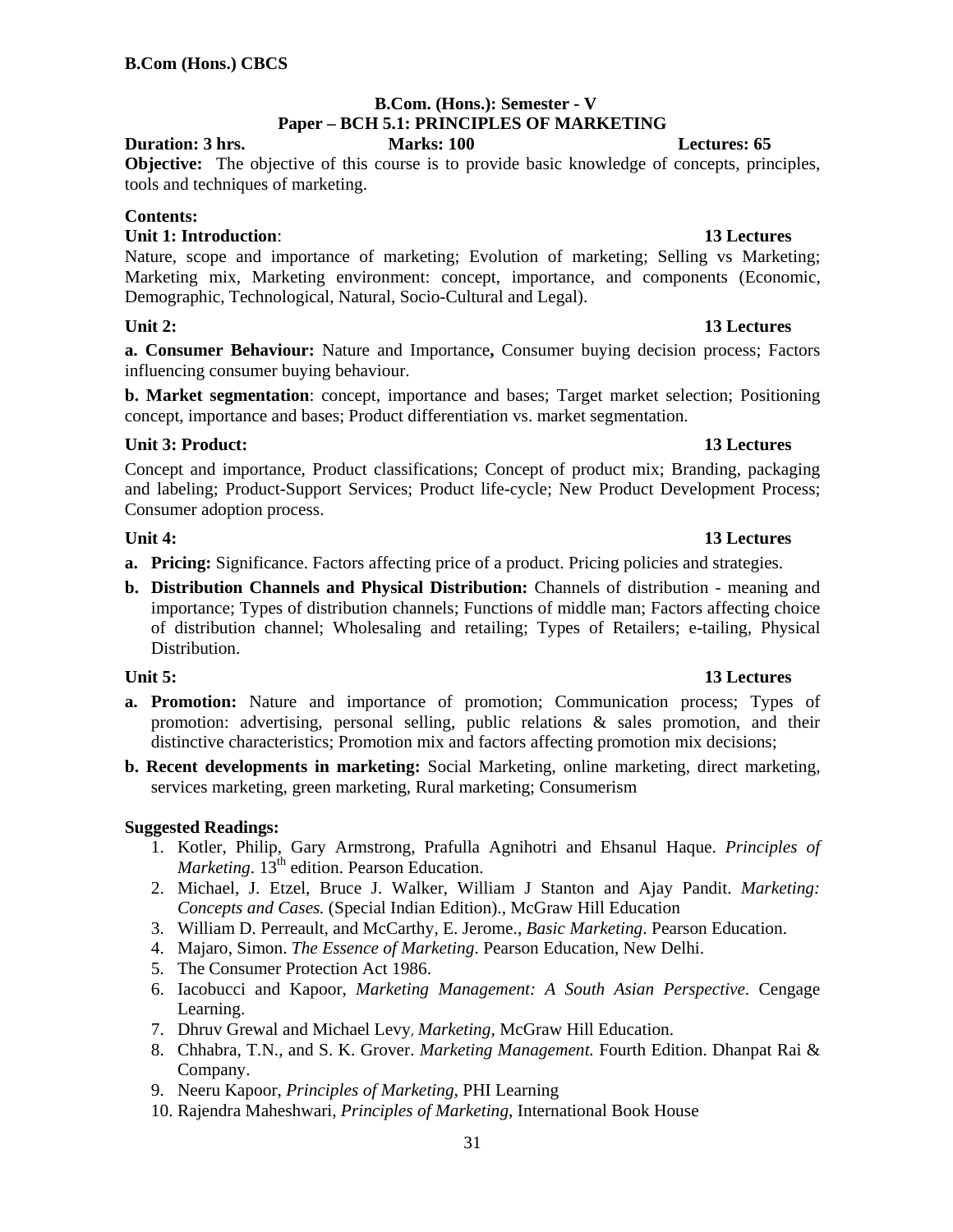# **B.Com. (Hons.): Semester - V Paper – BCH 5.2: FUNDAMENTALS OF FINANCIAL MANAGEMENT**

**Duration: 3 hrs. Marks: 100 Lectures: 52, Practical Lab 26** 

**Objective**: To familiarize the students with the principles and practices of financial management.

# **CONTENTS**

### **Unit 1: Introduction** (8 Lectures)

Nature, scope and objective of Financial Management, Time value of money, Risk and return (including Capital Asset Pricing Model), Valuation of securities – Bonds and Equities

# **Unit 2: Investment Decisions**

The Capital Budgeting Process, Cash flow Estimation, Payback Period Method, Accounting Rate of Return, Net Present Value (NPV), Net Terminal Value, Internal Rate of Return (IRR), Profitability Index, Capital budgeting under Risk – Certainty Equivalent Approach and Risk-Adjusted Discount Rate. **(12 Lectures, 16 Practical Lab)**

# **Unit 3: Financing Decisions**

Cost of Capital and Financing Decision: Sources of long-term financing Estimation of components of cost of capital. Methods for Calculating cost of equity capital, Cost of Retained Earnings, Cost of Debt and Cost of Preference Capital, Weighted Average cost of capital (WACC) and Marginal cost of capital. Capital structure –Theories of Capital Structure (Net Income, Net Operating Income, MM Hypothesis, Traditional Approach). Operating and financial leverage; Determinants of capital structure **(15 Lectures, 10 Practical Lab)**

# **Unit 4: Dividend Decisions**

Theories for Relevance and irrelevance of dividend decision for corporate valuation; Cash and stock dividends; Dividend policies in practice **(12 Lectures)**

# **Unit 5: Working Capital Decisions**

Concepts of working capital, the risk-return trade off, sources of short-term finance, working capital estimation, cash management, receivables management, inventory management and payables management. **(15 Lectures)**

# **Note:**

- **1. In addition the students will work on Spreadsheet for doing basic calculations in finance (Unit 2 and 3 above) and hence can be used for giving students subject related assignments for their internal assessment.**
- **2. There shall be 4 Credit Hrs. for Lectures + one Credit hr. (Two Practical Periods per week per batch) for Practical Lab + one credit Hr for Tutorials (per group)**
- **3. Latest edition of text books may be used.**

### **Suggested Readings**

- 1. James C. Van Horne and Sanjay Dhamija, *Financial Management and Policy*, Pearson Education
- 2. Levy H. and M. Sarnat *. Principles of Financial Management*. Pearson Education
- 3. Brigham and Houston, *Fundamentals of Financial Management,* Cengage Learning
- 4. Khan and Jain. *Basic Financial Management*, McGraw Hill Education
- 5. Prasanna Chandra, *Fundamentals of Financial Management*. McGraw Hill Education
- 6. Singh, J.K. *Financial Management- text and Problems*. Dhanpat Rai and Company, Delhi.
- 7. Rustagi, R.P. *Fundamentals of Financial Management*. Taxmann Publication Pvt. Ltd.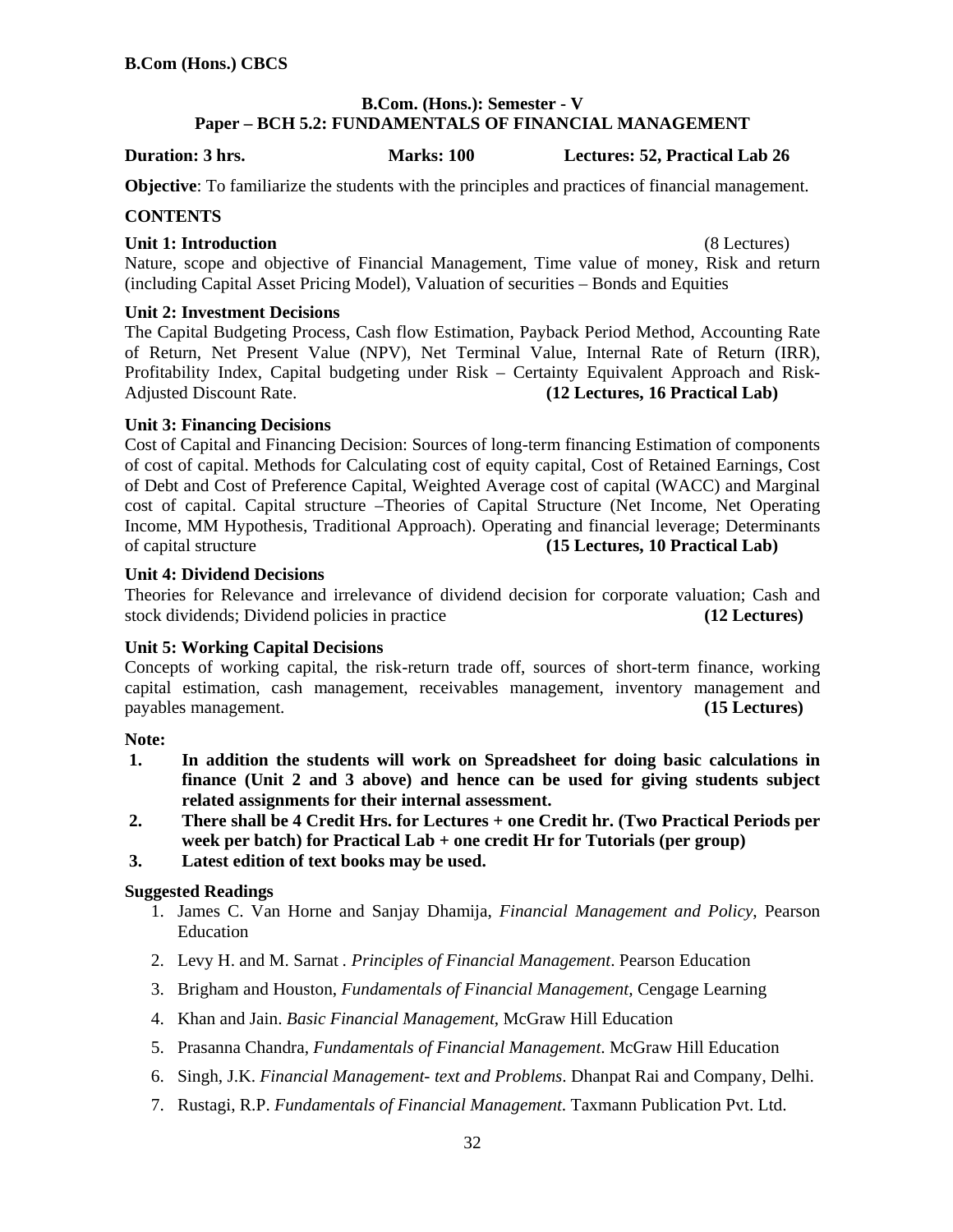- 8. Singh, Surender and Kaur, Rajeev. *Fundamentals of Financial Management*. Mayur Paperback, New Delhi.
- 9. Pandey, I.M. *Financial Management*. Vikas Publications.
- 10. Bhabatosh Banerjee, *Fundamentals of Financial Management,* PHI Learning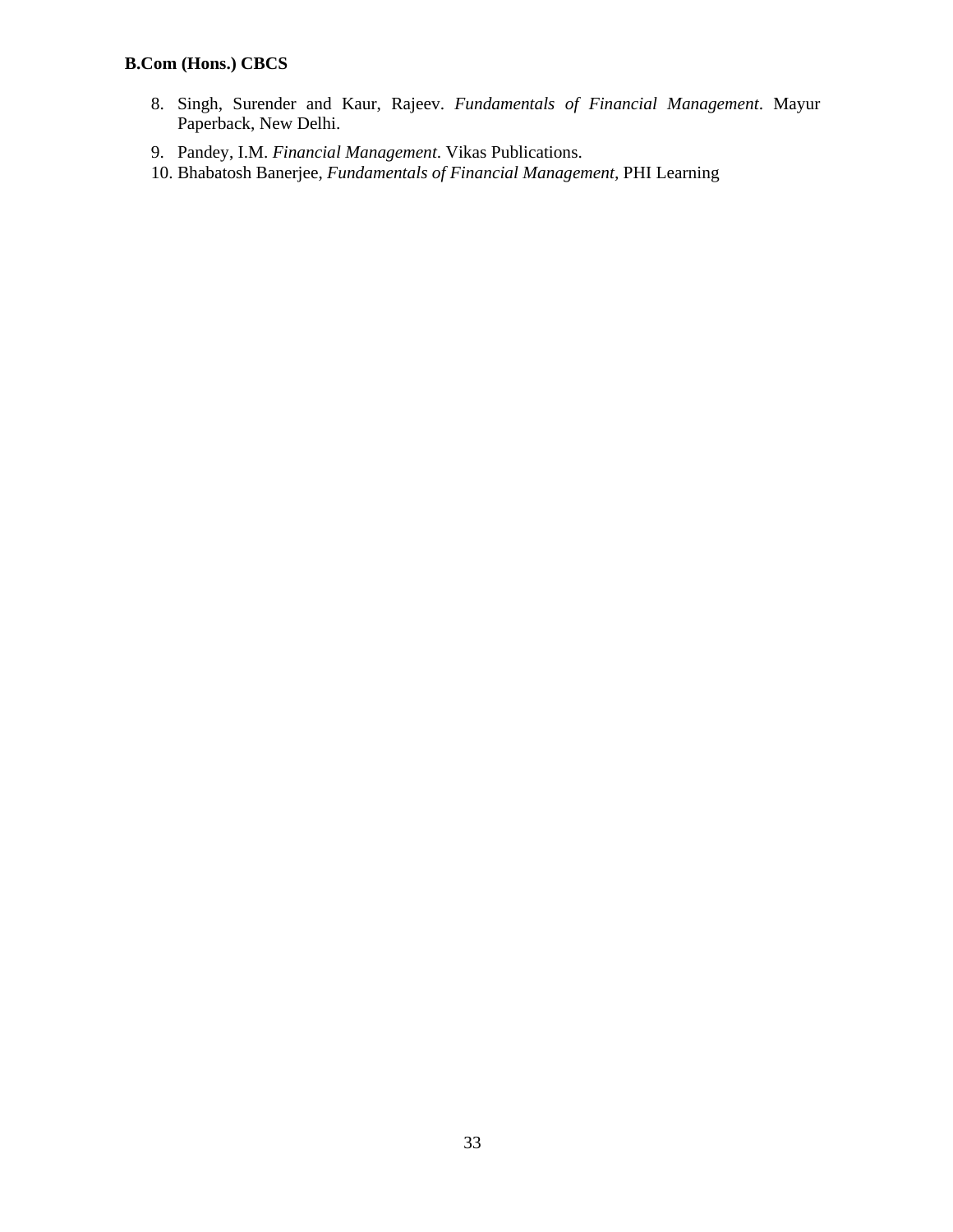# **B.Com. (Hons.): Semester - V**

### **Paper: BCH-DSE Group A (a): MANAGEMENT ACCOUNTING Duration: 3 hours Marks: 100 Lectures: 65**

**Objective**: To impart the students, knowledge about the use of financial, cost and other data for the purpose of managerial planning, control and decision making.

### **COURSE CONTENTS:**

### **Unit 1: Introduction (6 Lectures)**

Meaning, Objectives, Nature and Scope of management accounting, Difference between cost accounting and management accounting, Cost control and Cost reduction, Cost management

### Unit 2: Budgetary Control (10 Lectures)

Budgeting and Budgetary Control: Concept of budget, budgeting and budgetary control, objectives, merits, and limitations. Budget administration. Functional budgets. Fixed and flexible budgets. Zero base budgeting. Programme and performance budgeting.

### **Unit 3: Standard Costing (12 Lectures)**

Standard Costing and Variance Analysis: Meaning of standard cost and standard costing, advantages, limitations and applications. Variance Analysis – material, labour, overheads and sales variances. Disposition of Variances, Control Ratios.

### **Unit 4: Marginal Costing (12 Lectures)**

Absorption versus Variable Costing: Distinctive features and income determination. Cost-Volume-Profit Analysis, Profit / Volume ratio. Break-even analysis-algebraic and graphic methods. Angle of incidence, margin of safety, Key factor, determination of cost indifference point.

# **Unit 5: Decision Making (20 Lectures)**

Steps in Decision Making Process, Concept of Relevant Costs and Benefits, Various short term decision making situations – profitable product mix, Acceptance or Rejection of special/ export offers, Make or buy, Addition or Elimination of a product line, sell or process further, operate or shut down. Pricing Decisions: Major factors influencing pricing decisions, various methods of pricing

### Unit 6: Contemporary Issues (5 Lectures)

Responsibility Accounting: Concept, Significance, Different Responsibility Centres, Divisional Performance Measurement: Financial and Non-Financial measures. Transfer Pricing

# **Suggested Reading:**

- 1. Charles T. Horngren, Gary L. Sundem, Dave Burgstahler, Jeff O. Schatzberg**.**  *Introduction to Management Accounting* , Pearson Education.
- 2. Anthony A. Atkinson, Robert S. Kaplan, Ella Mae Matsumura, S. Mark Young. *Management Accounting*. Dorling Kindersley(India) Pvt. Ltd.
- 3. Ronald W. Hilton and David E. Platt. *Managerial Accounting: Creating Value in a Global Business Environment,* Mc Graw Hill Education.
- 4. Singh, Surender. *Management Accounting,* Scholar Tech Press, New Delhi.
- 5. Goel, Rajiv, *Management Accounting*. International Book House,
- 6. Arora, M.N. *M a n a g e m e n t A c c o u n t i n g .* Vikas Publishing House, New Delhi.
- 7. Maheshwari, S.N. and S.N. Mittal. *M a n a g e m e n t Accounting*. Shree Mahavir Book Depot, New Delhi.
- 8. Singh, S. K. and Gupta Lovleen. *Management Accounting Theory and Practice*. Pinnacle Publishing House.
- 9. Khan, M.Y. and Jain, P.K. *Management Accounting*. McGraw Hill Education
- *10.* H.V. Jhamb, *Fundamentals of Management Accounting,* Ane Books Pvt. Ltd.

**Note: Latest edition of text books may be used.**

34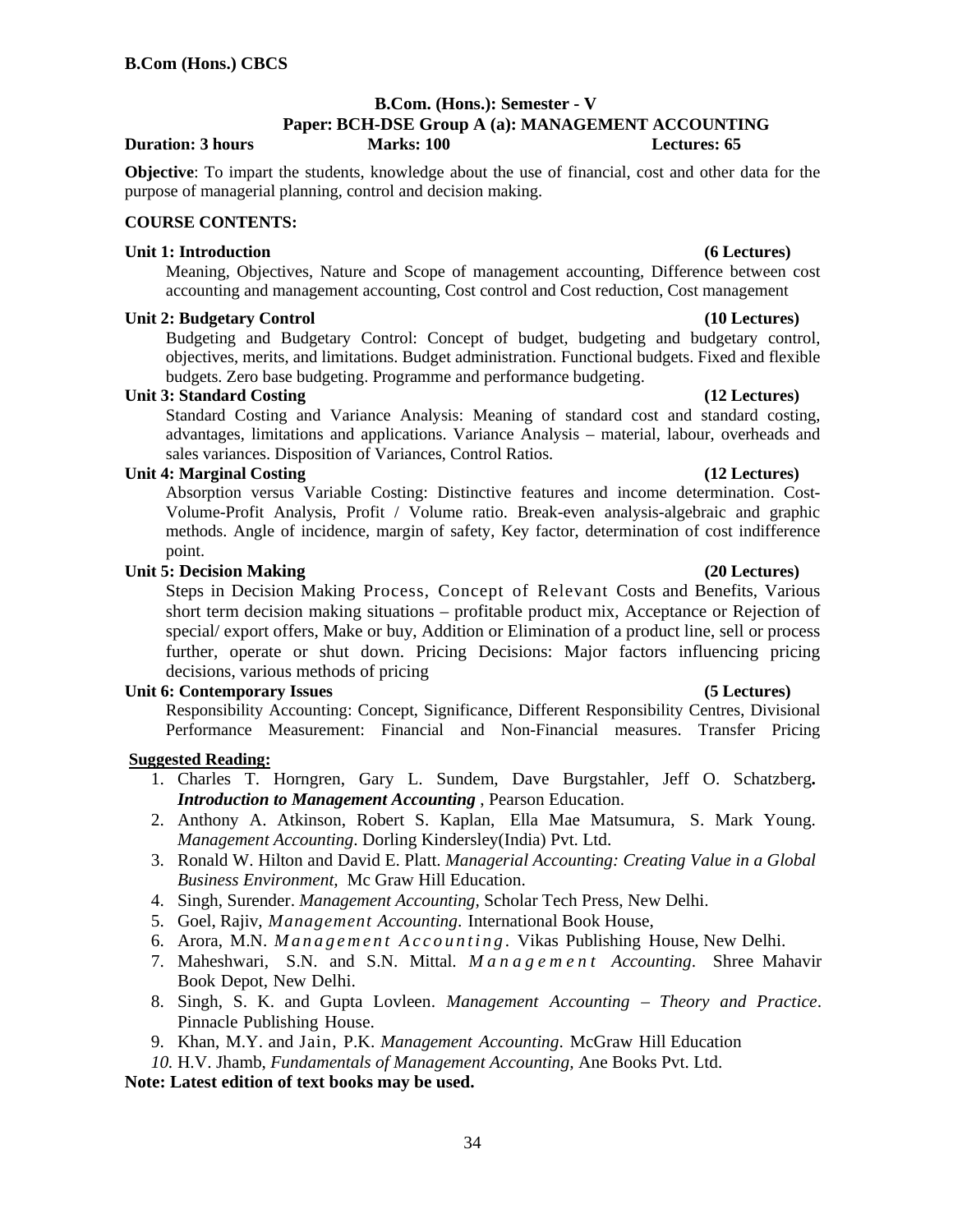# **B.Com. (Hons.): Semester - VI Paper: BCH-DSE Group A (b):** CORPORATE TAX PLANNING

### **Duration: 3 hrs.** Marks: 100 **Marks: 100** Lectures: 65

**Objective**: To provide Basic knowledge of corporate tax planning and its impact on decisionmaking.

# **Unit 1: Introduction 9 Lectures**

Tax planning, tax management, tax evasion, tax avoidance; Corporate tax in India; Types of companies; Residential status of companies and tax incidence; Tax liability and minimum alternate tax; Tax on distributed profits

# **Unit 2: Tax Planning-1** 12 Lectures

Tax planning with reference to setting up of a new business: Locational aspect, nature of business, form of organization;

Tax planning with reference to financial management decision - Capital structure, dividend including deemed dividend and bonus shares;

Tax planning with reference to sale of scientific research assets

# **Unit 3: Tax Planning-2** 15 Lectures

Tax planning with reference to specific management decisions - Make or buy; own or lease; repair or replace

Tax planning with reference to employees' remuneration

Tax planning with reference to receipt of insurance compensation

Tax planning with reference to distribution of assets at the time of liquidation

# **Unit 4: Special provisions relating to non-residents 12 Lectures**

Double taxation relief; Provisions regulating transfer pricing; Advance rulings; Advance pricing agreement

# **Unit 5:Tax Planning with reference to Business Restructuring 17 Lectures**

Amalgamation, Demerger, Slump sale, Conversion of sole proprietary concern/partnership firm into company, Conversion of company into LLP, Transfer of assets between holding and subsidiary companies

# **Suggested Readings:**

- 1. Vinod K. Singhania and Monica Singhania, *Corporate Tax Planning.* Taxmann Publications Pvt. Ltd., New Delhi.
- 2. Girish Ahuja and Ravi Gupta. *Corporate Tax Planning and Management*. Bharat Law House, Delhi.
- 3. Shuklendra Acharya and M.G. Gurha. *Tax Planning under Direct Taxes*. Modern Law Publication, Allahabad.
- 4. D.P. Mittal, *Law of Transfer Pricing*. Taxmann Publications Pvt. Ltd., New Delhi.
- 5.  $IAS 12$  and  $AS 22$ .
- 6. T.P. Ghosh, *IFRS,* Taxmann Publications Pvt. Ltd. New Delhi.

### **Journals**

- 1. *Income Tax Reports*, Company Law Institute of India Pvt. Ltd., Chennai.
- **2.** *Taxman,* Taxman Allied Services Pvt. Ltd., New Delhi.
- **3.** *Current Tax Reporter***,** Current Tax Reporter, Jodhpur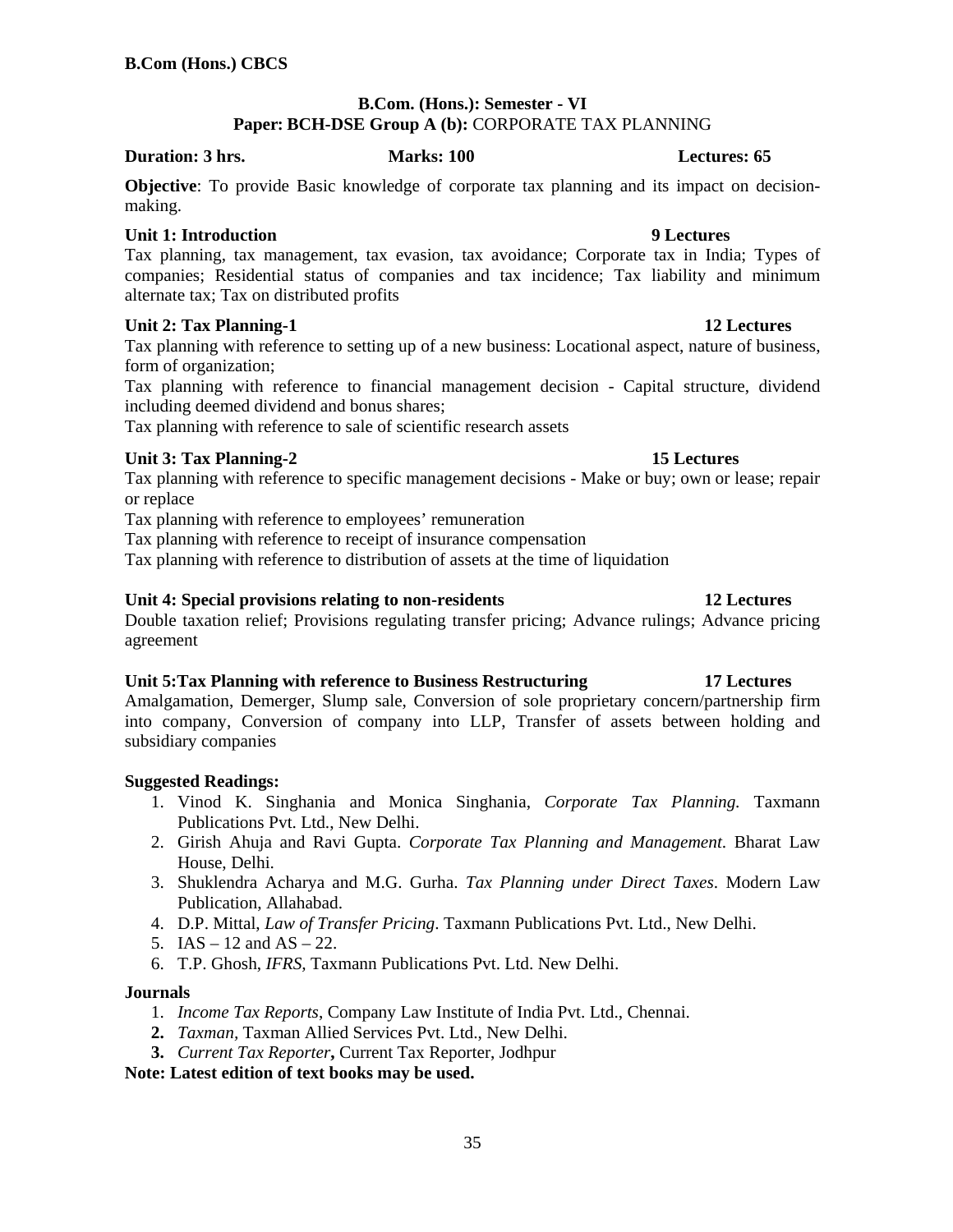# **B.Com. (Hons.): Semester - VI Paper: BCH-DSE Group A (c): ADVERTISING**

| Duration: 3 hrs.                                              | <b>Marks: 100</b>                                                                                                                                                                                                                    | <b>Lectures: 65</b>  |  |
|---------------------------------------------------------------|--------------------------------------------------------------------------------------------------------------------------------------------------------------------------------------------------------------------------------------|----------------------|--|
| and techniques of advertising used in marketing.              | <b>Objective:</b> The objective of this course is to familiarize the students with the basic concepts, tools                                                                                                                         |                      |  |
|                                                               |                                                                                                                                                                                                                                      | No.<br>of<br>Lecture |  |
| <b>Unit 1: Introduction:</b>                                  |                                                                                                                                                                                                                                      | 10                   |  |
| major methods                                                 | Communication Process; Advertising as a tool of communication; Meaning,<br>nature and importance of advertising; Types of advertising; Advertising<br>objectives. Audience analysis; Setting of advertising budget: Determinants and |                      |  |
| <b>Unit 2: Media Decisions:</b>                               |                                                                                                                                                                                                                                      | 15                   |  |
| scheduling, Advertising through the Internet-media devices    | Major media types - their characteristics, internet as an advertising media, merits<br>and demerits; Factors influencing media choice; media selection, media                                                                        |                      |  |
| <b>Unit 3: Message Development;</b>                           |                                                                                                                                                                                                                                      | 15                   |  |
| media                                                         | Advertising appeals, Advertising copy and elements, Preparing ads for different                                                                                                                                                      |                      |  |
| <b>Unit 4: Measuring Advertising Effectiveness:</b>           |                                                                                                                                                                                                                                      | 15                   |  |
|                                                               | Evaluating communication and sales effects; Pre- and Post-testing techniques.                                                                                                                                                        |                      |  |
| Unit 5:                                                       |                                                                                                                                                                                                                                      | 10                   |  |
|                                                               | a) Advertising Agency: Role, types and selection of advertising agency.                                                                                                                                                              |                      |  |
| b) Social, ethical and legal aspects of advertising in India. |                                                                                                                                                                                                                                      |                      |  |

### **Suggested Readings:**

- 1. George E Belch, Michael A Belch, Keyoor Purani, *Advertising and Promotion : An Integrated Marketing Communications Perspective (SIE)*, McGraw Hill Education
- 2. S. Wats Dunn, and Arnold M. Barban. *Advertising: Its Role in Marketing*. Dryden Press
- 3. Burnett, Wells, and Moriatty. *Advertising: Principles and Practice*. 5<sup>th</sup> ed. Prentice Hall of India, New Delhi.
- 4. Batra, Myers and Aakers. *Advertising Management*. PHI Learning.
- 5. Terence A. Shimp. *Advertising and Promotion: An IMC Approach*. Cengage Learning.
- 6. Sharma, Kavita. *Advertising: Planning and Decision Making,* Taxmann Publications
- 7. Jaishree Jethwaney and Shruti Jain, *Advertising Management*, Oxford University Press, 2012
- 8. Chunawala and Sethia, *Advertising,* Himalaya Publishing House
- 9. Ruchi Gupta, *Advertising,* S. Chand & Co.
- 10. O'Guinn, *Advertising and Promotion: An Integrated Brand Approach,* Cengage Learning.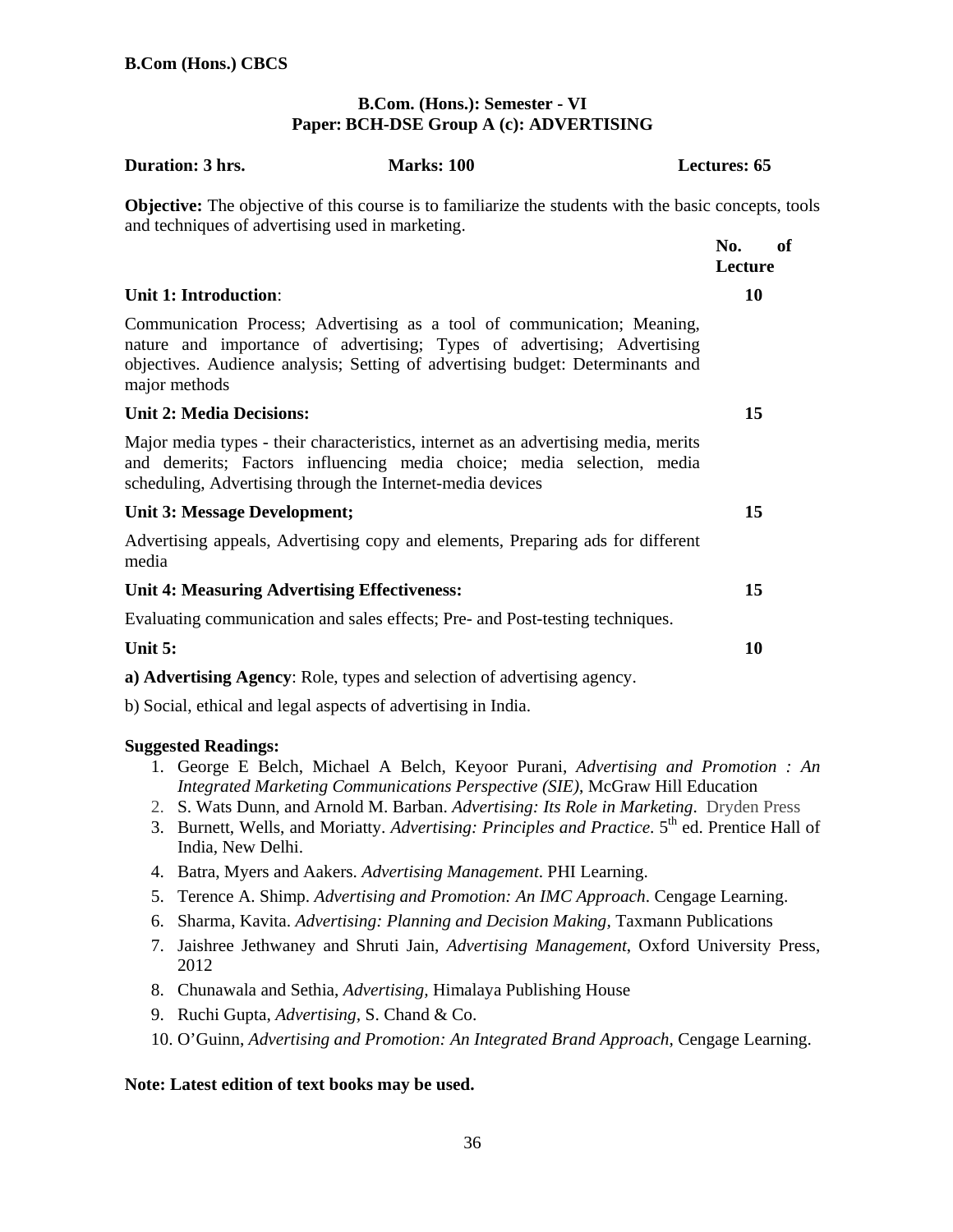# **B.Com. (Hons.): Semester - VI Paper: BCH-DSE Group A (d): BANKING AND INSURANCE**

**Duration: 3 hrs. Marks: 100 Lectures: 65** 

**Objective**: To impart knowledge about the basic principles of the banking and insurance

# **Contents**

**Unit 1: Introduction**: **13 Lectures** 

Origin of banking: definition, banker and customer relationship, General and special types of customers, Types of deposits, Origin and growth of commercial banks in India. Financial Services offered by banks, changing role of commercial banks, types of banks

# Unit 2: Cheques and Paying Banker **13 Lectures 13 Lectures**

Crossing and endorsement - meaning, definitions, types and rules of crossing. Duties, Statutory protection in due course, collecting bankers: duties, statutory protection for holder in due course, Concept of negligence.

# **Unit 3: Banking Lending 13 Lectures**

Principles of sound lending, Secured vs. unsecured advances, Types of advances, Advances against various securities.

# **Unit 4: Internet Banking 13 Lectures**

Meaning, Benefits, Home banking, Mobile banking, Virtual banking, E-payments, ATM Card/ Biometric card, Debit/Credit card, Smart card, NEFT, RTGS, ECS (credit/debit), E-money, Electronic purse, Digital cash.

# **Unit V: Insurance 13 Lectures**

Basic concept of risk, Types of business risk, Assessment and transfer, Basic principles of utmost good faith, Indemnity, Economic function, Proximate cause, Subrogation and contribution, Types of insurance: Life and Non-life, Re-insurance, Risk and return relationship, Need for coordination. Power, functions and Role of IRDA, Online Insurance

# **Suggested readings:**

- 1. Agarwal, O.P., *Banking and Insurance*, Himalaya Publishing House
- 2. Satyadevi, C., *Financial Services Banking and Insurance*, S.Chand
- 3. Suneja, H.R., *Practical and Law of Banking*, Himalya Publishing House
- 4. Chabra, T.N., *Elements of Banking Law*, Dhanpat Rai and Sons
- 5. Arthur, C. and C. William Jr., *Risk Management and Insurance*, McGraw Hill
- 6. Saxena, G.S; *Legal Aspects of Banking Operations*, Sultan Chand and Sons
- **7.** Varshney, P.N., *Banking Law and Practice*, Sultan Chand and Sons
- **8.** Jyotsna Sethi and Nishwan Bhatia, *Elements of Banking and Insurance,* PHI Learning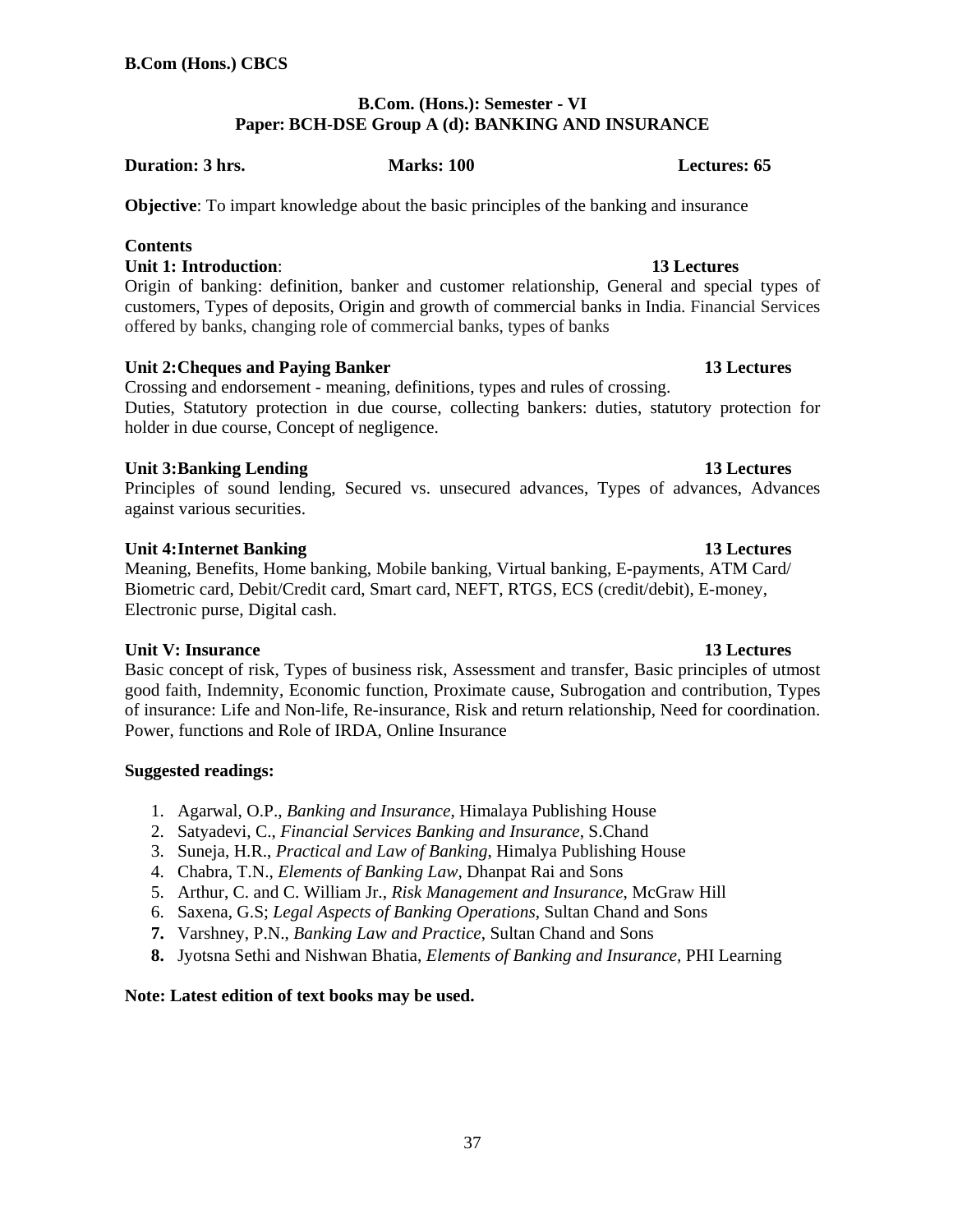# **B.Com. (Hons.): Semester - VI Paper: BCH-DSE Group A (e): COMPUTERISED ACCOUNTING SYSTEM**

# **Duration: 3 hrs. Marks: 100 Lectures: 52, Practical Lab: 52**

**Objectives:** This course seeks to enhance the skills needed for computerized accounting system and to enable the students to develop simple accounting applications.

# **Unit-1: Computerized Accounting: Using Generic Software (12 Lectures, 12 Practical Lab)**

Taxation: TDS, VAT and Service Tax

Auditing in Computerized Accounting system: Statutory Audit, Voucher verification, Verification of related party transaction, CAAT: Various Tools

# **Unit-2: Designing Computerised Accounting System (24 Lectures, 24 Practical Lab)**

Designing Computerised Accounting System using a DBMS Package Creating a voucher entry Form, Preparing ledgers with SQL, Form, and Report Preparing Trial Balance with SQL and Report

**Unit-3: Designing Accounting Support System (16 Lectures, 16 Practical Lab)**

Designing Supplier and customers System for Accounting using Form, Query, Module, and Report; Designing Payroll System for Accounting using Form, Query, Module, and Report

# **Note:**

- 1. The General Purpose Software referred in this course will be notified by the University Departments every three years. If the specific features, referred in the detailed course above, is not available in that software, to that extent it will be deemed to have been modified.
- 2. There shall be a practical examination of 100 Marks (Practical-80 Marks, Viva-10 Marks and Work Book- 10 Marks) and duration of Examination shall be 3 Hrs.
- 3. Teaching arrangements need to be made in the computer Lab
- 4. There shall be Four Lectures per class and 4 Practical periods per batch to be taught in computer Lab.

### **Suggested Readings:**

**The suggested readings and guidelines shall be notified by the university department at least once in three years based on the selected software.**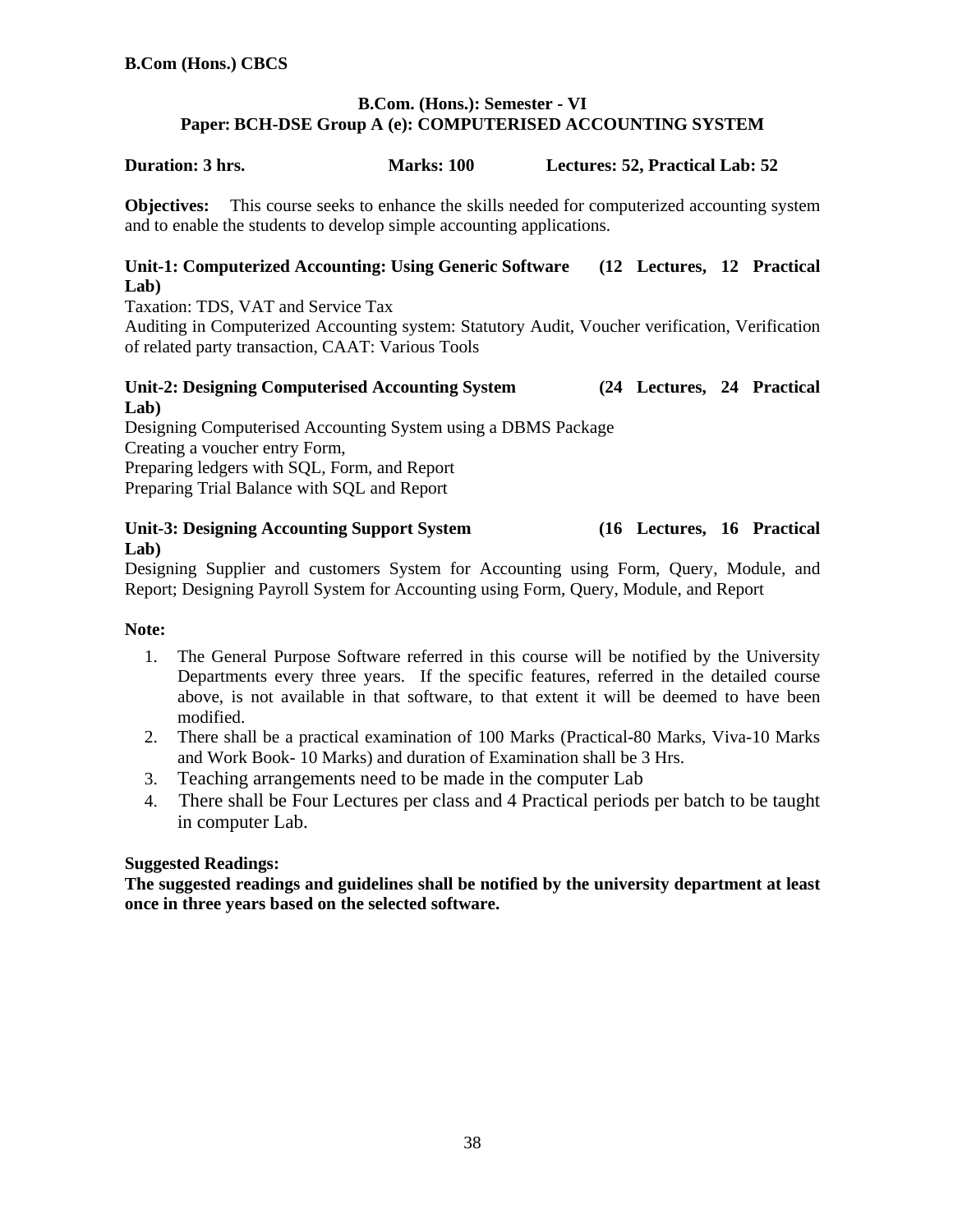# **B.Com. (Hons.): Semester - VI**

# **Paper: BCH-DSE Group A (f): Financial Markets, Institutions and Financial Services Duration: 3 hrs. Marks: 100 Lectures: 65**

**Objective:** To provide the student a basic knowledge of financial markets and institutions and to familiarise them with major financial services in India.

### **Contents**

# Unit 1: Introduction **(8 Lectures) (8 Lectures)**

**Financial System and its Components –** financial markets and institutions; Financial intermediation; Flow of funds matrix; Financial system and economic development; An overview of Indian financial system

# **Unit 2**: **Financial Markets (17 Lectures)**

Money market – functions, organisation and instruments. Role of central bank in money market; Indian money market – An overview

Capital Markets – functions, organisation and instruments. Indian debt market; Indian equity market – primary and secondary markets; Role of stock exchanges in India

# **Unit 3: Financial Institutions (20 Lectures)**

Commercial banking – introduction, its role in project finance and working capital finance; Development Financial institutions (DFIs) – An overview and role in Indian economy; Life and non-life insurance companies in India; Mutual Funds – Introduction and their role in capital market development. Non-banking financial companies (NBFCs).

# **Unit 4: Financial Services (8 Lectures)**

Overview of financial services industry: Merchant banking – pre and post issue management, underwriting. Regulatory framework relating to merchant banking in India

# **Unit 5: Leasing and hire–purchase** (**22 Lectures)**

Consumer and housing finance; Venture capital finance; Factoring services, bank guarantees and letter of credit; Credit rating; Financial counseling.

# **Suggested Readings:**

- 1. L M Bhole, and Jitendra Mahakud. *Financial Institution and Markets*, McGraw-Hill Education
- 2. Khan, M.Y. *Indian Financial System,* McGraw-Hill Education.
- 3. Dhanekar. *Pricing of Securities*. New Delhi: Bharat Publishing House.
- 4. Prasanna, Chandra. *Financial Management: Theory and Practice*. McGraw-Hill Education.
- 5. Clifford Gomez, *Financial Markets, Institutions and Financial Services***, PHI Learning**
- 6. MY Khan and PK Jain*. Financial Services*. McGraw Hill Education.
- 7. Singh, J.K. *Venture Capital Financing in India*. Dhanpat Rai and Company, New Delhi.
- 8. Annual Reports of Major Financial Institutions in India.

# **Note: Latest edition of text books may be used**

### 39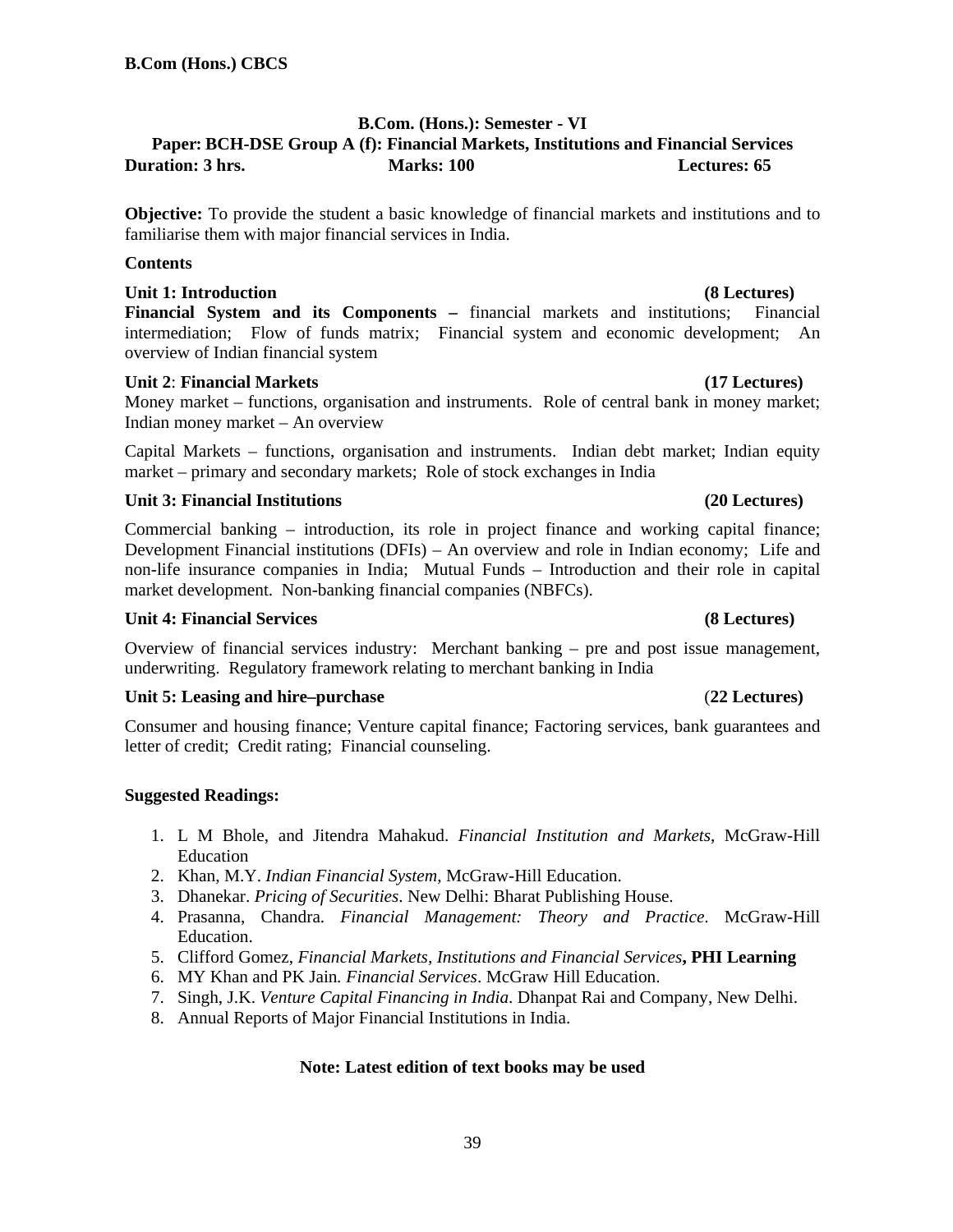# **B.Com. (Hons.): Semester - VI Paper – BCH 6.1: AUDITING AND CORPORATE GOVERNANCE**

### **Duration: 3 hrs.** Marks: 100 **Marks: 100 Lectures: 65**

**Objective:** To provide knowledge of auditing principles, procedures and techniques in accordance with current legal requirements and professional standards and to give an overview of the principles of Corporate Governance and Corporate Social Responsibility

# **Contents:**

Unit 1: Introduction **(11 Lectures)** *CON* 

**Auditing:** Introduction, Meaning, Objectives, Basic Principles and Techniques; Classification of Audit, Audit Planning, Internal Control – Internal Check and Internal Audit; Audit Procedure – Vouching and verification of Assets & Liabilities.

# Unit 2: Audit of Companies **(11 Lectures) 11 Lectures**

Audit of Limited Companies: Company Auditor- Qualifications and disqualifications, Appointment, Rotation, Removal, Remuneration, Rights and Duties Auditor's Report- Contents and Types. Liabilities of Statutory Auditors under the Companies Act 2013

# Unit 3: Special Areas of Audit (11 Lectures) **(11 Lectures)**

Special Areas of Audit: Special features of Cost audit, Tax audit, and Management audit; Recent Trends in Auditing: Basic considerations of audit in EDP Environment; Computer aided audit techniques and tools; Auditing Standards; Relevant Case Studies/Problems;

# **Unit 4: Corporate Governance** (**11 Lectures)**

Conceptual framework of Corporate Governance: Theories & Models, Broad Committees; Corporate Governance Reforms. Major Corporate Scandals in India and Abroad: Common Governance Problems Noticed in various Corporate Failures. Codes & Standards on Corporate Governance

# **Unit 5: Business Ethics** (**10 Lectures)**

Morality and ethics, business values and ethics, approaches and practices of business ethics, corporate ethics, ethics program, codes of ethics, ethics committee; Ethical Behaviour: Concepts and advantages; Rating Agencies; Green Governance; Clause 49 and Listing Agreement

# **Unit 6: Corporate Social Responsibility (CSR):** (**11 Lectures)**

Concept of CSR, Corporate Philanthropy, Strategic Planning and Corporate Social Responsibility; Relationship of CSR with Corporate Sustainability; CSR and Business Ethics, CSR and Corporate Governance; CSR provisions under the Companies Act 2013; CSR Committee; CSR Models, Codes, and Standards on CSR

# **Suggested Readings:**

- 1. Ravinder Kumar and Virender Sharma, *Auditing Principles and Practice*, PHI Learning
- 2. Aruna Jha, *Auditing*. Taxmann Publication.
- 3. A. K. Singh, and Gupta Lovleen*. Auditing Theory and Practice*. Galgotia Publishing Company.
- 4. Anil Kumar, *Corporate Governance: Theory and Practice*, Indian Book House, New Delhi
- 5. MC Kuchhal, *Modern Indian Company Law*, Shri Mahaveer Book Depot. (Publishers). (Relevant Chapters)

### 40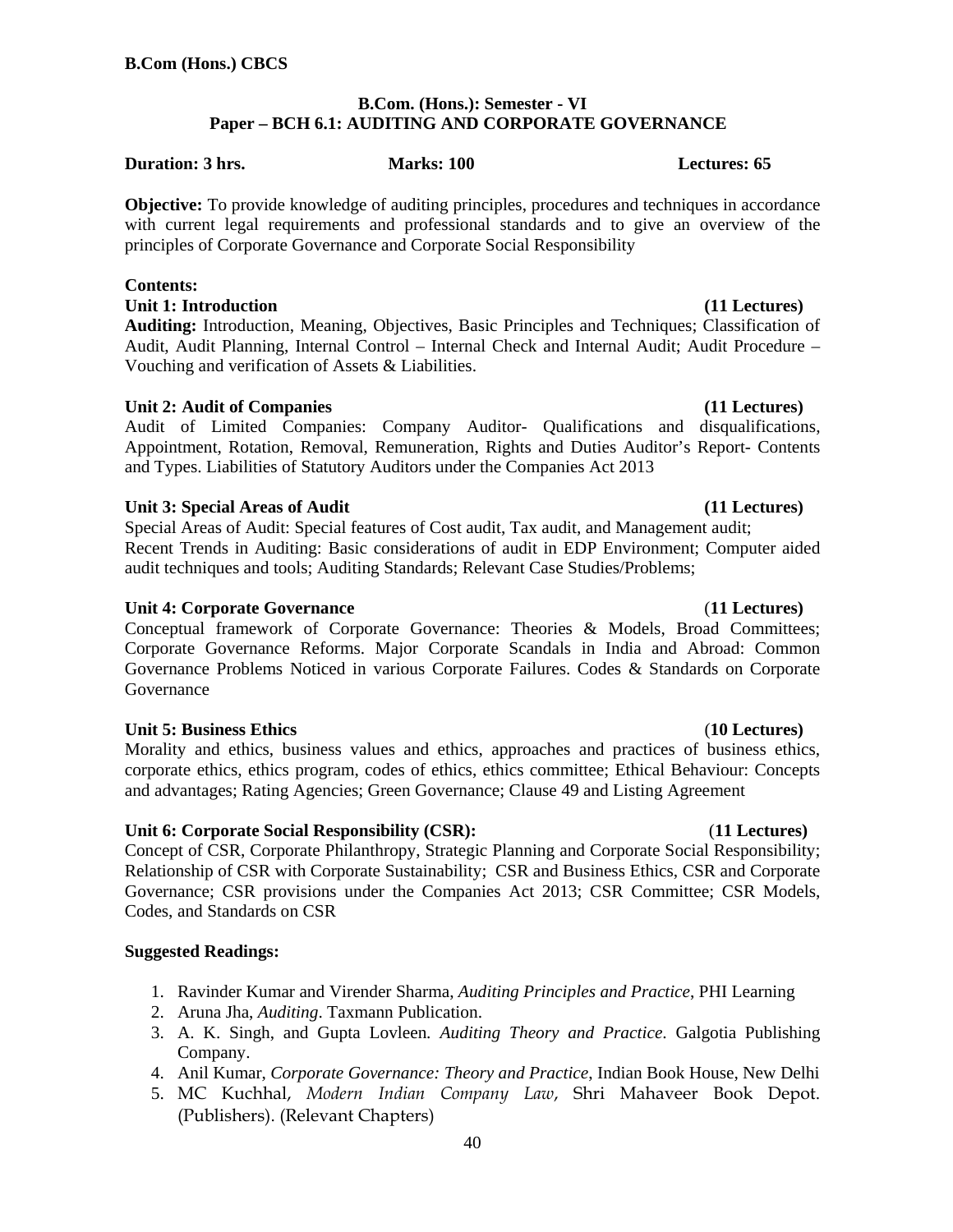- 6. KV Bhanumurthy and Usha Krishna, *Politics, Ethics and Social Responsibility of Business,* Pearson Education
- 7. Erik Banks, *Corporate Governance: Financial Responsibility, Controls and Ethics*, Palgrave Macmillan
- 8. N Balasubramanian, A Casebook on Corporate Governance and Stewardship, McGraw Hill Education
- 9. B.N. Ghosh, Business Ethics and Corporate Governance, McGraw Hill Education
- 10. S K Mandal*, Ethics in Business and Corporate Governance*, McGraw Hill Education
- 11. Bob Tricker, *Corporate Governance-Principles, Policies, and Practice* (Indian Edition), Oxford University Press
- 12. Christine Mallin, *Corporate Governance (Indian Edition*), Oxford University Press
- 13. Relevant Publications of ICAI on *Auditing* (CARO)
- 14. Sharma, J.P., *Corporate Governance, Business Ethics, and CSR*, Ane Books Pvt Ltd, New Delhi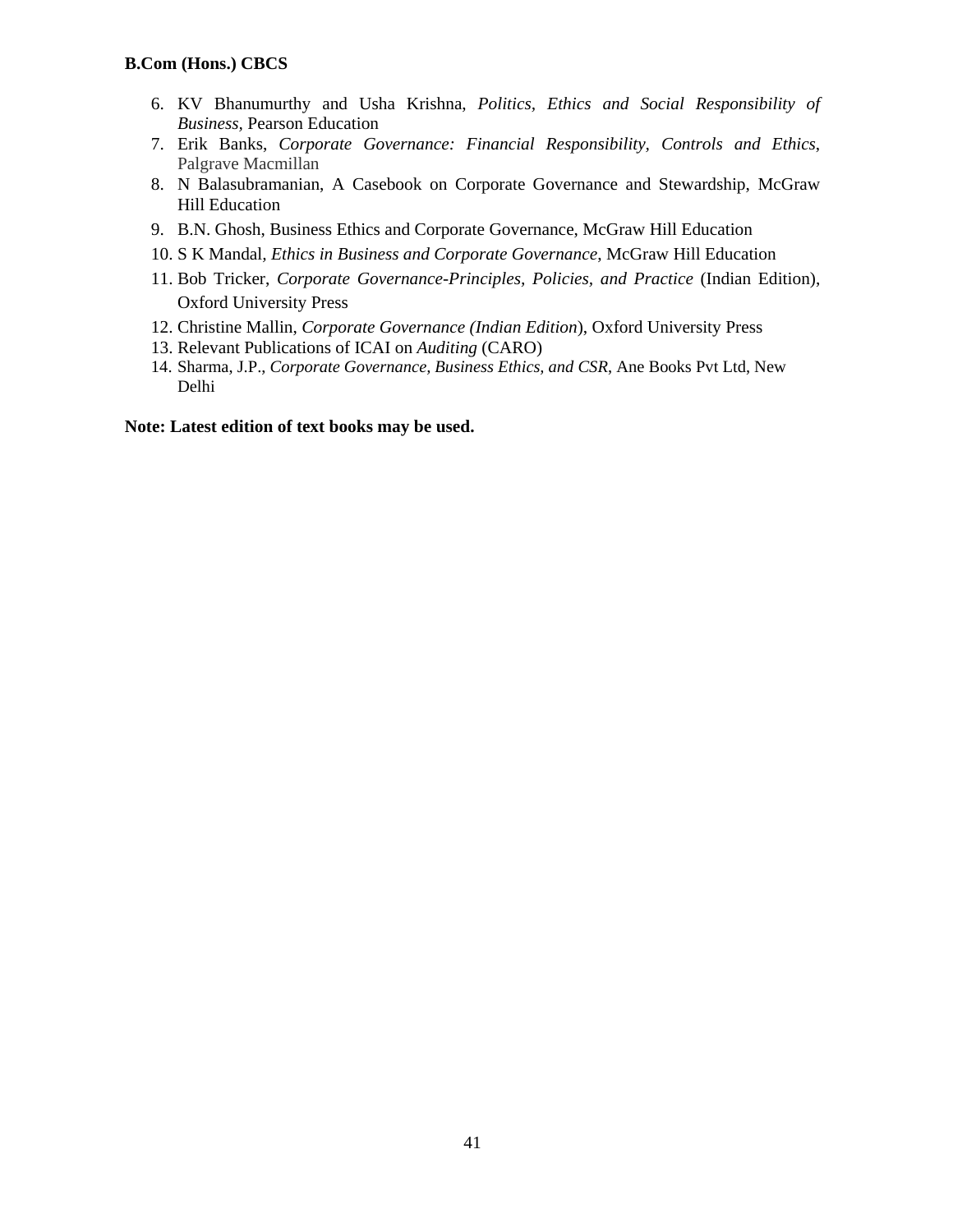# **B.Com. (Hons.): Semester - VI Paper – BCH 6.2: INDIRECT TAX LAW**

### **Duration: 3 hrs. Marks: 100 Lectures: 65**

**Objective:** To provide basic knowledge and equip students with application of principles and provisions of Service Tax, VAT, Central Excise, and Customs Laws.

# **Contents**:

# Unit 1: Service Tax-I (18 Lectures)

Service tax – concepts and general principles, Charge of service tax and taxable services,

# Unit 2: Service Tax-II (18 Lectures)

Valuation of taxable services, Payment of service tax and filing of returns, Penalties, CENVAT Credit

# Unit 3: VAT (9 Lectures)

VAT – concepts and general principles, Calculation of VAT Liability including input Tax Credits, Small Dealers and Composition Scheme, VAT Procedures

# **Unit 4: Central Excise (10 Lectures)**

Central Excise Law in brief – Goods, Excisable goods, Manufacture and Manufacturer, Valuation, CENVAT, Basic procedures, Export, SSI, Job Work

# **Unit 5: Customs Law (10 Lectures)**

Basic concepts of customs law, Territorial waters, high seas, Types of custom duties – Basic, Countervailing & Anti- Dumping Duty, Safeguard Duty, Valuation, Customs Procedures, Import and Export Procedures, Baggage, Exemptions

# **Suggested Readings:**

- 1. Singhania Vinod K. and Monica Singhania, *Students' Guide to Indirect Taxes,* Taxmann Publications Pvt. Ltd., Delhi.
- 2. V.S. Datey. *Indirect Tax Law and practice,* Taxmann Publications Pvt. Ltd., Delhi,
- 2. Sanjeev Kumar. *Systematic Approach to Indirect Ta*xes,
- 3. S. S. Gupta. *Service Tax -*How to *meet your obligation* Taxmann Publications Pvt. Ltd., Delhi,
- 4. Grish Ahuja and Ravi Gupta, *Indirect Taxes*, Flair Publication Pvt Ltd

# **Note:**

- **1. This paper will be replaced by the Goods and Service Tax Law whenever this law is enforced.**
- **2. Latest edition of text books may be used.**

42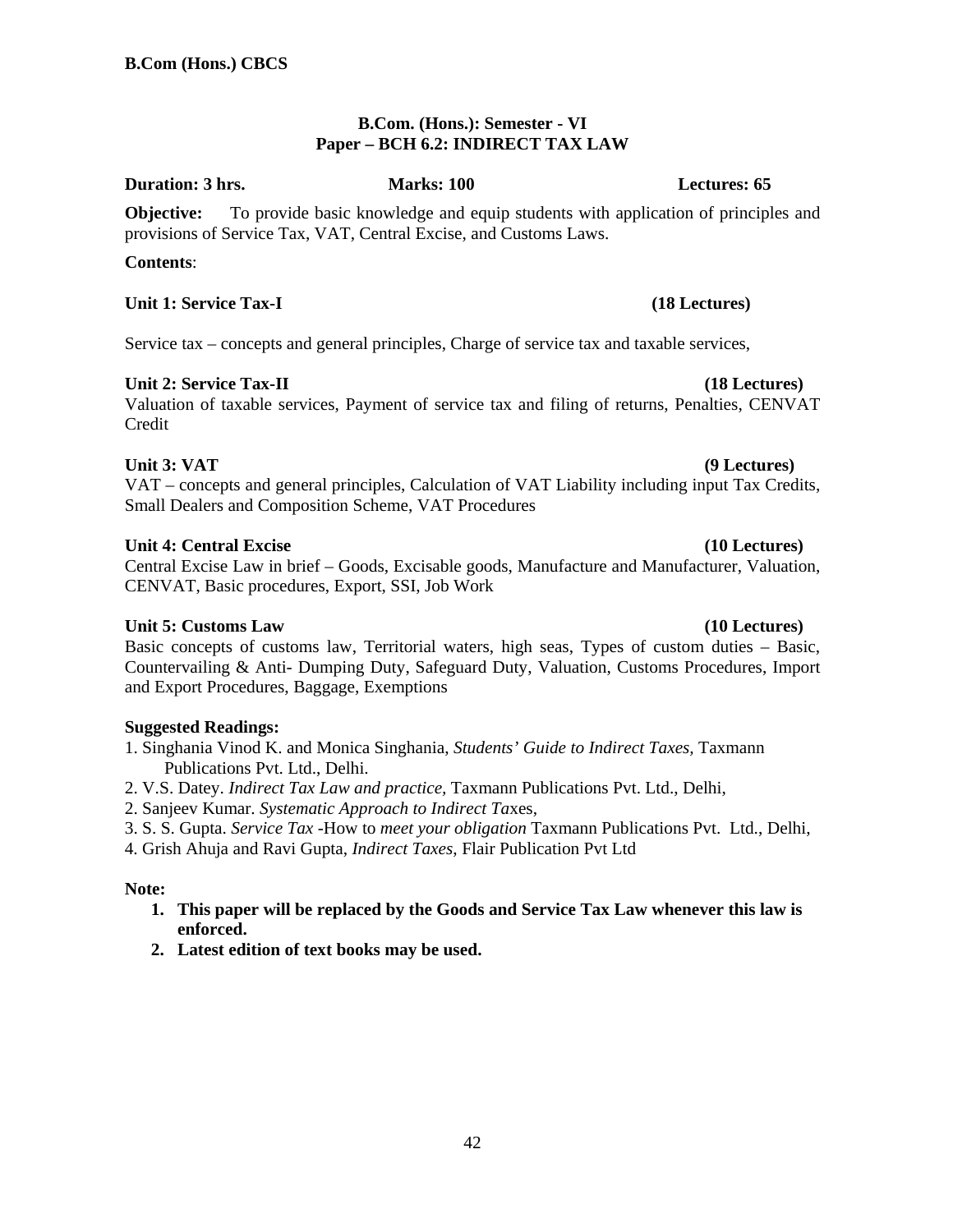# **B.Com. (Hons.): Semester - VI Paper: BCH-DSE Group B (a): FUNDAMENTALS OF INVESTMENT**

### **Duration: 3 hrs. Marks: 100 Lectures: 65**

**Objective:** To familiarize the students with different investment alternatives, introduce them to the framework of their analysis and valuation and highlight the role of investor protection.

### **Contents**

# Unit 1: The Investment Environment *Unit 1:* The Investment **Environment 10** Lectures)

The investment decision process, Types of Investments – Commodities, Real Estate and Financial Assets, the Indian securities market, the market participants and trading of securities, security market indices, sources of financial information, Concept of return and risk, Impact of Taxes and Inflation on return.

# Unit 2: Fixed Income Securities **and Contact Contact Contact Contact Contact Contact Contact Contact Contact Contact Contact Contact Contact Contact Contact Contact Contact Contact Contact Contact Contact Contact Contact C**

Bond features, types of bonds, estimating bond yields, Bond Valuation types of bond risks, default risk and credit rating.

# Unit 3: Approaches to Equity Analysis **1996** (15 Lectures)

Introductions to Fundamental Analysis, Technical Analysis and Efficient Market Hypothesis, dividend capitalisation models, and price-earnings multiple approach to equity valuation.

# **Unit 4: Portfolio Analysis and Financial Derivatives (15 Lectures)**

Portfolio and Diversification, Portfolio Risk and Return; Mutual Funds; Introduction to Financial Derivatives; Financial Derivatives Markets in India

# Unit 5: Investor Protection **by Contract Contract Contract Contract Contract Contract Contract Contract Contract Contract Contract Contract Contract Contract Contract Contract Contract Contract Contract Contract Contract C**

Role of SEBI and stock exchanges in investor protection; Investor grievances and their redressal system, insider trading, investors' awareness and activism

# **Suggested Readings**

- 1. C.P. Jones, *Investments Analysis and Management*, Wiley, 8th ed.
- 2. Prasanna Chandra, *Investment Analysis and Portfolio Management*, McGraw Hill Education
- 3. R.P. Rustogi, *Fundamentals of Investment,* Sultan Chand & Sons, New Delhi.
- 4. N.D. Vohra and B.R. Bagri, *Futures and Options*, McGraw Hill Education
- 5. Mayo, *An Introduction to Investment,* Cengage Learning.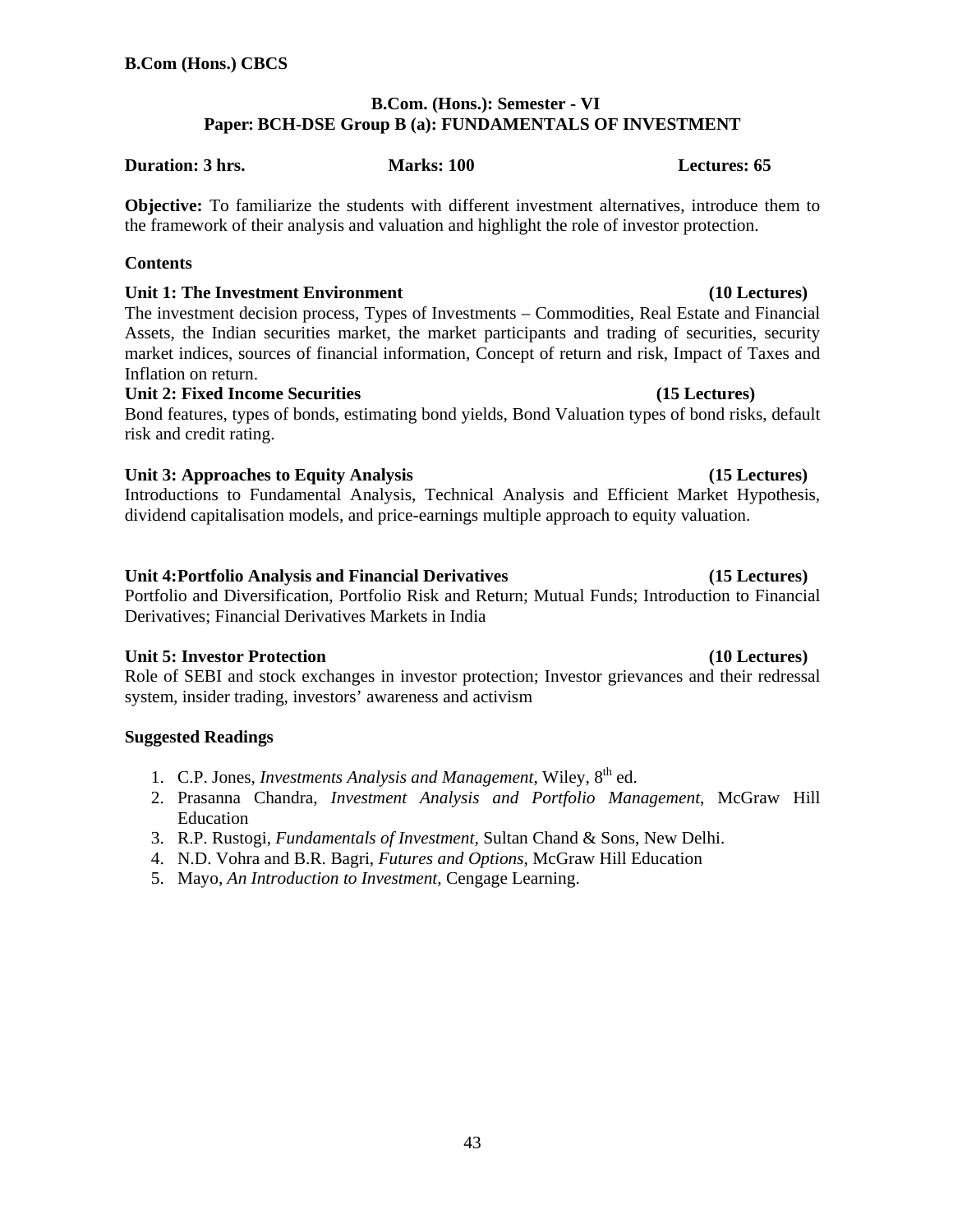# **B.Com. (Hons.): Semester - VI Paper: BCH-DSE Group B (b): CONSUMER AFFAIRS AND CUSTOMER CARE Duration: 3 hrs.** Marks: 100 **Marks: 100 Lectures: 65**

**Objective**: This paper seeks to familarise the students with of their rights as a consumer, the social framework of consumer rights and legal framework of protecting consumer rights. It also provides an understanding of the procedure of redress of consumer complaints, and the role of different agencies in establishing product and service standards. The student should be able to comprehend the business firms' interface with consumers and the consumer related regulatory and business environment.

# **Unit 1: Conceptual Framework 13Lectures**

**Consumer and Markets**: Concept of Consumer, Nature of markets, Concept of Price in Retail and Wholesale, Maximum Retail Price (MRP) and Local Taxes, Fair Price, labeling and packaging

**Experiencing and Voicing Dissatisfaction**: Consumer Satisfaction/dissatisfaction-Grievancescomplaint, Consumer Complaining Behaviour: Alternatives available to Dissatisfied Consumers; Internal and External Complaint handling: Corporate Redress Systems and Public Redress Systems

# **Unit 2: The Consumer Protection Act, 1986 (CPA) 13 Lecture**

**Objectives and Basic Concepts**: Consumer, goods, service, defect in goods, deficiency in service, spurious goods and services, unfair trade practice, restrictive trade practice.

**Organizational set-up under the Consumer Protection Act**: Advisory Bodies: Consumer Protection Councils at the Central, State and District Levels, Basic Consumer Rights; Adjudicatory Bodies: District Forums, State Commissions, National Commission: Their Composition, Powers, and Jurisdiction (Pecuniary and Territorial), Role of Supreme Court under the CPA.

**Unit 3: Grievance Redress Mechanism under the Consumer Protection Act, 1986:13 lectures** Who can file a complaint? Grounds of filing a complaint; Limitation period; Procedure for filing and hearing of a complaint; Disposal of cases, Relief/Remedy to be be provided; Temporary Injunction, Enforcement of order, Appeal, frivolous and vexatious complaints; Offences and penalties.

**Seven Leading Cases decided under Consumer Protection Act**: Medical Negligence; Banking; Insurance; Housing & Real Estate; Electricity, Water, and Telecom Services; Education; Defective Product; Unfair Trade Practice.

# **Unit 4: Industry Regulators and Consumer Complaint Redress Mechanism 13 lectures**

- i. Banking: RBI and Banking Ombudsman
- ii. Insurance: IRDA and Insurance Ombudsman
- iii. Telecommunication: TRAI
- iv. Food Products: FSSAI (an overview)
- v. Electricity Supply: Electricity Regulatory Commission
- vi. Advertising: ASCI

### **Unit 5: Consumer Protection in India 13 Lectures**

**Consumer Movement in India**:; Evolution of Consumer Movement in India. Formation of consumer organizations and their role in consumer protection, Recent developments in Consumer Protection in India, National Consumer Helpline, Citizens Charter, Product testing.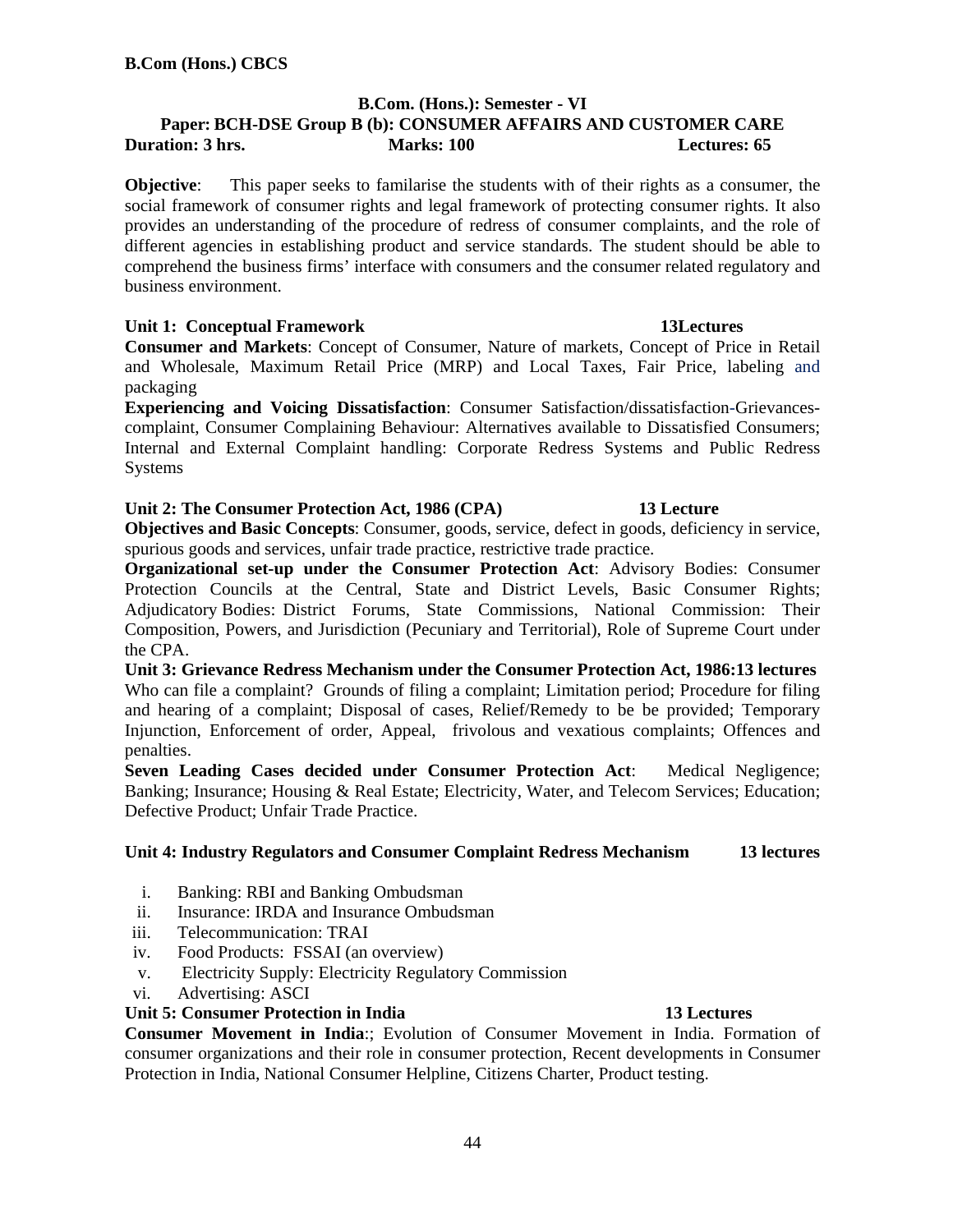**Quality and Standardization**: Voluntary and Mandatory standards; Role of BIS, Indian Standards Mark (ISI), Ag-mark, Hallmarking, Licensing and Surveillance; ISO: An overview

### **Suggested Readings**:

- 1. Khanna, Sri Ram, Savita Hanspal, Sheetal Kapoor, and H.K. Awasthi. *Consumer Affairs"* (2007) Delhi University Publication. 334 pp.
- 2. Aggarwal, V. K. (2003). *Consumer Protection: Law and Practice*. 5<sup>th</sup> ed. Bharat Law House, Delhi, or latest edition.
- 3. Girimaji, Pushpa (2002). *Consumer Right for Everyone* Penguin Books.
- 4. Nader, Ralph (1973). *The Consumer and Corporate Accountability*. USA, Harcourt Brace Jovanovich, Inc.
- 5. Sharma, Deepa (2011).*Consumer Protection and Grievance-Redress in India: A Study of Insurance Industry* (LAP LAMBERT Academic Publishing GmbH & Co.KG, Saarbrucken, Germany. 263 pp.
- 6. Empowering Consumers e-book, www.consumeraffairs.nic.in
- 7. ebook, www.bis.org
- 8. *The Consumer Protection Act, 1986*

# **Articles**

- 1. Verma, D. P. S. (2002). Developments in Consumer Protection in India. Journal of Consumer Policy. Vol. 25. No. pp 107 –123.
- 2. Verma, D.P.S. (2002). Regulating Misleading Advertisements, Legal Provisions and Institutional Framework. Vikalpa. Vol. 26. No. 2. pp. 51-57.
- 3. Ralph L. Day and Laird E. Landon, Jr. (1997). Towards a Theory of Consumer Complaining Behaviour. Ag Woodside, et al. (eds.). Consumer and Industrial Buying Behaviour. New York; North Holland pp. 425-37.
- 4. George, S. Day and A. Aaker (1970). A Guide to consumerism. Journal of Marketing. Vol. 34. pp 12-19.
- 5. Sharma, Deepa (2003).New measures for Consumer Protection in India. *The Indian Journal* of *Commerce.* Vol.56. No.4. pp. 96-106
- 6. Sharma, Deepa (2011).Consumer Grievance Redress by Insurance Ombudsman. *BIMAQUEST*.Vol.11. pp.29-47.

# **Periodicals**

1. Consumer Protection Judgments (CPJ) (Relevant cases reported in various issues)

2. Recent issues of magazines: *Insight*, published by CERC, Ahmedabad '*Consumer Voice*', Published by VOICE Society , New Delhi.

3. *Upbhokta Jagran*, Ministry of Consumer Affairs, Govt, of India.

New Delhi.

### **Websites:**

www.ncdrc.nic.in www.fcamin.nic.in www.consumeraffairs.nic.in www.iso.org.in www.bis.org www.ascionline.org.in www.trai.gov.in www.irda.gov.in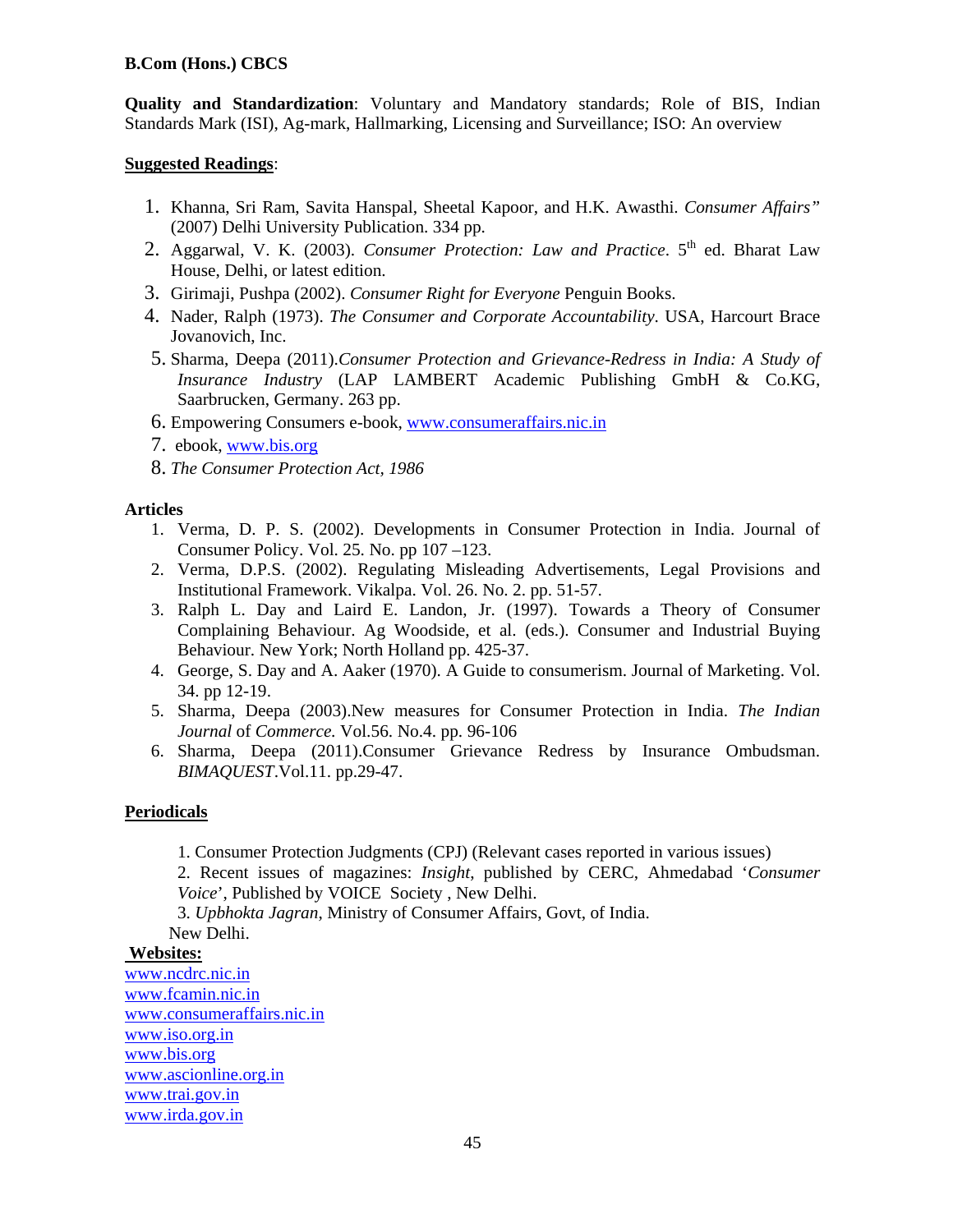www.derc.gov.in www.rbi.org.in www.fssai.gov.in www.consumer-voice.org www.nationalconsumerhelpline.in www.cci.gov.in

**Note: The Latest edition of text books and Acts should be used.**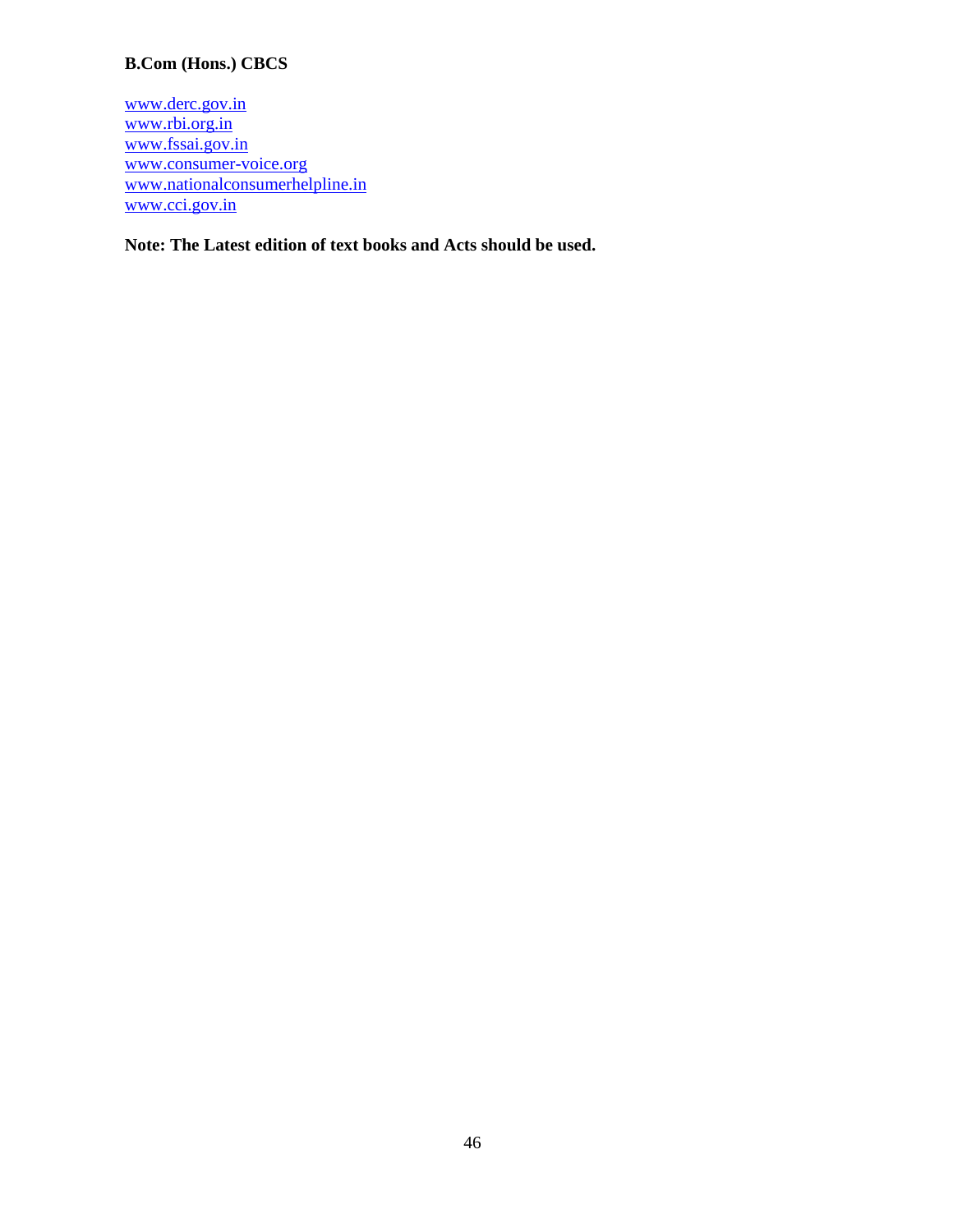# **B.Com. (Hons.): Semester - VI Paper: BCH-DSE Group B (c): BUSINESS TAX PROCEDURE AND MANAGEMENT**

| Duration: 3 hrs.                                                                                                                                                                                                                                      | <b>Marks: 100</b> |  | <b>Lectures: 65</b> |
|-------------------------------------------------------------------------------------------------------------------------------------------------------------------------------------------------------------------------------------------------------|-------------------|--|---------------------|
| <b>Objective:</b> To provide basic knowledge of business tax procedures and management under<br>different provisions of the Income tax.                                                                                                               |                   |  |                     |
| Unit 1:<br>Advance payment of tax;<br>Tax deduction/collection at source, documentation, returns, certificates;<br>Interest payable by Assessee/Government; Collection and recovery of tax                                                            |                   |  | <b>18 Lectures</b>  |
| Unit $2:$<br>Assessment, re-assessment, rectification of mistakes<br>Appeals and revisions<br>Preparation and filing of appeals with appellate authorities<br>Drafting of appeal; statement of facts and statement of law<br>$\overline{\phantom{a}}$ |                   |  | <b>17 Lectures</b>  |
| Unit 3:<br>Penalties and prosecutions, Settlement Commission, Search, seizure and survey                                                                                                                                                              |                   |  | 12Lectures          |
| Unit 4:<br>Transactions with persons located in notified jurisdictional area; General anti-avoidance rule<br>Tax clearance certificate; Securities transaction tax                                                                                    |                   |  | 12Lectures          |
| Unit $5:$                                                                                                                                                                                                                                             |                   |  | <b>6 Lectures</b>   |
| Information Technology and Tax administration<br>TAN (Tax Deduction and Collection Account Number), TIN (Tax Information Network),<br>e-TDS/e-TCS                                                                                                     |                   |  |                     |

# **Suggested Readings:**

- 1. Singhania, Vinod K. and Monica Singhania. *Corporate Tax Planning and Business Tax Procedures.* Taxmann Publications Pvt. Ltd., New Delhi.
- 2. Ahuja, Girish. and Ravi Gupta. *Corporate Tax Planning and Management.* Bharat Law House, Delhi.
- 3. Singhania, Vinod K. and Kapil Singhania. *TDS on CD*. Taxmann Publications Pvt. Ltd., New Delhi.
- 4. Bajpai, Om Shanker. *Search, Seizure and Survey*. Taxmann Publications Pvt. Ltd., New Delhi.
- 5. Singhania, Vinod K. and Monica Singhania. *Students' Guide to Income Tax*. Taxmann Publications Pvt. Ltd., New Delhi.
- 6. Ahuja, Girish. and Gupta, Ravi *Systematic Approach to Income Tax*. Bharat Law House, Delhi.
- 7. Akhileshwar Pathak and Savan Godiawala, *Business Taxation*, McGraw Hill Education

### **Journals**

- 1. *Income Tax Reports*, Company Law Institute of India Pvt. Ltd., Chennai.
- 2. *Taxman*, Taxmann Allied Services Pvt. Ltd., New Delhi.
- **3.** *Current Tax Reporter*, Current Tax Reporter, Jodhpur.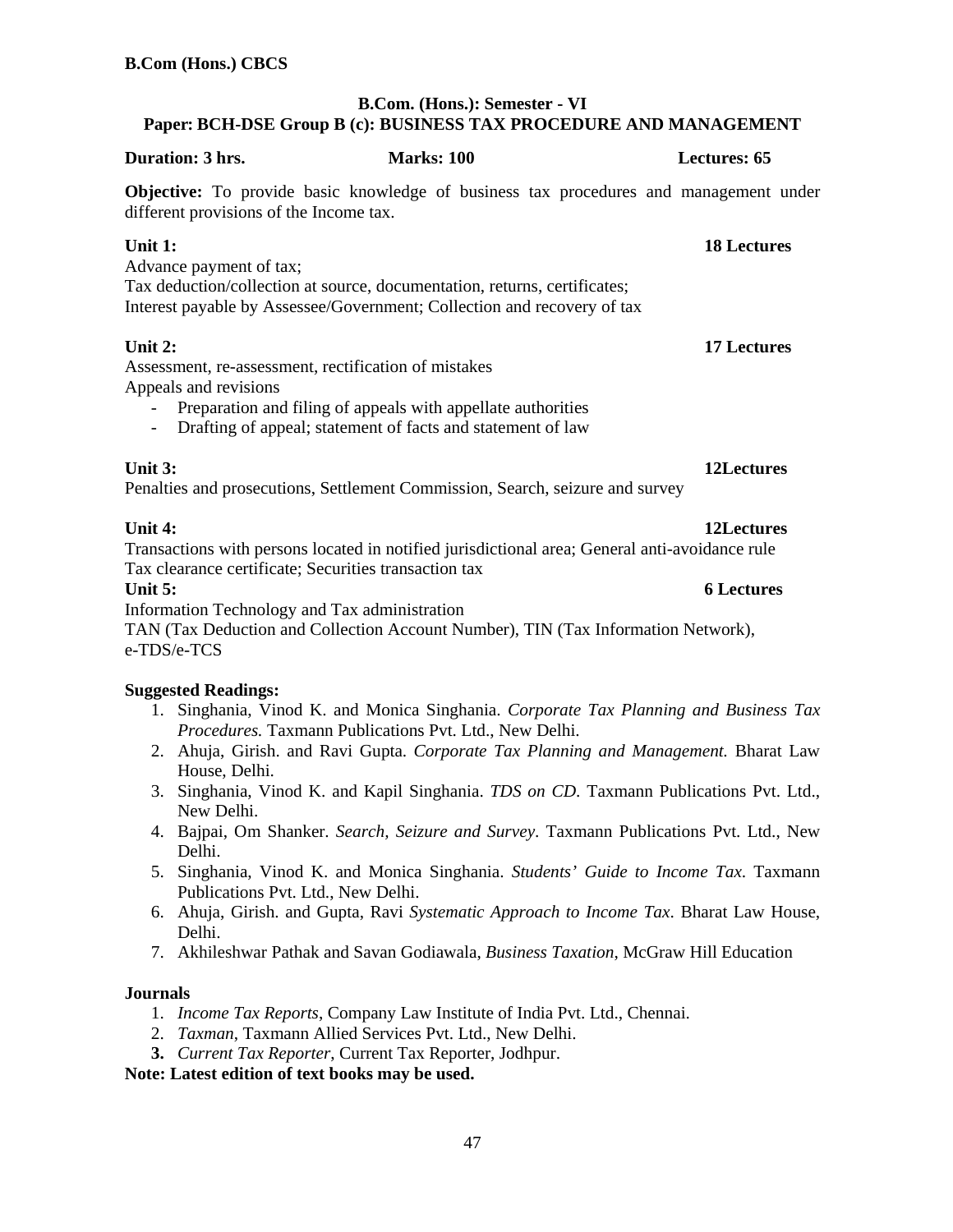### **B.Com. (Hons.): Semester - V Paper: BCH-DSE Group B (d): INTERNATIONAL BUSINESS**

Duration: 3 hrs. Marks: 100 Lectures: 65

**Objective:** The objective of the course is to familiarise the students with the concepts, importance and dynamics of international business and India's involvement with global business. The course also seeks to provide theoretical foundations of international business to the extent these are relevant to the global business operations and developments.

# **Unit 1:** 13 Lectures

- a. *Introduction to International Business*: Globalisation and its importance in world economy; Impact of globalization; International business vs. domestic business: Complexities of international business; Modes of entry into international business.
- b. *International Business Environment*: National and foreign environments and their components - economic, cultural and political-legal environments

# Unit –II 13 Lectures **13 Lectures**

- a. *Theories of International Trade* an overview ( Classical Theories, Product Life Cycle theory, Theory of National Competitive Advantage); Commercial Policy Instruments tariff and non-tariff measures – difference in Impact on trade, types of tariff and non tariff barriers ( Subsidy, Quota and Embargo in detail) ; Balance of payment account and its components.
- b. *International Organizations and Arrangements*: WTO Its objectives, principles, organizational structure and functioning; An overview of other organizations – UNCTAD,; Commodity and other trading agreements (OPEC).

# Unit –III 13 Lectures **13 Lectures**

- **a.** *Regional Economic Co-operation*: Forms of regional groupings; Integration efforts among countries in Europe, North America and Asia (NAFTA, EU , ASEAN and SAARC) .
- **b.** *International Financial Environment*: International financial system and institutions (IMF and World Bank – Objectives and Functions) ; Foreign exchange markets and risk management; Foreign investments - types and flows; Foreign investment in Indian perspective

# Unit –IV 13 Lectures **13 Lectures**

- a. Organisational structure for international business operations; International business negotiations.
- b. *Developments and Issues in International Business*: Outsourcing and its potentials for India; Role of IT in international business; International business and ecological considerations.

# Unit –V 13 Lectures

- a. Foreign Trade Promotion Measures and Organizations in India; Special economic zones (SEZs) and export oriented units (EOUs), ; Measures for promoting foreign investments into and from India; Indian joint ventures and acquisitions abroad.
- b. Financing of foreign trade and payment terms sources of trade finance ( Banks, factoring, forfaiting, Banker's Acceptance and Corporate Guarantee) and forms of payment (Cash in advance, Letter of Credit, Documentary Collection, Open Account)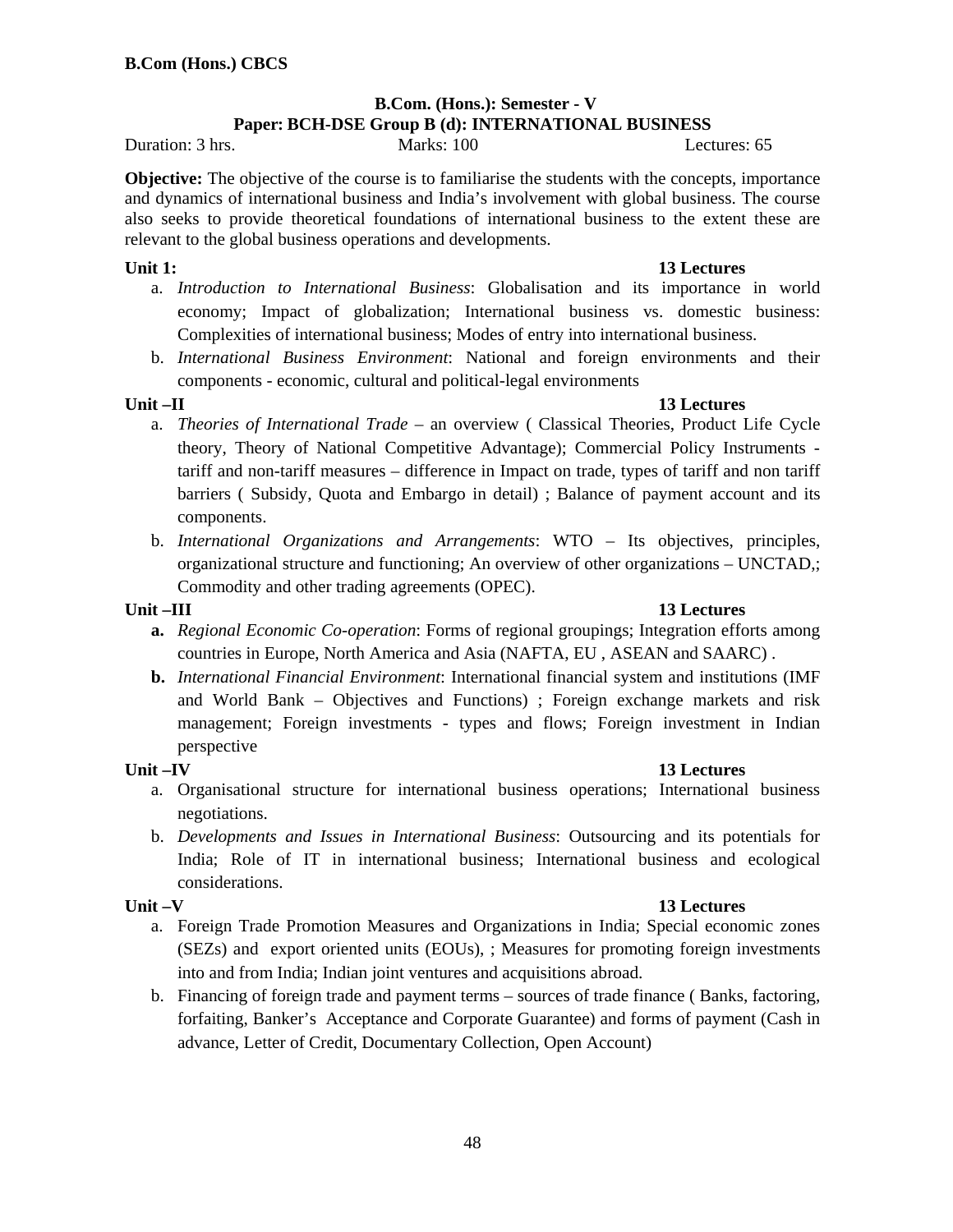# **Suggested Readings:**

- 1. Charles W.L. Hill and Arun Kumar Jain, *International Business*. New Delhi: McGraw Hill Education
- 2. Daniels John, D. Lee H. Radenbaugh and David P. Sullivan. *International Business*. Pearson Education
- 3. Johnson, Derbe., and Colin Turner. *International Business Themes & Issues in the Modern Global Economy*. London: Roultedge.
- 4. Sumati Varma, *International Business*, Pearson Education.
- 5. Cherunilam, Francis. *International Business: Text and Cases*. PHI Learning
- 6. Michael R. Czinkota. et al. International Business. Fortforth: The Dryden Press.
- 7. Bennett, Roger. *International Business*. Pearson Education.
- 8. Peng and Srivastav, *Global Business*, Cengage Learning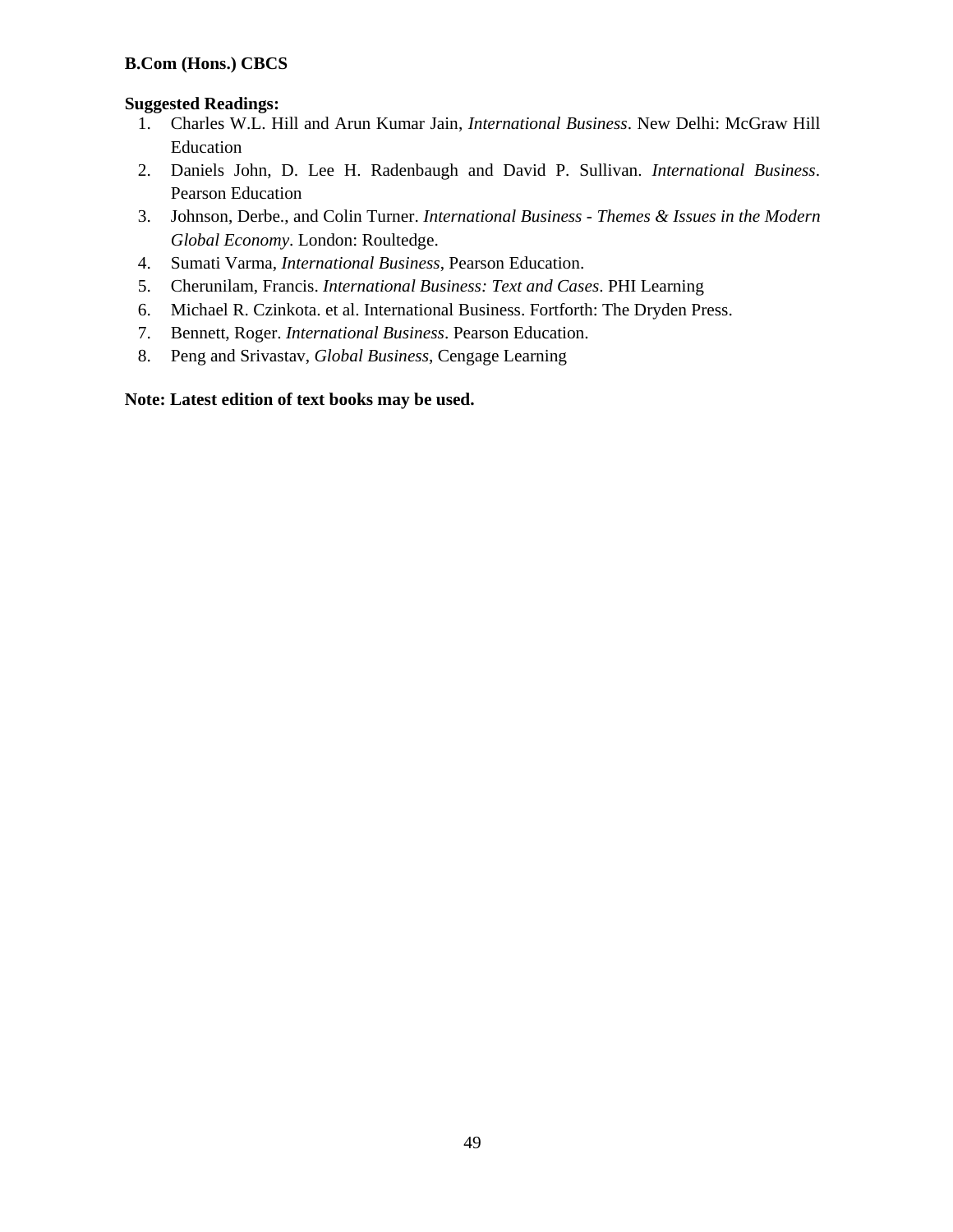# **B.Com. (Hons.): Semester - VI Paper: BCH- DSE Group B (e): INDUSTRIAL RELATIONS AND LABOUR LAWS**

### **Duration: 3 hrs.** Marks: 100 **Marks: 100** Lectures: 65

**Objective:** To enable the students to learn the concepts of industrial relations including trade unions, collective bargaining, discipline and various labour enactments.

# **Contents:**

# **Unit 1: Industrial Relations (IR)**

Concept of Industrial Relations; Nature of Industrial Relations; Objectives of IR; Factors affecting IR in changing Environment, Evolution of IR in India; Role of State; Trade Union; Employers' Organisation; Human Resource Management and IR Role of ILO in Industrial Relations, International Dimensions of IR

# **Unit 2: Trade Union**

Trade Union: Origin and growth, unions after Independence, unions in the era of liberalisation; Facters Affecting Growth of Trade Unions in India, Multiplicity & Recognition of Trade Unions; Major Provisions of Trade Union Act1926

### **Unit 3: Collective Bargaining and Workers' Participation in Management**

a) Collective Bargaining: Meaning, Nature, Types, Process and Importance of Collective Bargaining, pre-requisites, issues involved; Status of Collective Bargaining in India, Functions and role of Trade Unions in collective bargaining

b) Workers' Participation in Management: Concent, practices in India, Works Committees, Joint management councils; Participative Management and co-ownership; Productive Bargaining and Gain Sharing

### **Unit 4: Discipline and Grievance Redressal**

Discipline: Causes of indiscipline, Maintenance of discipline and misconduct; Highlights of domestic enquiries; Principle of Natural Justice; Labour turnover; Absenteeism; Grievance: Meaning of Grievance, Grievance redressal machinery in India, Grievance handling procedure; salient features of Industrial Employment (Standing orders) Act 1946

### **Unit 5:**

a) **The Industrial Disputes Act, 1947**: Definitions of Industry, workman, and Industrial Dispute; Authorities under the Act: Procedure, Powers and Duties of Authorities; Strikes and Lock outs: Lay-off and Retrenchment: Provisions relating to Layoff, Retrenchment, and closure

b) **The Factories Act, 1948**: Provisions relating to Health, Safety, Welfare facilities, working hours, Employment of young persons, Annual Leave with wages

# **Suggested Readings:**

- 1. PK Padhi, *Industrial Relations and Labour Law*, PHI Learning
- 2. Arun Monappa, *Industrial Relations and Labour Law*, McGraw Hill Education
- 3. SC Srivastav, *Industrial Relations and Labour Law*, Vikas Publishing House
- 4. C.S Venkata Ratnam, *Industrial Relations*, Oxford University Press
- 5. P.L. Malik's *Handbook of Labour and Industrial Law, Vol 1 and 2,* Eastern Book Company
- *6.* JP Sharma*, Simplified Approach to Labour Laws,* Bharat Law House (P) Ltd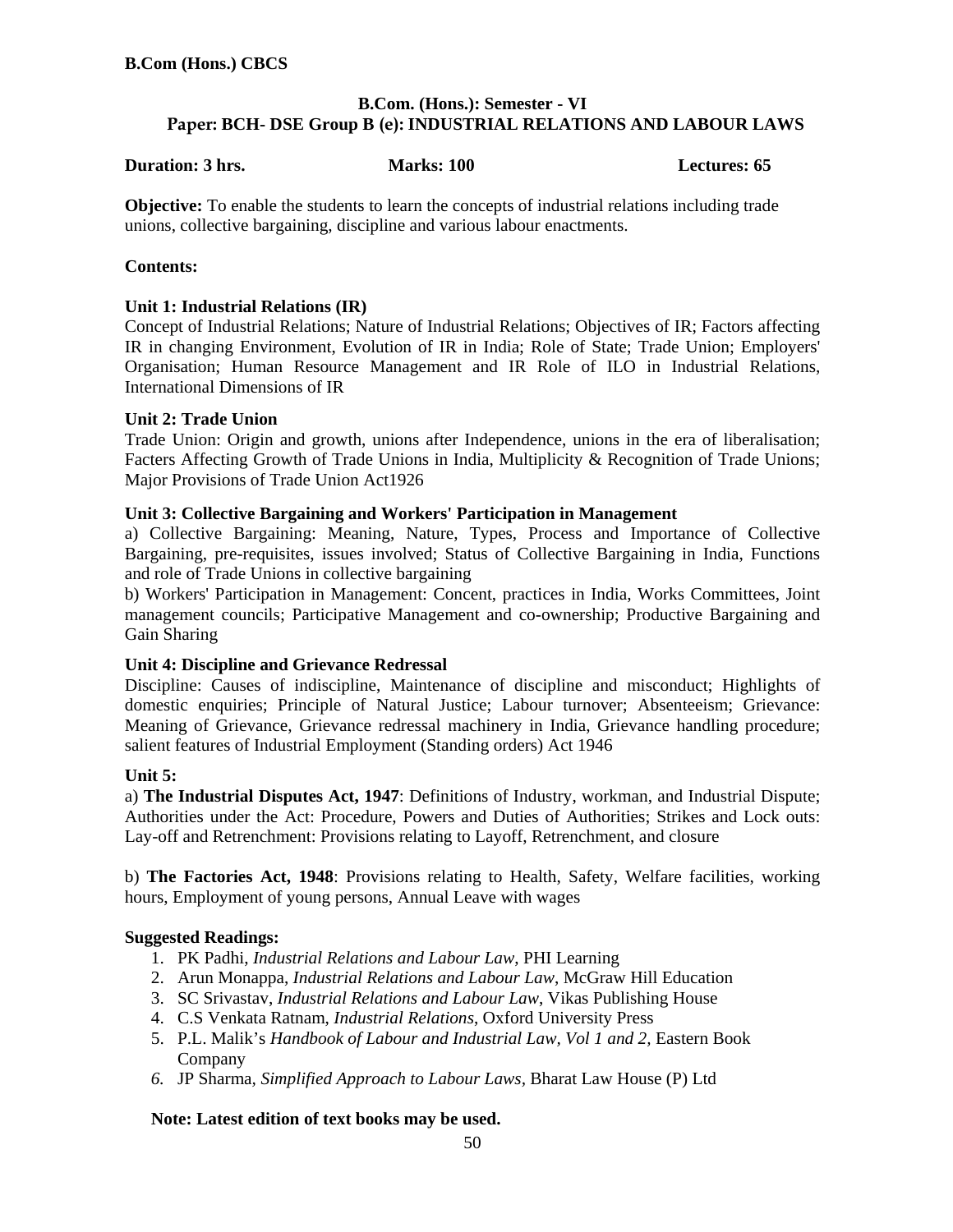# **B.Com. (Hons.): Semester - VI Paper: BCH- DSE Group B (f): BUSINESS RESEARCH METHODS AND PROJECT WORK**

**Objective:** This course aims at providing the general understanding of business research and the methods of business research. The course will impart learning about how to collect, analyze, present and interpret data.

### **Section A: Business Research Methods 50 Marks**

### **Unit 1: Introduction 10 Lectures 10 Lectures**

Meaning of research; Scope of Business Research; Purpose of Research – Exploration, Description, Explanation; Unit of Analysis – Individual, Organization, Groups, and Data Series; Conception, Construct, Attributes, Variables, and Hypotheses

### **Unit 2: Research Process 10 Lectures**

An Overview; Problem Identification and Definition; Selection of Basic Research Methods- Field Study, Laboratory Study, Survey Method, Observational Method, Existing Data Based Research, Longitudinal Studies, Panel Studies

### **Unit 3: Measurement and Hypothesis Testing 19 Lectures**

**Measurement**: Definition; Designing and writing items; Uni-dimensional and Multi-dimensional scales; Measurement Scales- Nominal, Ordinal, Interval, Ratio; Ratings and Ranking Scale, Thurstone, Likert and Semantic Differential scaling, Paired Comparison; Sampling –Steps, Types, Sample Size Decision; Secondary data sources

**Hypothesis Testing:** Tests concerning means and proportions; ANOVA, Chi-square test and other Non-parametric tests

Testing the assumptions of Classical Normal Linear Regression

### **Section B: Project Report Marks 50 Marks 50**

### **Unit 4: Report Preparation 26 Lectures**

Meaning, types and layout of research report; Steps in report writing; Citations, Bibliography and Annexure in report; JEL Classification

### **Note:**

- 1. There shall be a written examination of 50% Marks on the basis of Unit 1: to III.
- 2. The student will write a project report under the supervision of a faculty member assigned by the college/institution based on field work. The Project Report carries 50% Marks and will be evaluated by University appointed examiners.

### **Generic Elective: Commerce Group A**

### **Paper GE 1: Financial Accounting**

**Duration: 3 hrs. Marks: 100 Lectures: 52, Practical: 26** 

**Duration: 3 hrs.** Marks: 100 **Marks: 100** Lectures: 65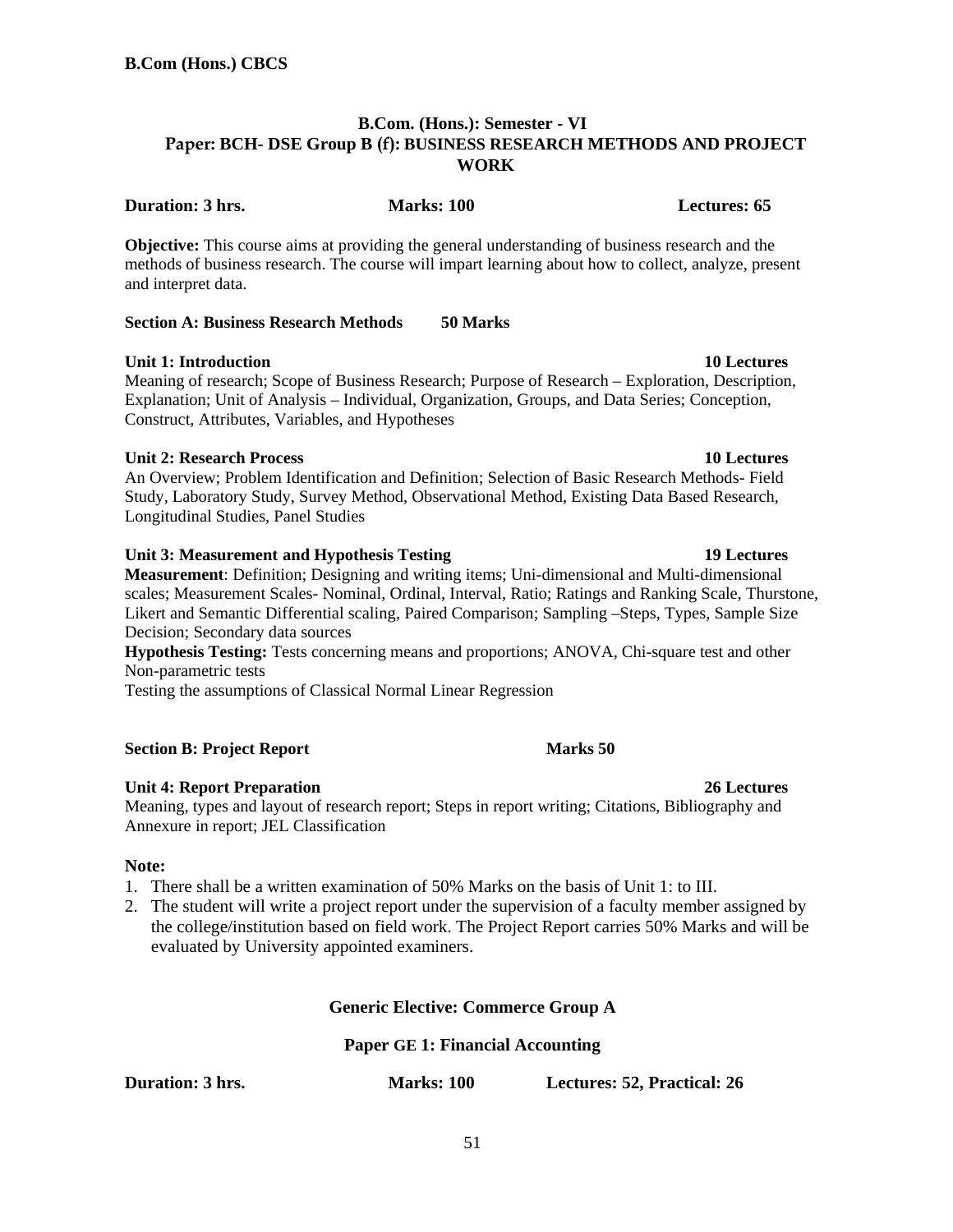**Objectives**: The objective of this paper is to help students to acquire conceptual knowledge of the financial accounting and to impart skills for recording various kinds of business transactions.

# **CONTENTS**

### **Unit-1: Basics of Manual Accounting**

Accounting- concept, objectives, advantages and limitations, types of accounting information; Fundamental accounting assumptions, principles, concepts, and conventions; Salient features of First-Time Adoption of Indian Accounting Standard; International Financial Reporting Standards (IFRS): - Need and procedures

Recording of Transactions: Rules of debit and credit: for assets, liabilities, capital, revenue and expenses. Books of original entry: format and recording – Journal Entry

Ledger Posting: Trial Balance:

Financial statements- Profit and Loss Account, Balance Sheet (13 Lectures)

# **Unit-2: Computerized Accounting System**

Creating a Company; Configure and Features settings; Creating Accounting Ledgers and Groups; Creating Stock Items and Groups; Vouchers Entry;

Generating Reports - Cash Book, Ledger Accounts, Trial Balance, Profit and Loss Account, Balance Sheet, Funds Flow Statement, Cash Flow Statement

Selecting and shutting a Company; Backup and Restore data of a Company (26 Practicals)

### **Unit 3:**

**Accounting for Depreciation**: Methods of computing depreciation (straight line method and diminishing balance method only)

**Inventories Valuation Methods**: FIFO, LIFO and Weighted Average. (**13 Lectures)**

### **Unit 4:**

**Accounting for Hire Purchase and Installment Systems:** Basic and Simple Problems only **Accounting for Partnership Firm:** Preparing Accounts of Partnership firm, Admission, and Retirements (**13 Lectures)**

### **Unit 5: Accounting for Companies**

Preparation of profit and loss account and balance sheet of corporate entities**; Share Capital & Debentures:** Issue, forfeiture and reissue of forfeited shares: Issue of rights and bonus shares; Buy back of shares; Issue of Debentures (**13 Lectures)**

### **Note:**

- 10. There shall be 4 Credit Hrs. for Lectures + one Credit hr. (Two Practical Periods per week per batch) for Practical Lab + one credit Hr for Tutorials (per group)
- 11. Examination Scheme for Computerised Accounting Systems Practical for 20 marks. The practical examination will be for 1 hour.
- 12. Theory Exam shall carry 80 marks

### **Suggested Readings:**

- 13. J.R. Monga, *Financial Accounting: Concepts and Applications*. Mayur Paper Backs, New Delhi.
- 14. M.C.Shukla, T.S. Grewal and S.C.Gupta*. Advanced Accounts. Vol.-I. S.* Chand & Co., New Delhi.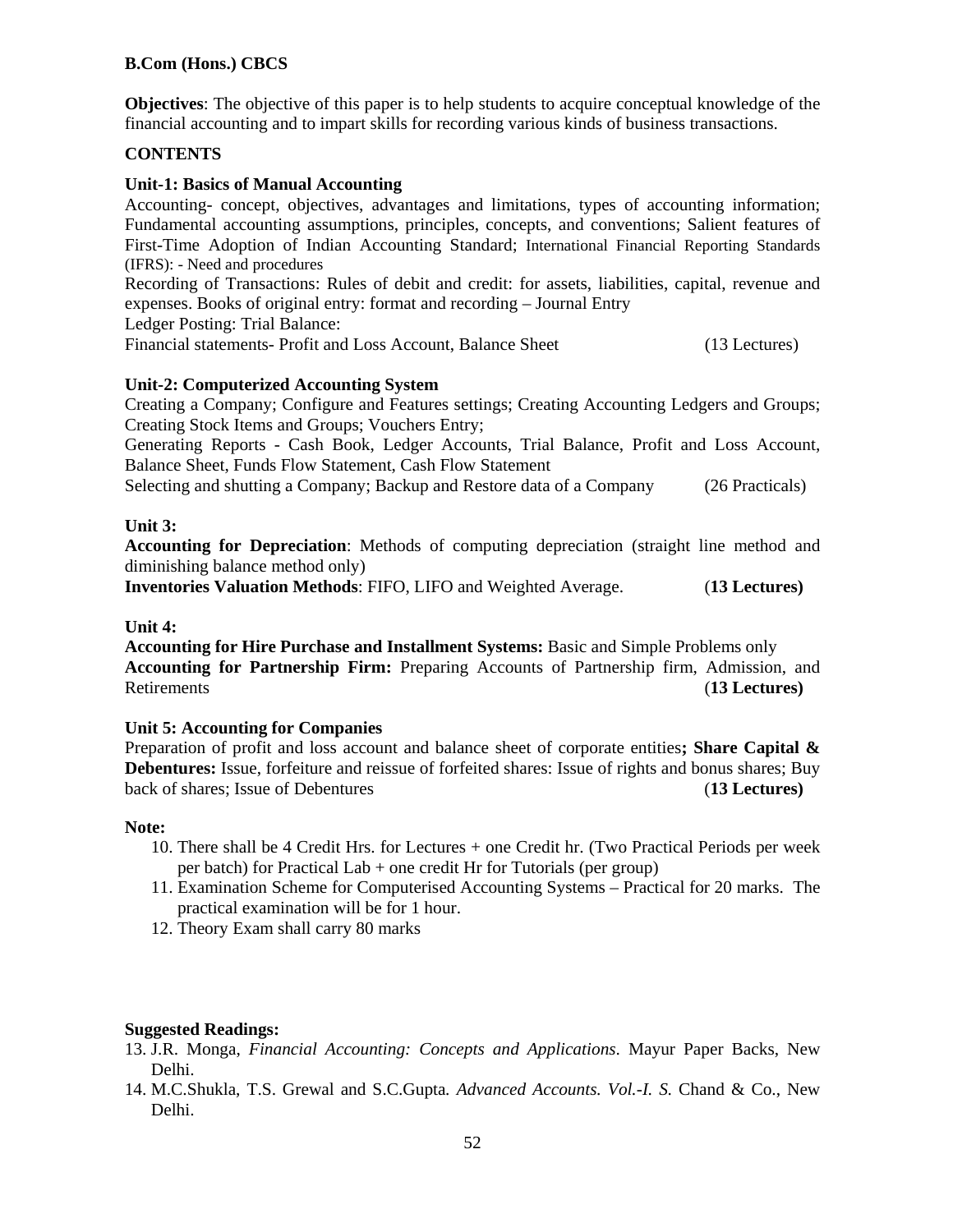- 15. S.N. Maheshwari, and. S. K. Maheshwari. *Financial Accounting*. Vikas Publishing House, New Delhi.
- 16. Deepak Sehgal. *Financial Accounting.* Vikas Publishing H House, New Delhi.
- 17. Bhushan Kumar Goyal and HN Tiwari, *Financial Accounting,* International Book House
- 18. Tulsian, P.C. *Financial Accounting,* Pearson Education.

# **Note: Latest edition of the text books should be used.**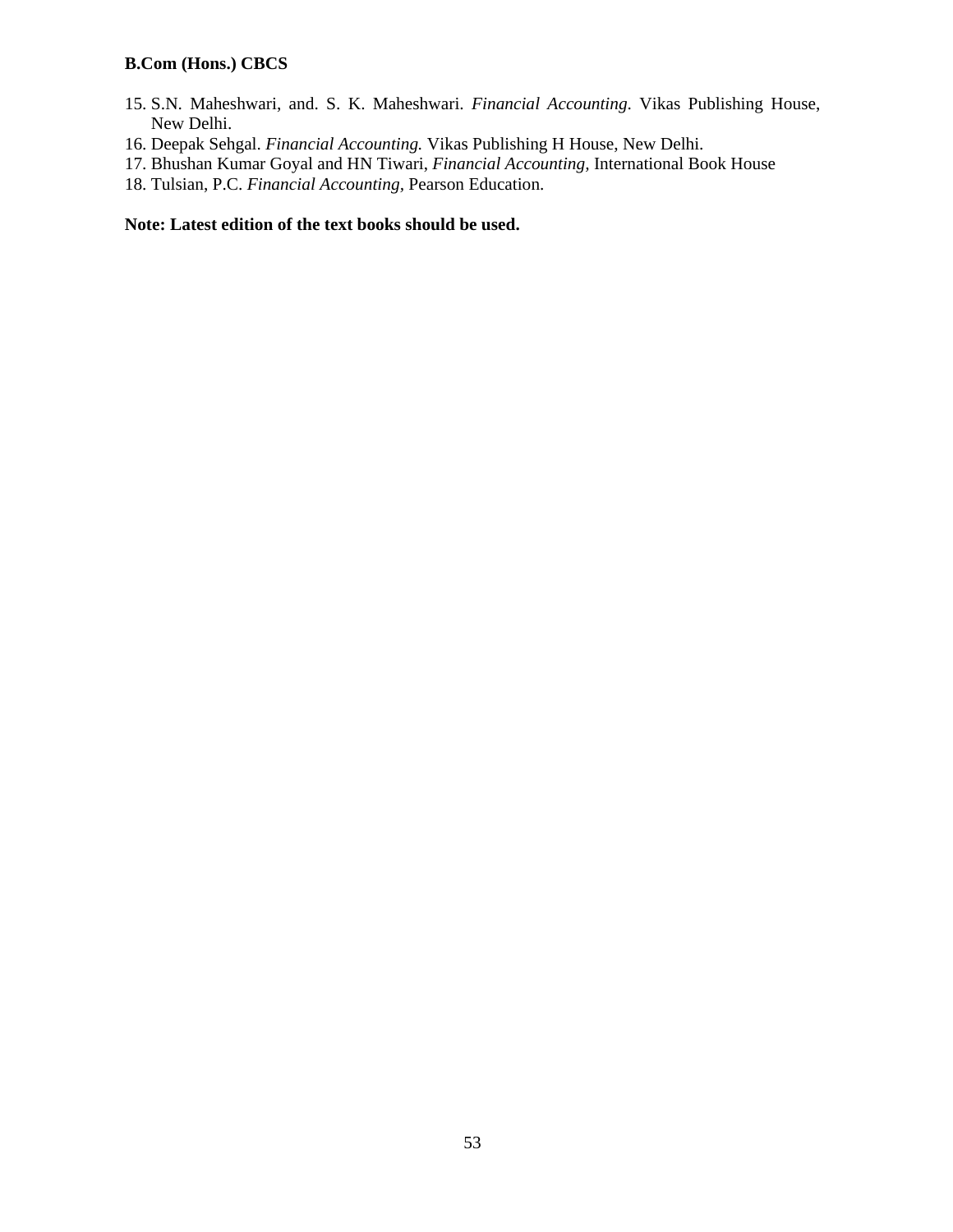54

# **Generic Elective: Commerce Group A**

# **Paper GE 2: COST AND MANAGEMENT ACCOUNTING**

### **Duration: 3 hours Marks: 100 Lectures: 65**

**Objective:** To acquaint the students with basic concepts used in cost and management accounting and various methods involved in cost ascertainment systems.

# **CONTENTS:**

# **Unit 1: Introduction (13 Lectures)**

Meaning, objectives and advantages of cost accounting, Difference between financial, cost, and management accounting and. Cost concepts and classifications, Role of a cost accountant in an organization.

**Elements of Cost:** Materials, Labour, and Overhead

# Unit 2: Methods of Costing **(13 Lectures) (13 Lectures)**

Unit costing, Job costing. Contract Costing. Process costing (process losses, valuation of work in progress, joint and by-products) Service costing (only transport).

# Unit 3: Budgeting and budgetary control (13 Lectures)

Concept of budget and budgetary control, objectives, merits, and limitations, Budget administration, Functional budgets, Fixed and flexible budgets, Zero base budget,

# Unit 4: Standard costing **(13 Lectures) 13**

Standard costing and variance analysis: Meaning of standard cost and standard costing: advantages, limitations and applications, Variance analysis – material, labour, overhead and sales variances

# Unit 5: Marginal Costing **(13 Lectures) 13**

Cost-Volume-Profit Analysis: Break-even analysis-algebraic and graphic methods. Contribution / sales ratio, key factor. Margin of safety. Angle of incidence. Determination of cost indifference point. Decision making: Costs for decision making, variable costing and differential analysis as aids in making decisions – fixation of selling price, exploring new market, make or buy, product mix, operate or shut down, seller process further.

# **Suggested Reading:**

- 1. Lal, Jawahar. *Cost Accounting*. Tata McGraw Hill Publishing Co., New Delhi.
- 2. Nigam, B.M. Lall and I.C. Jain. *Cost Accounting: Principles and Practice*. Prentice Hall of India, New Delhi.
- 3. Arora, M.N. *Cost Accounting Principles and Practice.* Vikas Publishing House, New Delhi.
- 4. Maheshwari, S.N. and S.N. Mittal. *Cost Accounting: Theory and Problems*. Shri Mahabir Book Depot, New Delhi.
- 5. Jain, S.P. and K.L. Narang. *Cost Accounting: Principles and Methods*. Kalyani Publishers, Jalandhar.
- 6. H.V. Jhamb, "*Management Accounting*", ANE Books Pvt. Ltd. New Delhi
- 7. Singh, S. K. and Gupta Lovleen. *Management Accounting theory and Practice*. Pinnacle Publishing House.
- 8. Rajiv Goel, *Cost Accounting*. International Book House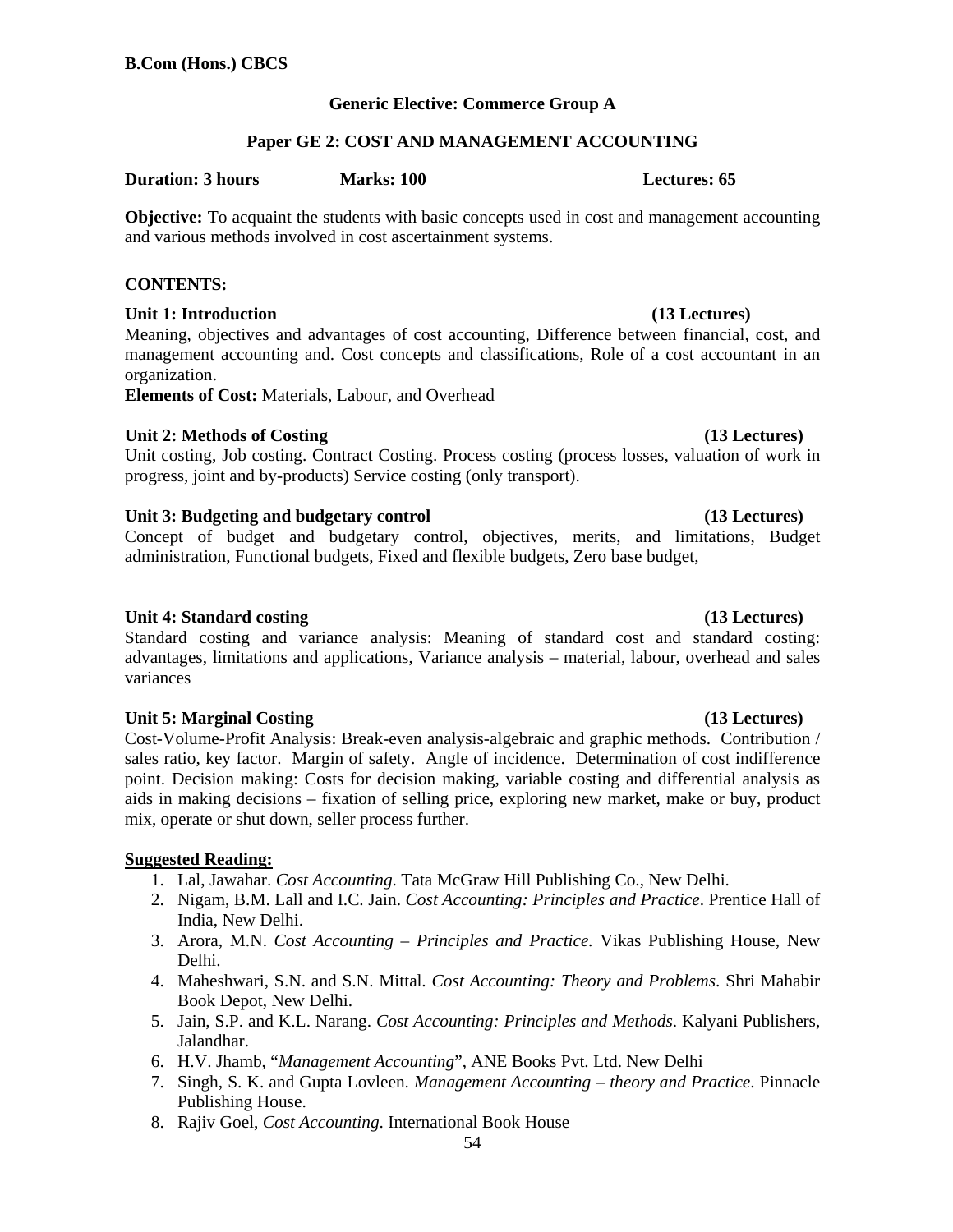9. Singh, Surender. *Cost Accounting,* Scholar Tech Press*,* New Delhi.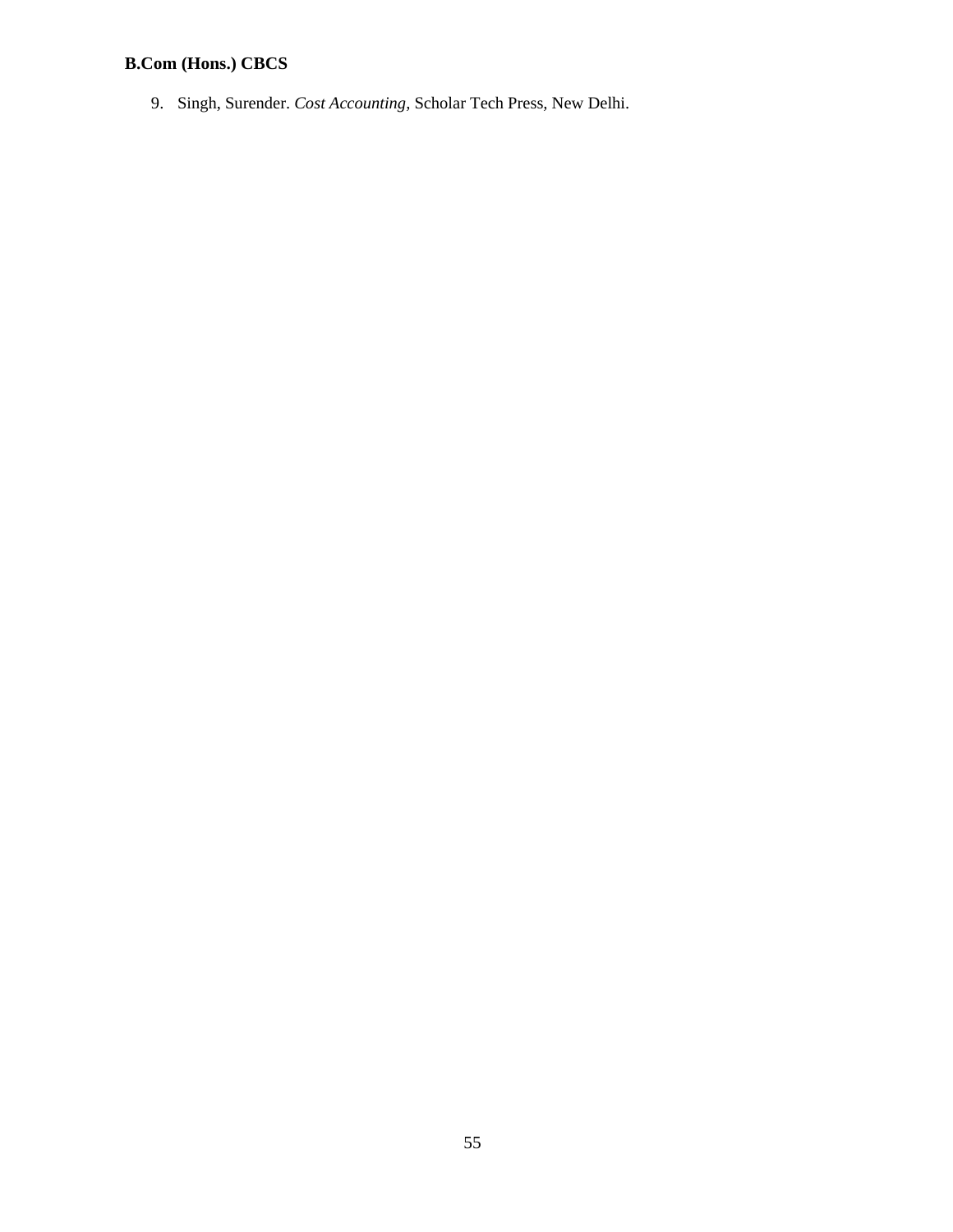# **Generic Elective: Commerce Group A**

# **Paper GE 3: INCOME TAX LAW AND PRACTICE**

### **Duration: 3 hrs. Marks: 100 Lectures: 65**

**Objective:** To provide basic knowledge and equip students with application of principles and provisions of Income-tax Act, 1961 and the relevant Rules.

# **Unit 1: Introduction 10 Lectures**

*Basic concepts:* Income, agricultural income, person, assessee, assessment year, previous year, gross total income, total income, maximum marginal rate of tax; Permanent Account Number (PAN)

*Residential status*; Scope of total income on the basis of residential status of Individual only Exempted income under section 10

# Unit 2: Computation of Income under different heads-1 17 Lectures

Income from Salaries; Income from house property (Only Simple and basic concepts)

# **Unit 3: Computation of Income under different heads-2 10 Lectures**

Profits and gains of business or profession; Capital gains; Income from other sources (Only Simple and basic concepts)

# **Unit 4: Computation of Total Income and Tax Liability 15 Lectures**

Income of other persons included in assessee's total income; Aggregation of income and set-off and carry forward of losses; Deductions from gross total income; Rebates and reliefs; Computation of total income of individuals and firms; Tax liability of an individual

# **Unit 5: Preparation of Return of Income 26 Practicals**

Filing of returns: Manually, On-line filing of Returns of Income & TDS; Provision & Procedures of Compulsory On-Line filing of returns for specified assesses.

### **Note:**

- **4. There shall be a practical examination of 20 Marks on E-filling of Income Tax Returns using a software utility tool. The student is required fill appropriate Form and generate the XML file.**
- **5. Theory Exam shall carry 80 marks**
- **6. There shall be 4 Credit Hrs. for Lectures + one Credit hr. (Two Practical Periods per week per batch) for Practical Lab + one credit Hr for Tutorials (per group)**
- **7. Latest edition of text books and Software may be used.**

# **Suggested readings:**

- 3. Singhania, Vinod K. and Monica Singhania. *Students' Guide to Income Tax, University Edition.* Taxmann Publications Pvt. Ltd., New Delhi.
- 4. Ahuja, Girish and Ravi Gupta. *Systematic Approach to Income Tax.* Bharat Law House, Delhi.

### **Software**

- 1. Vinod Kumar Singhania, *e-filing of Income Tax Returns and Computation of Tax*, Taxmann Publication Pvt. Ltd, New Delhi. Latest version
- 2. 'Excel Utility' available at *incometaxindiaefiling.gov.in*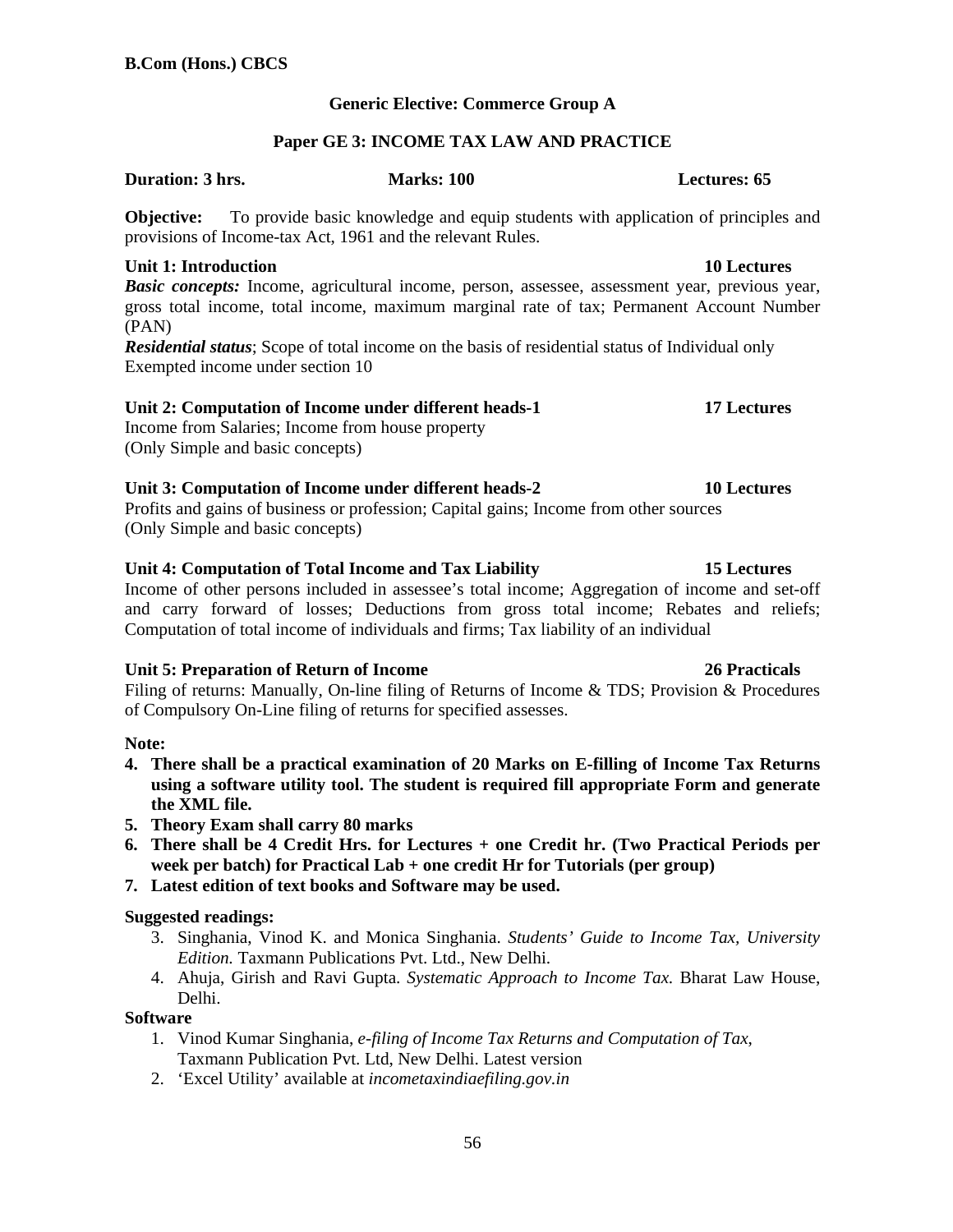# **Generic Elective: Commerce Group A**

### **Paper GE 4:: BANKING AND INSURANCE**

**Duration: 3 hrs.** Marks: 100 **Marks: 100 Lectures: 65** 

**Objective**: To impart knowledge about the basic principles of the banking and insurance

# **Contents**

**Unit 1: Introduction:** 13 Lectures

Origin of banking: definition, banker and customer relationship, General and special types of customers, Types of deposits, Origin and growth of commercial banks in India. Financial Services offered by banks, changing role of commercial banks, types of banks

# Unit 2: Cheques and Paying Banker **13 Lectures 13 Lectures**

Crossing and endorsement - meaning, definitions, types and rules of crossing. Duties, Statutory protection in due course, collecting bankers: duties, statutory protection for holder in due course, Concept of negligence.

# **Unit 3: Banking Lending**  13 Lectures **13 Lectures**

Principles of sound lending, Secured vs. unsecured advances, Types of advances, Advances against various securities.

# **Unit 4: Internet Banking 13 Lectures**

Meaning, Benefits, Home banking, Mobile banking, Virtual banking, E-payments, ATM Card/ Biometric card, Debit/Credit card, Smart card, NEFT, RTGS, ECS (credit/debit), E-money, Electronic purse, Digital cash.

# **Unit V: Insurance 13 Lectures**

Basic concept of risk, Types of business risk, Assessment and transfer, Basic principles of utmost good faith, Indemnity, Economic function, Proximate cause, Subrogation and contribution, Types of insurance: Life and Non-life, Re-insurance, Risk and return relationship, Need for coordination. Power, functions and Role of IRDA, Online Insurance

# **Suggested readings:**

9. Agarwal, O.P., *Banking and Insurance*, Himalaya Publishing House

10. Satyadevi, C., *Financial Services Banking and Insurance*, S.Chand

- 11. Suneja, H.R., *Practical and Law of Banking*, Himalya Publishing House
- 12. Chabra, T.N., *Elements of Banking Law*, Dhanpat Rai and Sons
- 13. Arthur, C. and C. William Jr., *Risk Management and Insurance*, McGraw Hill
- 14. Saxena, G.S; *Legal Aspects of Banking Operations*, Sultan Chand and Sons
- **15.** Varshney, P.N., *Banking Law and Practice*, Sultan Chand and Sons
- **16.** Jyotsna Sethi and Nishwan Bhatia, *Elements of Banking and Insurance,* PHI Learning

# **Note: Latest edition of text books may be used.**

# 57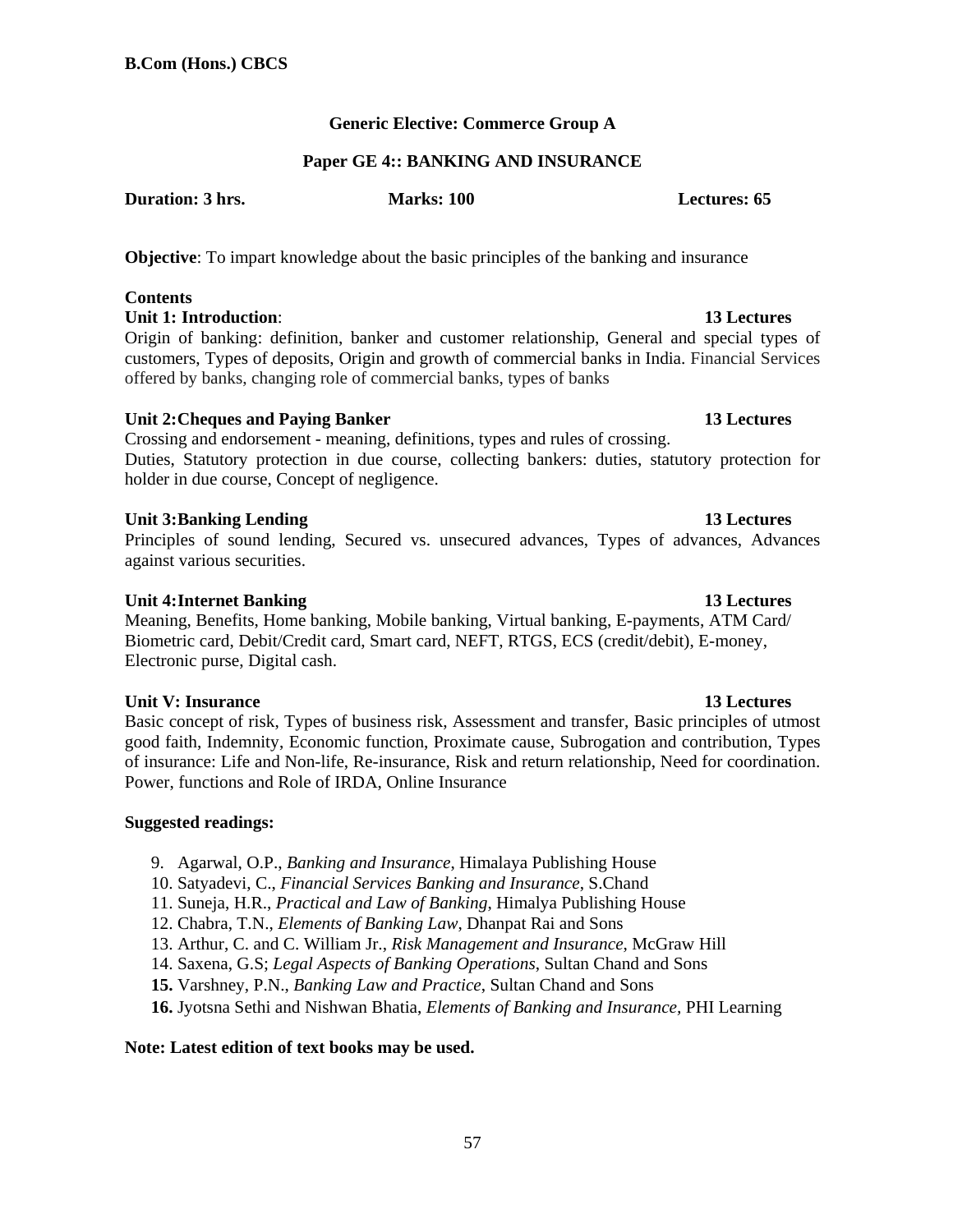# **Generic Elective: Commerce Group B**

### **Paper GE 1: HUMAN RESOURCE MANAGEMENT**

### **Duration: 3 hrs.** Marks: 100 **Marks: 100** Lectures: 65

**Objective:** The objective of the course is to acquaint students with the techniques and principles to manage human resource of an organisation.

### **Unit 1: Introduction 13 Lectures**

Human Resource Management: Concept and Functions, Role, Status and competencies of HR Manager, HR Policies, Evolution of HRM, HRM vs HRD. Emerging Challenges of Human Resource Management; Workforce diversity; Empowerment; Downsizing; VRS; Human Resource Information System

### **Unit 2: Acquisition of Human Resource 13 Lectures**

Human Resource Planning- Quantitative and Qualitative dimensions; job analysis – job description and job specification; Recruitment – Concept and sources; Selection – Concept and process; test and interview; placement and induction

### **Unit 3: Training and Development** 13 Lectures

Concept and Importance; Identifying Training and Development Needs; Designing Training Programmes; Role-Specific and Competency-Based Training; Evaluating Training Effectiveness; Training Process Outsourcing; Management Development; Career Development.

### Unit 4: Performance Appraisal **13 Lectures 13 Lectures**

Nature, objectives and importance; Modern techniques of performance appraisal; potential appraisal and employee counseling; job changes - transfers and promotions; Compensation: concept and policies; job evaluation; methods of wage payments and incentive plans; fringe benefits; performance linked compensation.

### **Unit 5: Maintenance 13 Lectures**

Employee health and safety; employee welfare; social security; Employer-Employee relations- an overview; grievance-handling and redressal; Industrial Disputes: causes and settlement machinery

### **Suggested Readings:**

- 9. Gary Dessler. *A Framework* for *Human Resource Management*. Pearson Education.
- 10. DeCenzo, D.A. and S.P. Robbins, *Personnel/Human Resource Management*, Pearson **Education**
- 11. Bohlendar and Snell, *Principles of Human Resource Management,* Cengage Learning
- 12. Ivancevich, John M. *Human Resource Management*. McGraw Hill.
- 13. Wreather and Davis. *Human Resource Management*. Pearson Education.
- 14. Robert L. Mathis and John H. Jackson. *Human Resource Management*. Cengage Learning.
- 15. TN Chhabra, *Human Resource Management,* Dhanpat Rai & Co., Delhi
- 16. Biswajeet Patttanayak, *Human Resource Management, PHI Learning*

### **Note: Latest edition of text books may be used.**

# 58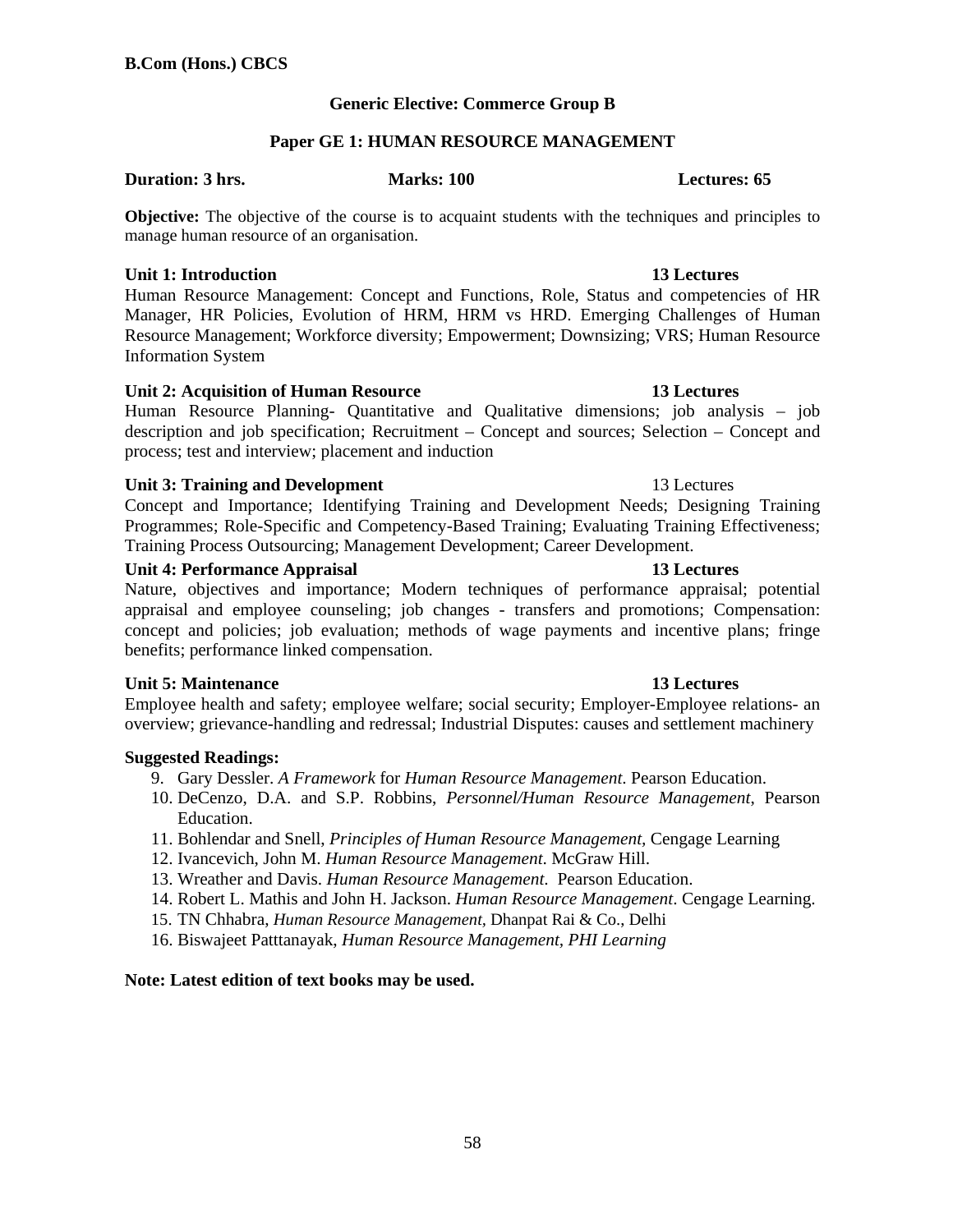# **Generic Elective: Commerce Group B**

# **Paper GE 2: PRINCIPLES OF MARKETING**

### **Duration: 3 hrs.** Marks: 100 **Marks: 100** Lectures: 65

**Objective:** The objective of this course is to provide basic knowledge of concepts, principles, tools and techniques of marketing.

### **Contents:**

### **Unit 1: Introduction**: **13 Lectures**

Nature, scope and importance of marketing; Evolution of marketing; Selling vs Marketing; Marketing mix, Marketing environment: concept, importance, and components (Economic, Demographic, Technological, Natural, Socio-Cultural and Legal).

**a. Consumer Behaviour:** Nature and Importance**,** Consumer buying decision process; Factors influencing consumer buying behaviour.

**b. Market segmentation**: concept, importance and bases; Target market selection; Positioning concept, importance and bases; Product differentiation vs. market segmentation.

# **Unit 3: Product:** 13 Lectures **13 Lectures**

Concept and importance, Product classifications; Concept of product mix; Branding, packaging and labeling; Product-Support Services; Product life-cycle; New Product Development Process; Consumer adoption process.

# **Unit 4:** 13 Lectures

- **a. Pricing:** Significance. Factors affecting price of a product. Pricing policies and strategies.
- **c. Distribution Channels and Physical Distribution:** Channels of distribution meaning and importance; Types of distribution channels; Functions of middle man; Factors affecting choice of distribution channel; Wholesaling and retailing; Types of Retailers; e-tailing, Physical Distribution.

- **a. Promotion:** Nature and importance of promotion; Communication process; Types of promotion: advertising, personal selling, public relations & sales promotion, and their distinctive characteristics; Promotion mix and factors affecting promotion mix decisions;
- **b. Recent developments in marketing:** Social Marketing, online marketing, direct marketing, services marketing, green marketing, Rural marketing; Consumerism

# **Suggested Readings:**

- 11. Kotler, Philip, Gary Armstrong, Prafulla Agnihotri and Ehsanul Haque. *Principles of Marketing*. 13<sup>th</sup> edition. Pearson Education.
- 12. Michael, J. Etzel, Bruce J. Walker, William J Stanton and Ajay Pandit. *Marketing: Concepts and Cases.* (Special Indian Edition)., McGraw Hill Education
- 13. William D. Perreault, and McCarthy, E. Jerome., *Basic Marketing*. Pearson Education.
- 14. Zikmund William G. and Michael D'Amico. *Marketing; Creating and Keeping Customers in an E-Commerce World*. Cengage Learning.
- 15. The Consumer Protection Act 1986.
- 16. Iacobucci and Kapoor, *Marketing Management: A South Asian Perspective*. Cengage Learning.

# 59

# **Unit 5:** 13 Lectures

# **Unit 2:** 13 Lectures **13 Lectures**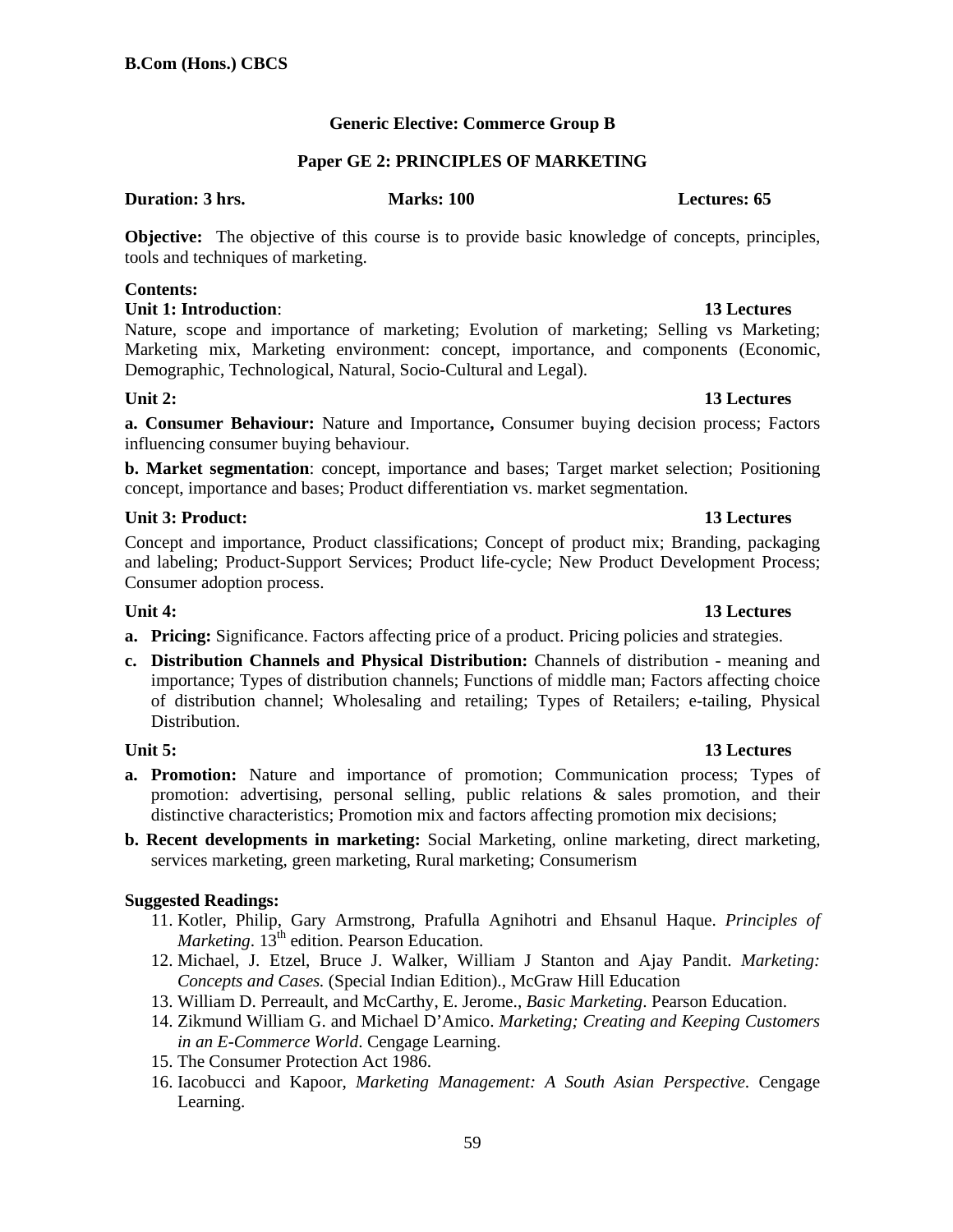- 17. Dhruv Grewal, Michael Levy, *Marketing,* McGraw Hill Education.
- 18. Chhabra, T.N., and S. K. Grover. *Marketing Management.* Fourth Edition. Dhanpat Rai & Company.
- 19. Neeru Kapoor, *Principles of Marketing*, PHI Learning
- 20. Rajendra Maheshwari, *Principles of Marketing*, International Book House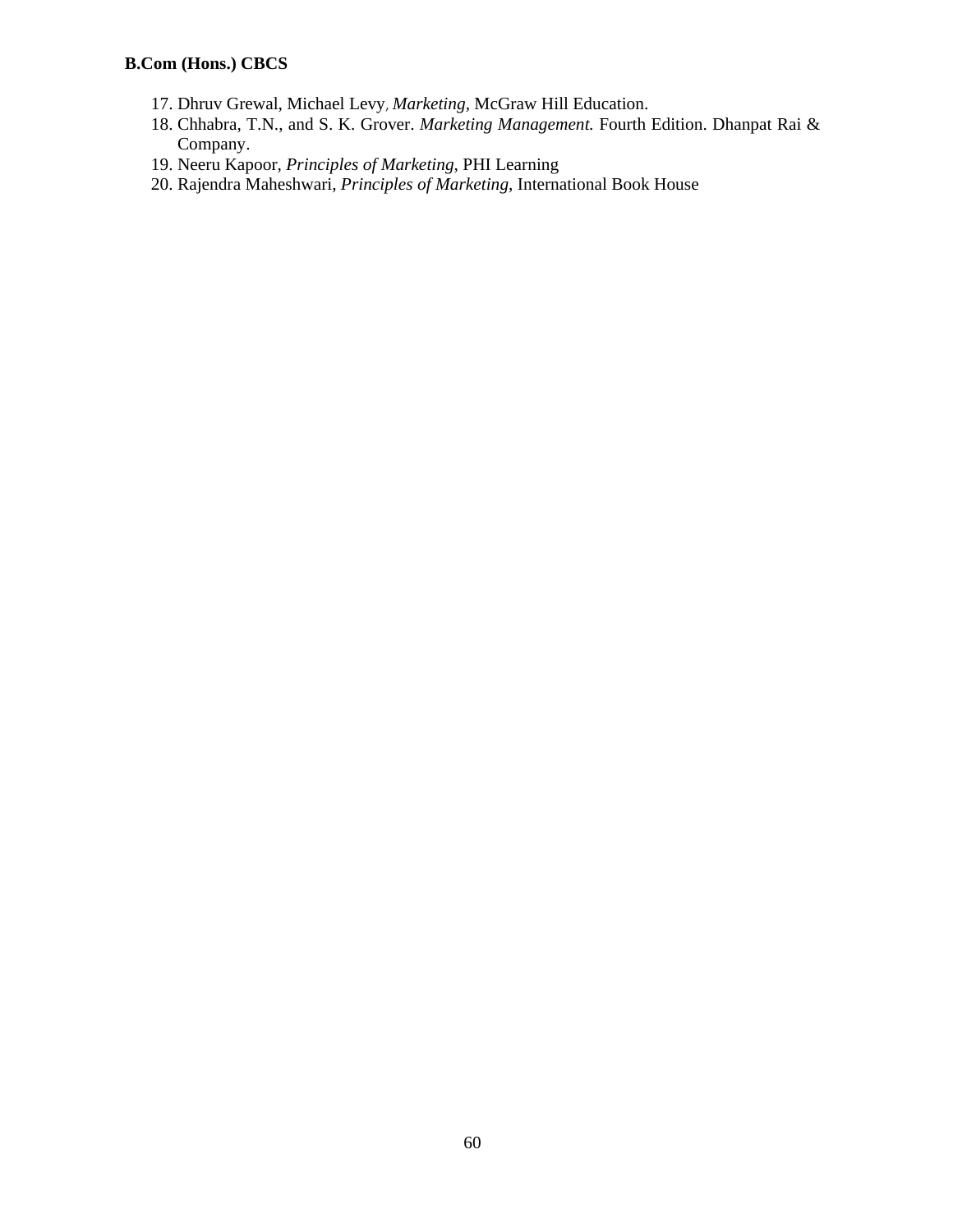# **Generic Elective: Commerce Group B**

# **Paper GE 3: FUNDAMENTALS OF FINANCIAL MANAGEMENT**

**Duration: 3 hrs. Marks: 100 Lectures: 52, Practicals 26** 

**Objective**: To familiarize the students with the principles and practices of financial management.

# **CONTENTS**

### **Unit 1: Introduction** (8 Lectures)

Nature, scope and objective of Financial Management, Time value of money, Risk and return (including Capital Asset Pricing Model), Valuation of securities – Bonds and Equities

### **Unit 2: Investment Decisions**

The Capital Budgeting Process, Cash flow Estimation, Payback Period Method, Accounting Rate of Return, Net Present Value (NPV), Net Terminal Value, Internal Rate of Return (IRR), Profitability Index, Capital budgeting under Risk – Certainty Equivalent Approach and Risk-Adjusted Discount Rate. **(12 Lectures, 16 Practicals)**

# **Unit 3: Financing Decisions**

Cost of Capital and Financing Decision: Sources of long-term financing Estimation of components of cost of capital. Methods for Calculating cost of equity capital, Cost of Retained Earnings, Cost of Debt and Cost of Preference Capital, Weighted Average cost of capital (WACC) and Marginal cost of capital. Capital structure –Theories of Capital Structure (Net Income, Net Operating Income, MM Hypothesis, Traditional Approach). Operating and financial leverage; Determinants of capital structure **(15 Lectures, 10 Practicals)**

# **Unit 4: Dividend Decisions**

Theories for Relevance and irrelevance of dividend decision for corporate valuation; Cash and stock dividends; Dividend policies in practice **(12 Lectures)**

### **Unit 5: Working Capital Decisions**

Concepts of working capital, the risk-return trade off, sources of short-term finance, working capital estimation, cash management, receivables management, inventory management and payables management. **(15 Lectures)**

### **Note:**

- **4. In addition the students will work on Spreadsheet for doing basic calculations in finance (Unit 2 and 3 above) and hence can be used for giving students subject related assignments for their internal assessment.**
- **5. There shall be 4 Credit Hrs. for Lectures + one Credit hr. (Two Practical Periods per week per batch) for Practical Lab + one credit Hr for Tutorials (per group)**
- **6. Latest edition of text books may be used.**

### **Suggested Readings**

- 11. James C. Van Horne and Sanjay Dhamija, *Financial Management and Policy*, Pearson Education
- 12. Levy H. and M. Sarnat *. Principles of Financial Management*. Pearson Education
- 13. Brigham and Houston, *Fundamentals of Financial Management,* Cengage Learning
- 14. Khan and Jain. *Basic Financial Management*, McGraw Hill Education
- 15. Prasanna Chandra, *Fundamentals of Financial Management*. McGraw Hill Education
- 16. Singh, J.K. *Financial Management- text and Problems*. Dhanpat Rai and Company, Delhi.
- 17. Rustagi, R.P. *Fundamentals of Financial Management*. Taxmann Publication Pvt. Ltd.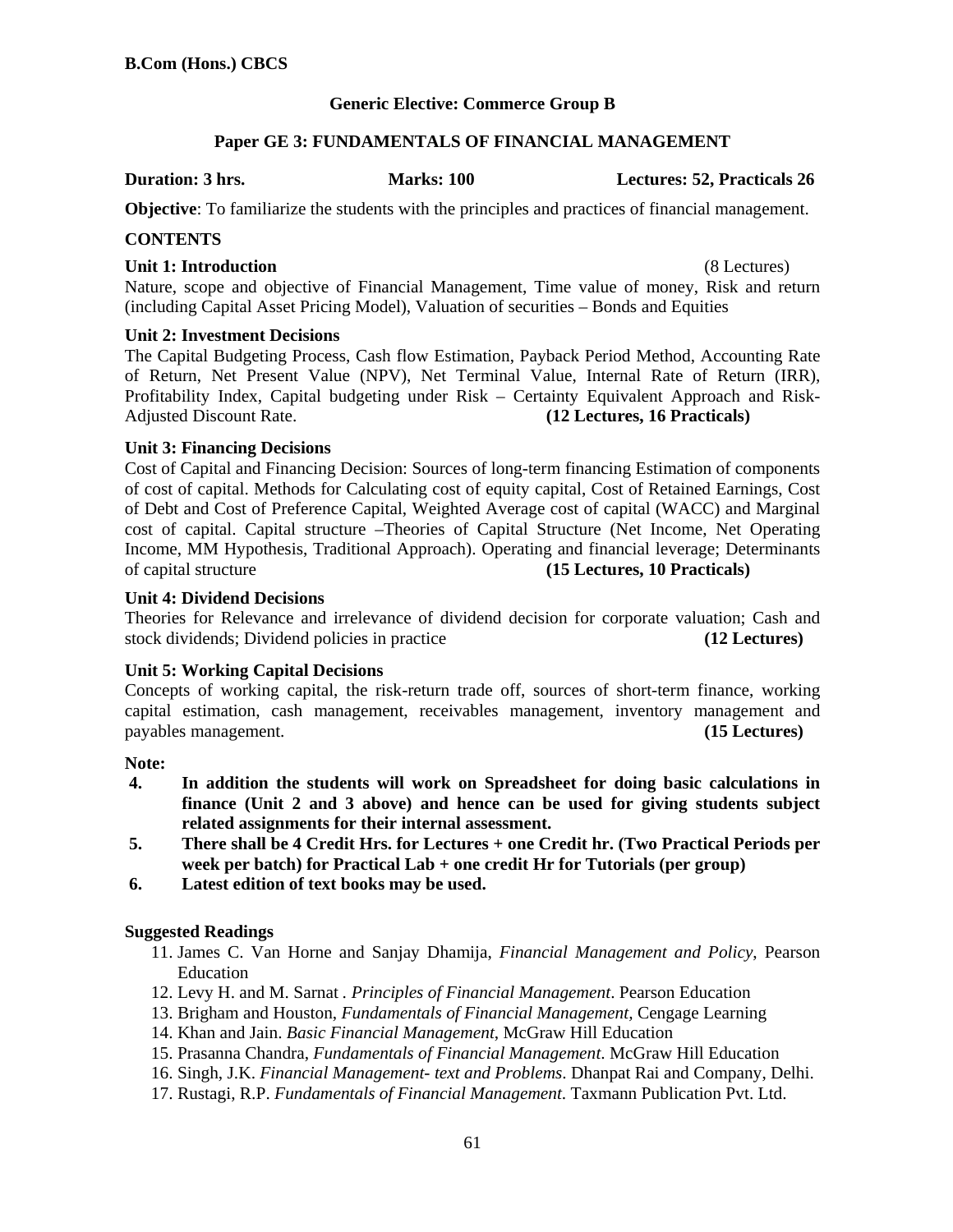- 18. Singh, Surender and Kaur, Rajeev. *Fundamentals of Financial Management*. Mayur Paperback, New Delhi.
- 19. Pandey, I.M. *Financial Management*. Vikas Publications.
- 20. Bhabatosh Banerjee, *Fundamentals of Financial Management,* PHI Learning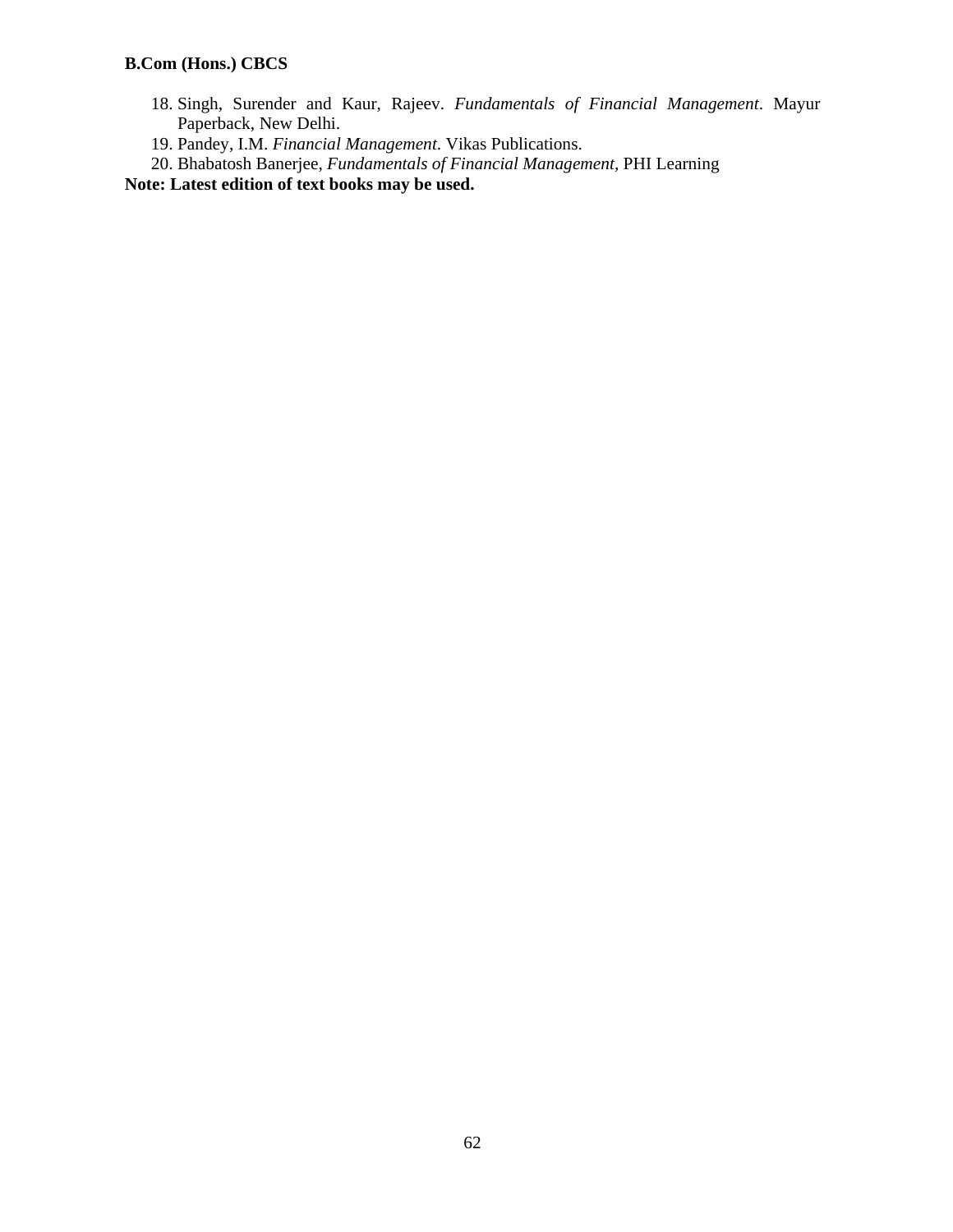# **Generic Elective: Commerce Group B**

### **Paper GE 4: E-COMMERCE**

### **Duration: 3 hrs. Marks: 100 Lectures: 65**

**Objectives: To enable the** student to become familiar with the mechanism for conducting business transactions through electronic means

### **Contents**

# **Unit 1: Introduction: (13 Lectures)**

Meaning, nature, concepts, advantages, disadvantages and reasons for transacting online, types of E-Commerce, e-commerce business models (introduction , key elements of a business model and categorizing major E-commerce business models), forces behind ecommerce.

*Technology used in E-commerce:* The dynamics of world wide web and internet( meaning, evolution and features) ; Designing, building and launching e-commerce website (A systematic approach involving decisions regarding selection of hardware, software, outsourcing vs. in-house development of a website)

# **Unit 2: Security and Encryption: (13 Lectures)**

Need and concepts, the e-commerce security environment: (dimension, definition and scope of esecurity), security threats in the E-commerce environment (security intrusions and breaches, attacking methods like hacking, sniffing, cybervandalism etc.), technology solutions (Encryption, security channels of communication, protecting networks and protecting servers and clients),

# Unit 3: IT Act 2000 and Cyber Crime (13 Lectures)

IT Act 2000: Definitions, Digital signature, Electronic governance, Attribution, acknowledgement and dispatch of electronic records, Regulation of certifying authorities, Digital signatures certificates, Duties of subscribers, Penalties and adjudication, Appellate Tribunal, Offences and Cyber-crimes

### Unit 4: E-payment System: (13 Lectures)

Models and methods of e–payments (Debit Card, Credit Card, Smart Cards, e-money), digital signatures (procedure, working and legal position), payment gateways, online banking (meaning, concepts, importance, electronic fund transfer, automated clearing house, automated ledger posting), risks involved in e-payments.

### **Unit 5: On-line Business Transactions: (13 Lectures)**

Meaning, purpose, advantages and disadvantages of transacting online, E-commerce applications in various industries like {banking, insurance, payment of utility bills, online marketing, e-tailing (popularity, benefits, problems and features), online services (financial, travel and career), auctions, online portal, online learning, publishing and entertainment} Online shopping (amazon, snapdeal, alibaba, flipkart, etc.)

### **Suggested Readings**

9. Kenneth C. Laudon and Carlo Guercio Traver, *E-Commerce*, Pearson Education.

- 10. David Whiteley, *E-commerce: Strategy, Technology and Applications*, McGraw Hill Education
- 11. Bharat Bhaskar, *Electronic Commerce: Framework, Technology and Application, 4th Ed.,*  McGraw Hill Education
- 12. PT Joseph, *E-Commerce: An Indian Perspective*, PHI Learning
- 13. KK Bajaj and Debjani Nag, *E-commerce,* McGraw Hill Education
- 14. TN Chhabra, *E-Commerce,* Dhanpat Rai & Co.